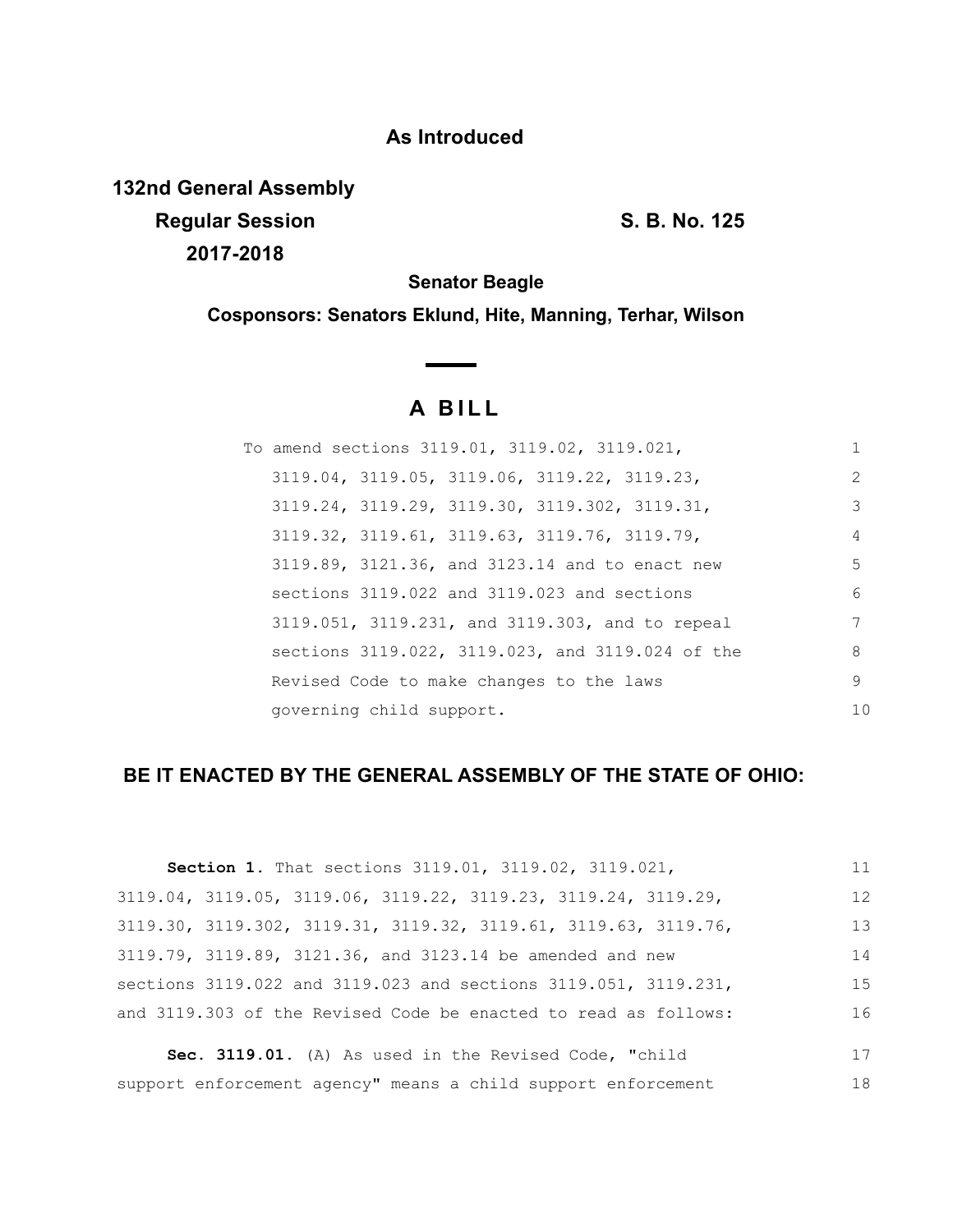agency designated under former section 2301.35 of the Revised Code prior to October 1, 1997, or a private or government entity designated as a child support enforcement agency under section 307.981 of the Revised Code. 19 20 21 22

(B) As used in this chapter and Chapters 3121., 3123., and 3125. of the Revised Code:

(1) "Administrative child support order" means any order issued by a child support enforcement agency for the support of a child pursuant to section 3109.19 or 3111.81 of the Revised Code or former section 3111.211 of the Revised Code, section 3111.21 of the Revised Code as that section existed prior to January 1, 1998, or section 3111.20 or 3111.22 of the Revised Code as those sections existed prior to March 22, 2001. 25 26 27 28 29 30 31

(2) "Child support order" means either a court child support order or an administrative child support order. 32 33

(3) "Obligee" means the person who is entitled to receive the support payments under a support order. 34 35

(4) "Obligor" means the person who is required to pay support under a support order. 36 37

(5) "Support order" means either an administrative child support order or a court support order.

(C) As used in this chapter:

(1) "Combined gross income" means the combined gross income of both parents. 41 42

(2) "Cash medical support" means an amount ordered to be paid in a child support order toward the ordinary medical expenses incurred during a calendar year. 43 44 45

23 24

38 39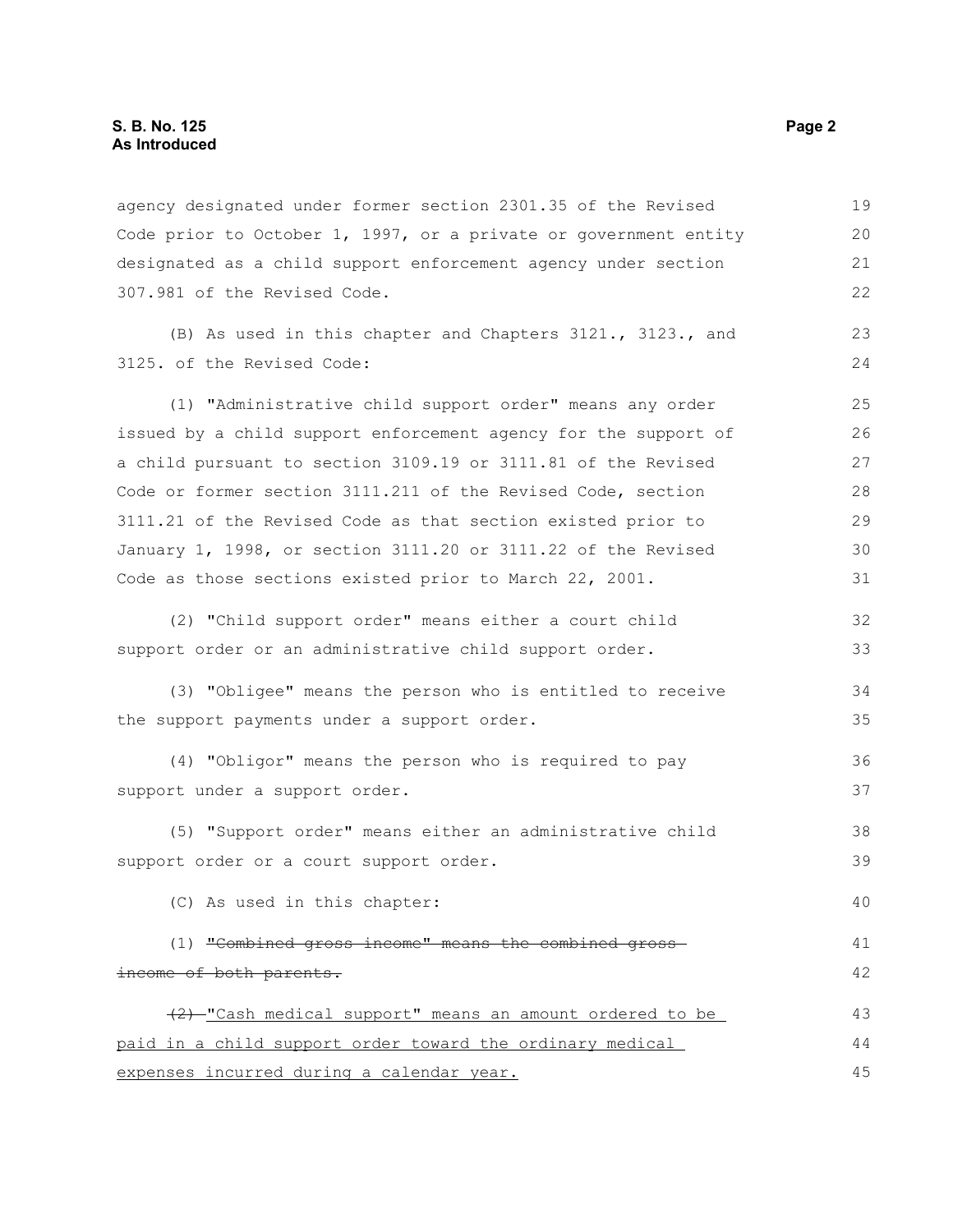| (2) "Child care cost" means annual out-of-pocket costs for      | 46 |
|-----------------------------------------------------------------|----|
| the care and supervision of a child or children subject to the  | 47 |
| order that is related to work or employment training.           | 48 |
| (3) "Court child support order" means any order issued by       | 49 |
| a court for the support of a child pursuant to Chapter 3115. of | 50 |
| the Revised Code, section 2151.23, 2151.231, 2151.232, 2151.33, | 51 |
| 2151.36, 2151.361, 2151.49, 3105.21, 3109.05, 3109.19, 3111.13, | 52 |
| 3113.04, 3113.07, 3113.31, 3119.65, or 3119.70 of the Revised   | 53 |
| Code, or division (B) of former section 3113.21 of the Revised  | 54 |
| Code.                                                           | 55 |
| (4) "Court-ordered parenting time" means the amount of          | 56 |
| parenting time a parent is to have under a parenting time order | 57 |
| or the amount of time the children are to be in the physical    | 58 |
| custody of a parent under a shared parenting order.             | 59 |
| (5) "Court support order" means either a court child            | 60 |
| support order or an order for the support of a spouse or former | 61 |
| spouse issued pursuant to Chapter 3115. of the Revised Code,    | 62 |
| section 3105.18, 3105.65, or 3113.31 of the Revised Code, or    | 63 |
| division (B) of former section 3113.21 of the Revised Code.     | 64 |
| (4) (6) "CPI-U" means the consumer price index for all          | 65 |
| urban consumers, published by the United States department of   | 66 |
| labor, bureau of labor statistics.                              | 67 |
| (7) "Extraordinary medical expenses" means any uninsured        | 68 |
| medical expenses incurred for a child during a calendar year    | 69 |
| that exceed-one hundred dollars the total cash medical support  | 70 |
| amount owed by the parents during that year.                    | 71 |
| (5) (8) "Federal poverty level" has the same meaning as in      | 72 |
| section 5121.30 of the Revised Code.                            | 73 |
| $(10)$ (9) "Income" means either of the following:              | 74 |

(10) (9) "Income" means either of the following: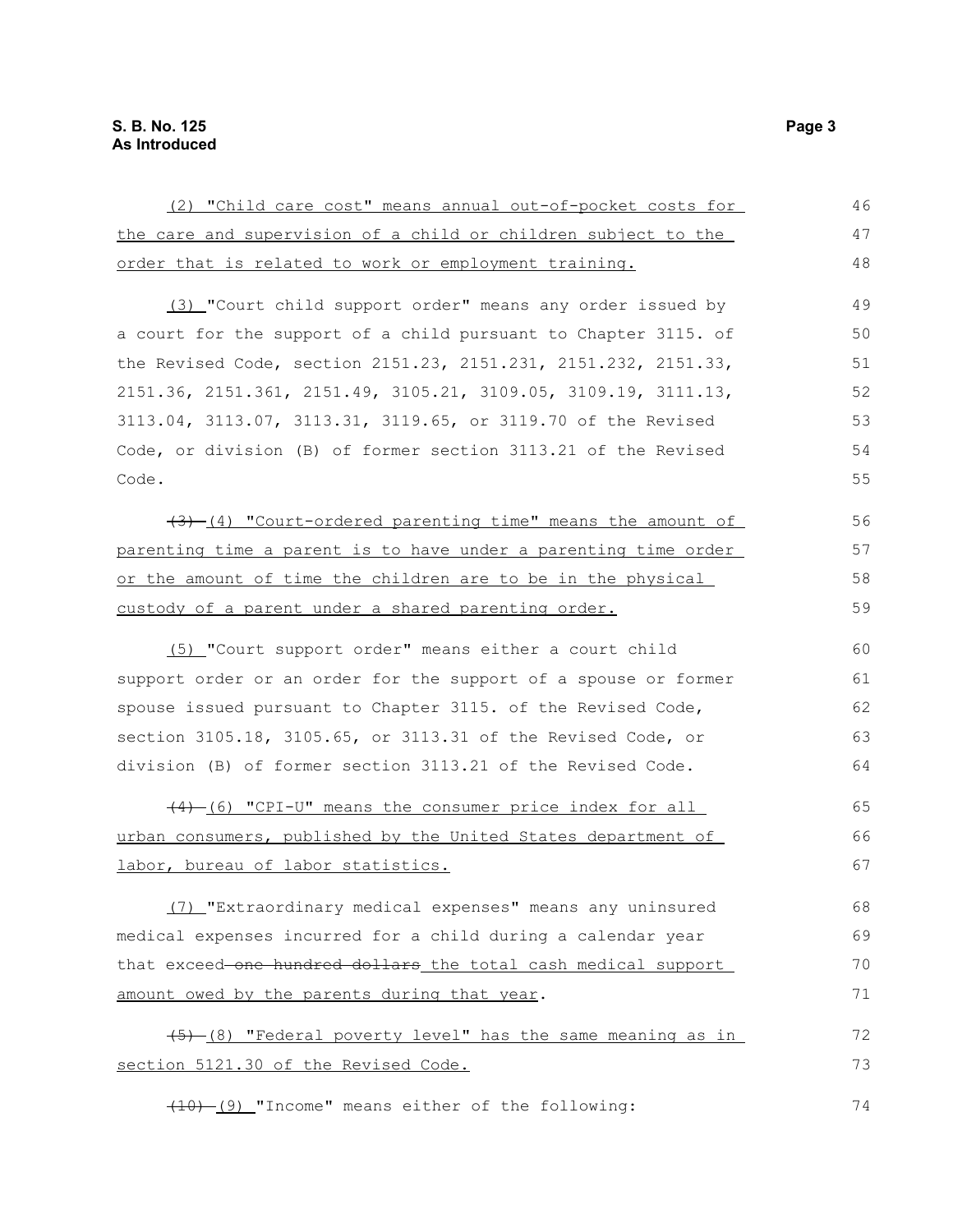(a) For a parent who is employed to full capacity, the gross income of the parent; (b) For a parent who is unemployed or underemployed, the sum of the gross income of the parent and any potential income of the parent. (6) (10) "Income share" means the percentage derived from a comparison of each parent's annual income a fter allowable deductions and credits as indicated on the worksheet to the total annual income of both parents. (11) "Insurer" means any person authorized under Title XXXIX of the Revised Code to engage in the business of insurance in this state, any health insuring corporation, and any legal entity that is self-insured and provides benefits to its employees or members.  $(7)$  (12) "Gross income" means, except as excluded in division (C) $(7)$ (12) of this section, the total of all earned and unearned income from all sources during a calendar year, whether or not the income is taxable, and includes income from salaries, wages, overtime pay, and bonuses to the extent described in division (D) of section 3119.05 of the Revised Code; commissions; royalties; tips; rents; dividends; severance pay; pensions; interest; trust income; annuities; social security benefits, including retirement, disability, and survivor benefits that are not means-tested; workers' compensation benefits; unemployment insurance benefits; disability insurance benefits; benefits that are not means-tested and that are received by and in the possession of the veteran who is the beneficiary for any service-connected disability under a program or law administered by the United States department of veterans' affairs or veterans' administration; spousal support actually 75 76 77 78 79 80 81 82 83 84 85 86 87 88 89 90 91 92 93 94 95 96 97 98 99 100 101 102 103 104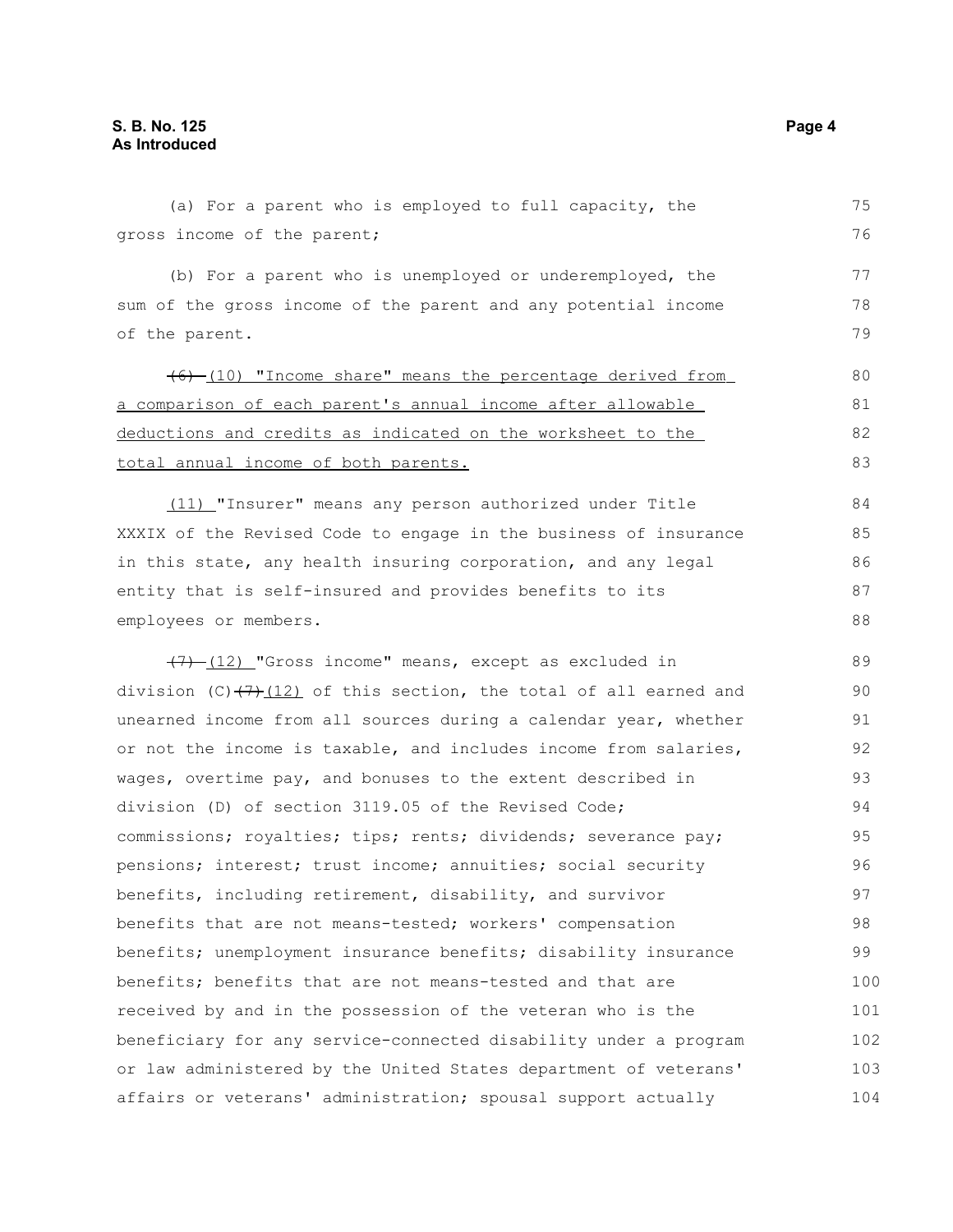received; and all other sources of income. "Gross income" includes income of members of any branch of the United States armed services or national guard, including, amounts representing base pay, basic allowance for quarters, basic allowance for subsistence, supplemental subsistence allowance, cost of living adjustment, specialty pay, variable housing allowance, and pay for training or other types of required drills; self-generated income; and potential cash flow from any source. 105 106 107 108 109 110 111 112 113

"Gross income" does not include any of the following:

(a) Benefits received from means-tested government administered programs, including Ohio works first; prevention, retention, and contingency; means-tested veterans' benefits; supplemental security income; supplemental nutrition assistance program; disability financial assistance; or other assistance for which eligibility is determined on the basis of income or assets; 115 116 117 118 119 120 121

(b) Benefits for any service-connected disability under a program or law administered by the United States department of veterans' affairs or veterans' administration that are not means-tested, that have not been distributed to the veteran who is the beneficiary of the benefits, and that are in the possession of the United States department of veterans' affairs or veterans' administration; 122 123 124 125 126 127 128

```
(c) Child support amounts received for children who were
not born or adopted during the marriage at issue are not
included in the current calculation;
                                                                           129
                                                                           130
                                                                           131
```
(d) Amounts paid for mandatory deductions from wages such as union dues but not taxes, social security, or retirement in 132 133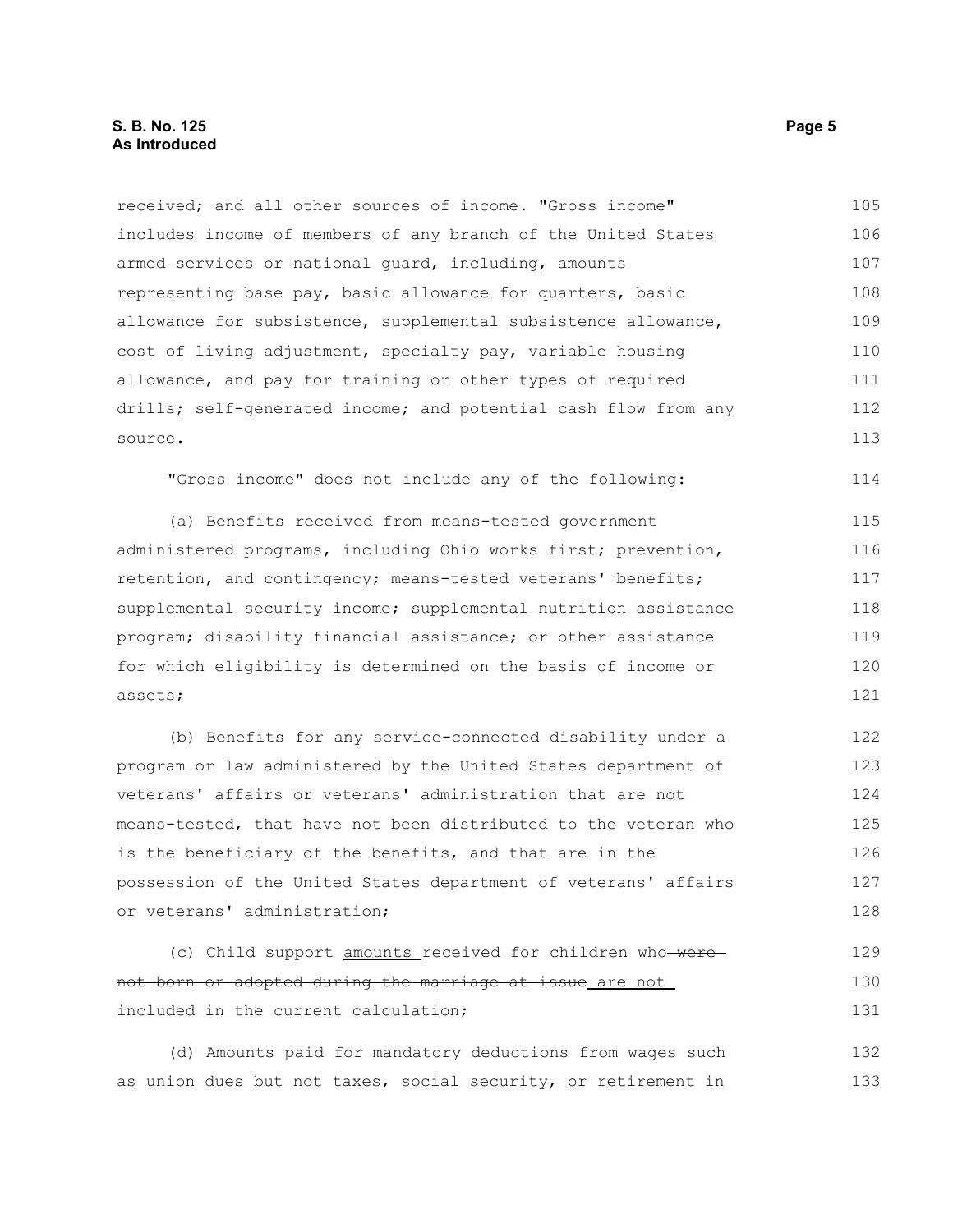lieu of social security; (e) Nonrecurring or unsustainable income or cash flow items; (f) Adoption assistance and foster care maintenance payments made pursuant to Title IV-E of the "Social Security Act," 94 Stat. 501, 42 U.S.C.A. 670 (1980), as amended.  $(8)$  (13) "Nonrecurring or unsustainable income or cash flow item" means an income or cash flow item the parent receives in any year or for any number of years not to exceed three years that the parent does not expect to continue to receive on a regular basis. "Nonrecurring or unsustainable income or cash flow item" does not include a lottery prize award that is not paid in a lump sum or any other item of income or cash flow that the parent receives or expects to receive for each year for a period of more than three years or that the parent receives and invests or otherwise uses to produce income or cash flow for a period of more than three years. (9) (14) "Ordinary medical expenses" includes copayments and deductibles, and uninsured medical-related costs for the children of the order. (15)(a) "Ordinary and necessary expenses incurred in generating gross receipts" means actual cash items expended by the parent or the parent's business and includes depreciation expenses of business equipment as shown on the books of a business entity. (b) Except as specifically included in "ordinary and necessary expenses incurred in generating gross receipts" by 134 135 136 137 138 139 140 141 142 143 144 145 146 147 148 149 150 151 152 153 154 155 156 157 158 159 160

division (C) $(9)$ (15)(a) of this section, "ordinary and necessary expenses incurred in generating gross receipts" does not include 161 162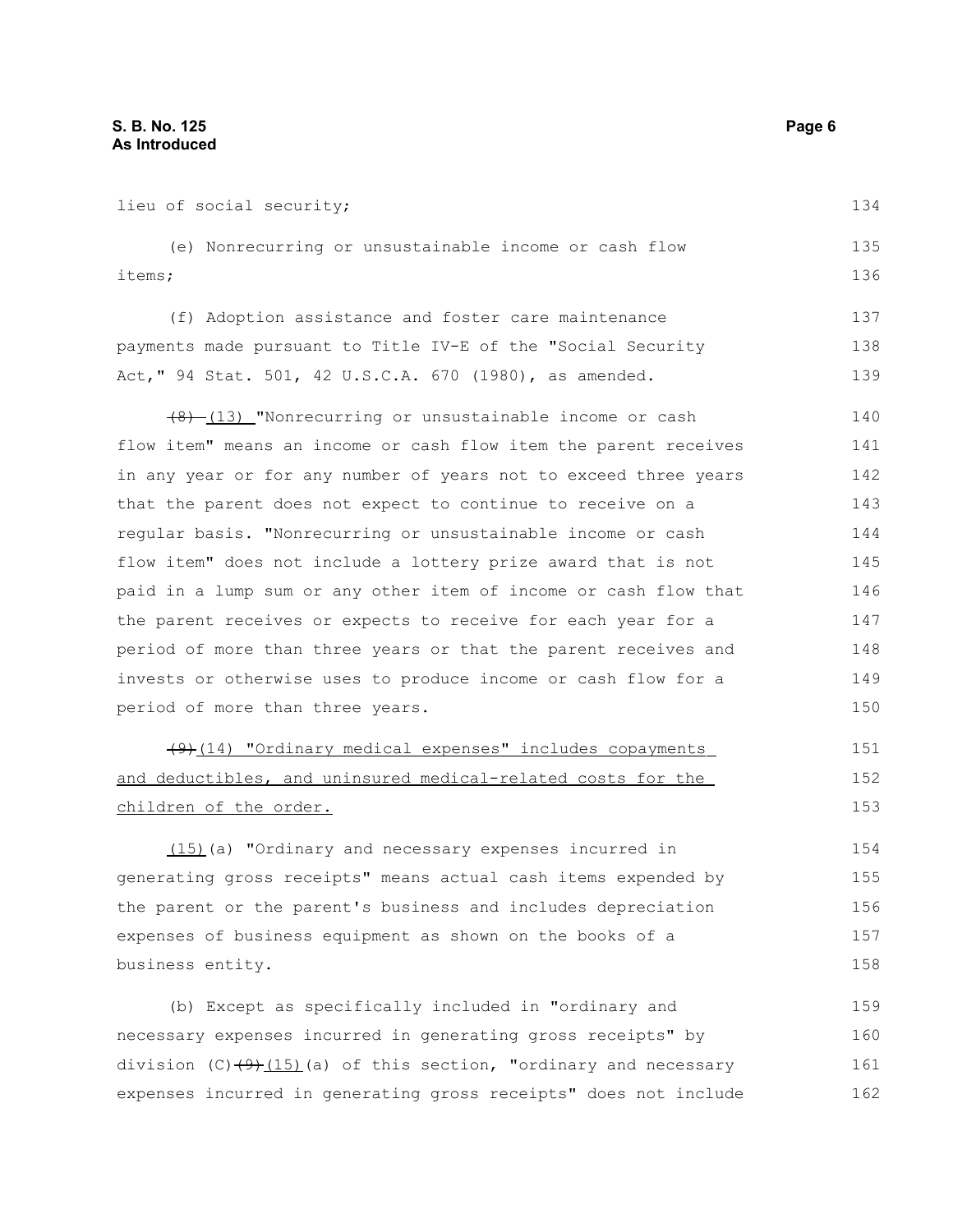depreciation expenses and other noncash items that are allowed as deductions on any federal tax return of the parent or the parent's business. (10) (16) "Personal earnings" means compensation paid or payable for personal services, however denominated, and includes wages, salary, commissions, bonuses, draws against commissions, profit sharing, vacation pay, or any other compensation. (11) (17) "Potential income" means both of the following for a parent who the court pursuant to a court support order, or a child support enforcement agency pursuant to an administrative child support order, determines is voluntarily unemployed or voluntarily underemployed: (a) Imputed income that the court or agency determines the parent would have earned if fully employed as determined from the following criteria: (i) The parent's prior employment experience; (ii) The parent's education; (iii) The parent's physical and mental disabilities, if any; (iv) The availability of employment in the geographic area in which the parent resides; (v) The prevailing wage and salary levels in the geographic area in which the parent resides; (vi) The parent's special skills and training; (vii) Whether there is evidence that the parent has the ability to earn the imputed income; 163 164 165 166 167 168 169 170 171 172 173 174 175 176 177 178 179 180 181 182 183 184 185 186 187 188

(viii) The age and special needs of the child for whom 189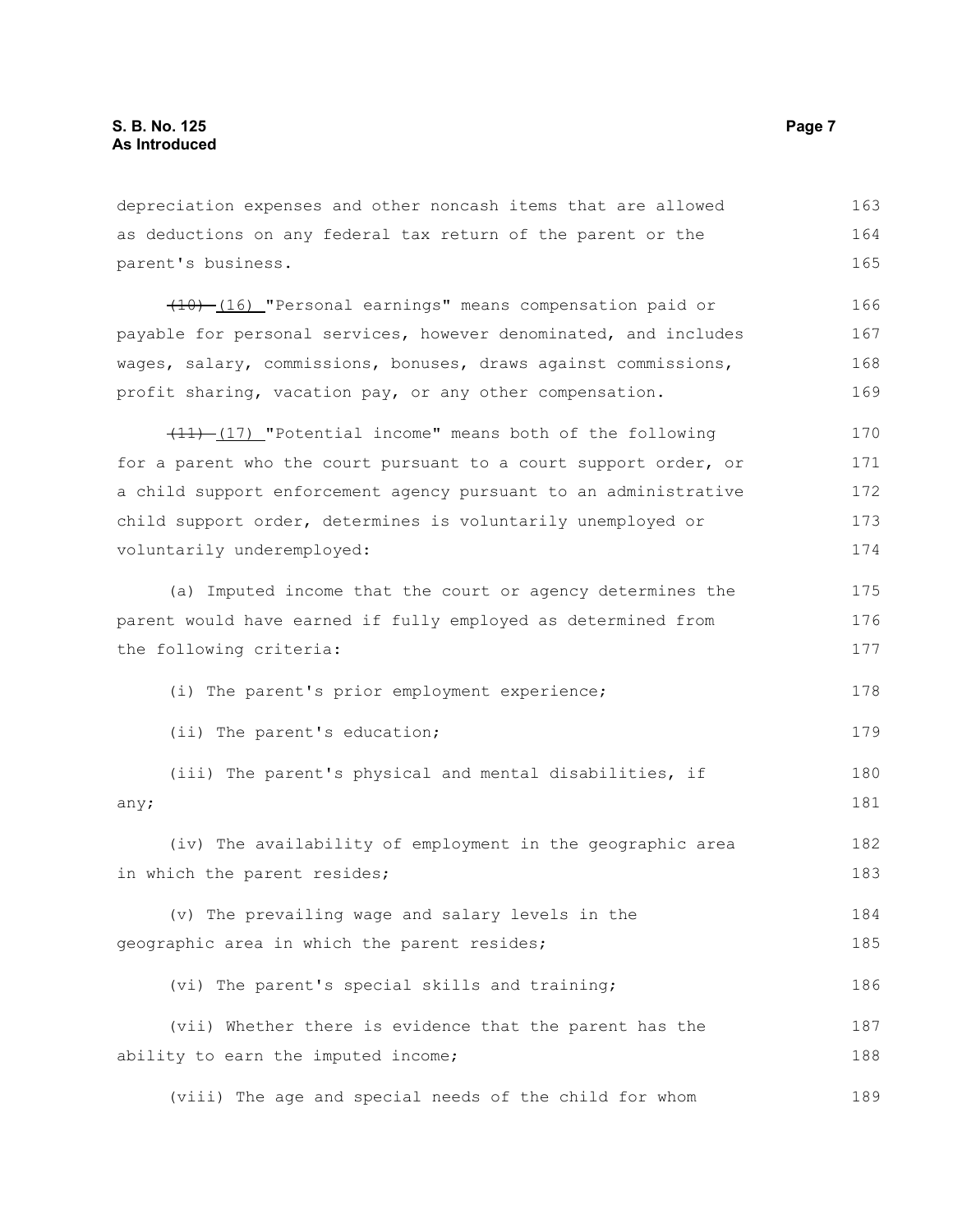child support is being calculated under this section; (ix) The parent's increased earning capacity because of experience; (x) The parent's decreased earning capacity because of a felony conviction; (xi) Any other relevant factor. (b) Imputed income from any nonincome-producing assets of a parent, as determined from the local passbook savings rate or another appropriate rate as determined by the court or agency, not to exceed the rate of interest specified in division (A) of section 1343.03 of the Revised Code, if the income is significant. (12) (19) (18) "Schedule" means the basic child support schedule set forth in created pursuant to section 3119.021 of the Revised Code. (13) (19) "Self-generated income" means gross receipts received by a parent from self-employment, proprietorship of a business, joint ownership of a partnership or closely held corporation, and rents minus ordinary and necessary expenses incurred by the parent in generating the gross receipts. "Selfgenerated income" includes expense reimbursements or in-kind payments received by a parent from self-employment, the operation of a business, or rents, including company cars, free housing, reimbursed meals, and other benefits, if the reimbursements are significant and reduce personal living expenses.  $(14)$  (20) "Self-sufficiency reserve" means the minimal amount necessary for an obligor to adequately subsist upon, as determined under section 3119.021 of the Revised Code. 190 191 192 193 194 195 196 197 198 199 200 201 202 203 204 205 206 207 208 209 210 211 212 213 214 215 216 217 218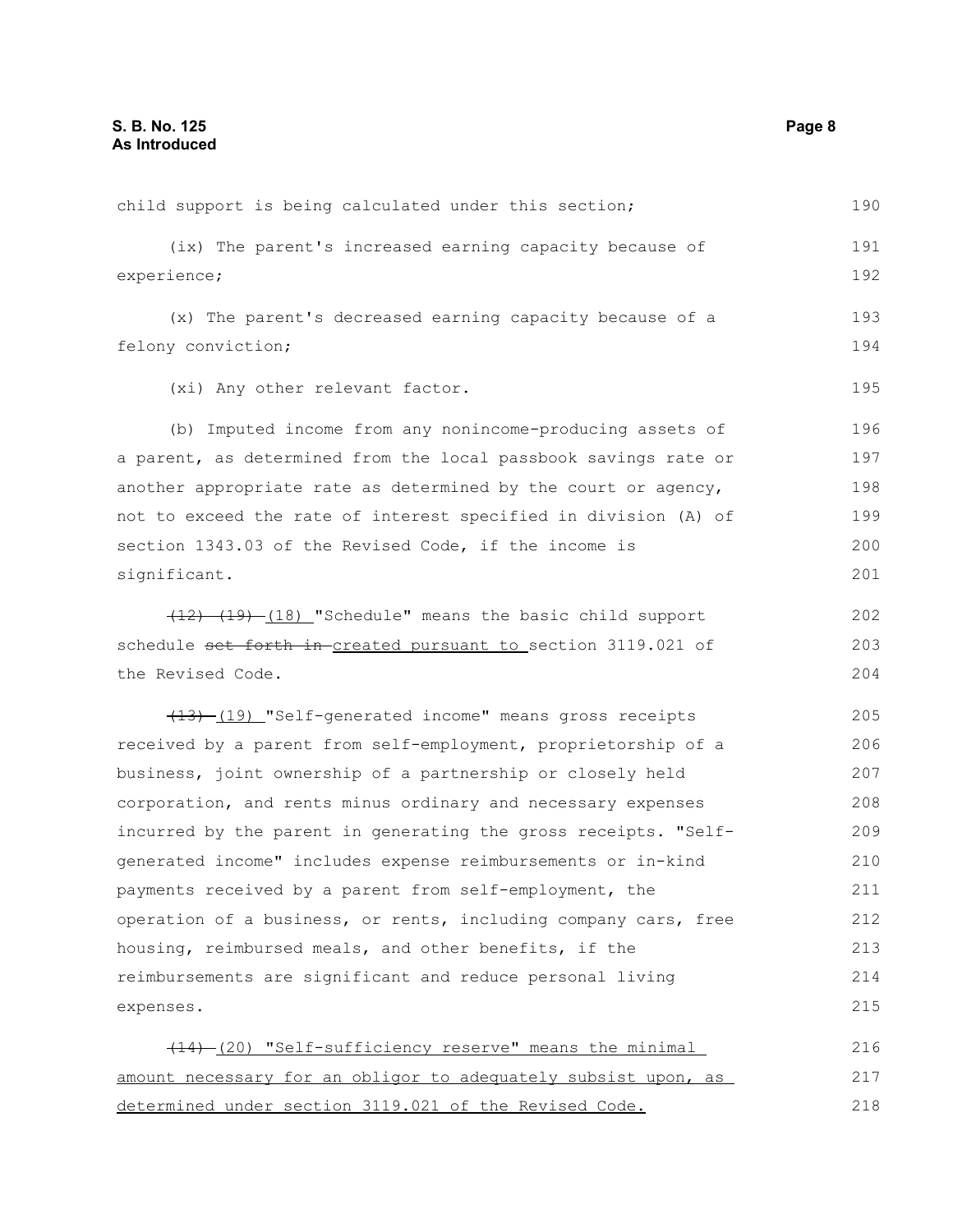(21) "Split parental rights and responsibilities" means a situation in which there is more than one child who is the subject of an allocation of parental rights and responsibilities and each parent is the residential parent and legal custodian of at least one of those children. 219 220 221 222 223

(15) (22) "Worksheet" means the applicable worksheet created in rules adopted under section 3119.022 of the Revised Code that is used to calculate a parent's child support obligation as set forth in sections 3119.022 and 3119.023 of the Revised Code.

**Sec. 3119.02.** In any action in which a court child support order is issued or modified, in any other proceeding in which the court determines the amount of child support that will be ordered to be paid pursuant to a child support order, or when a child support enforcement agency determines the amount of child support that will be ordered to be paid pursuant to an administrative child support order, issues a new administrative child support order, or issues a modified administrative child support order, the court or agency shall calculate the amount of the obligor's parents' child support obligation and cash medical support in accordance with the basic child support schedule, the applicable worksheet, and the other provisions of sections 3119.02 to 3119.24 Chapter 3119. of the Revised Code. The court or agency shall specify the support obligation as a monthly amount due and shall order the support obligation to be paid in periodic increments as it determines to be in the best interest of the children. In performing its duties under this section, the court or agency is not required to accept any calculations in a worksheet prepared by any party to the action or proceeding. 229 230 231 232 233 234 235 236 237 238 239 240 241 242 243 244 245 246 247 248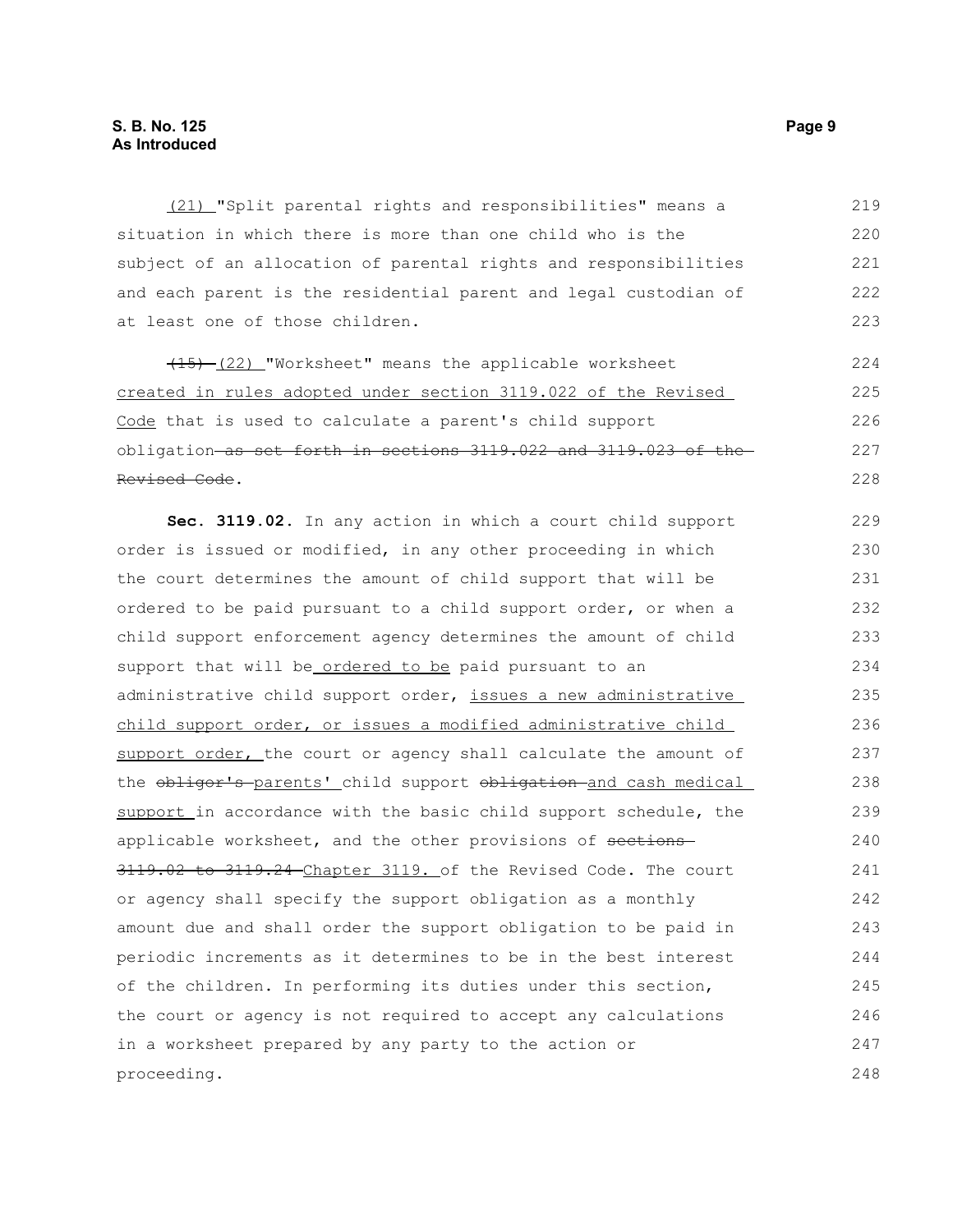| Sec. 3119.021. (A) The following director of the                                                       | 249 |
|--------------------------------------------------------------------------------------------------------|-----|
| department of job and family services shall create, by rule                                            | 250 |
| adopted in accordance with Chapter 119. of the Revised Code, a                                         | 251 |
| basic child support schedule based on the parents' combined                                            | 252 |
| annual income and a self-sufficiency reserve that shall be used                                        | 253 |
| by all courts and child support enforcement agencies when                                              | 254 |
| calculating the amount of child support to be paid pursuant to a                                       | 255 |
| child support order, unless the combined gross-annual income of                                        | 256 |
| the parents is less than sixty-six hundred dollars the minimum                                         | 257 |
| guidelines income listed on the schedule or more than-one-                                             | 258 |
| hundred fifty thousand dollars:                                                                        | 259 |
| Basic Child Support Schedule                                                                           | 260 |
| <del>Combined</del>                                                                                    | 261 |
| -Number of Childrer<br><del>Gross</del>                                                                | 262 |
| <del>Two</del><br>- <del>Three Four- Five- Six</del><br><del>One</del><br><del>Income</del>            | 263 |
| <del>6600- 600-</del><br><del>600-</del><br>-600-<br><del>600</del><br><del>600</del><br>-600          | 264 |
| <del>7200- 600-</del><br><del>600</del><br><del>-600</del><br>-600<br><del>600</del><br><del>600</del> | 265 |
| <del>7800- 600-</del><br>-600-<br>-600<br>-600-<br>-600<br>-600                                        | 266 |
| $-8400 - 600 - 600$<br>-600-<br>-600-<br>-600-<br>-600                                                 | 267 |
| <del>-9000 - 849 - 859 - 868 - 878 -</del><br>-887-<br>-896                                            | 268 |
| $-9600 - 1259 - 1273 - 1287 - 1301 - 1315 - 1329$                                                      | 269 |
| $-102001669 - 1687 - 1706 - 1724 - 1743 - 1761$                                                        | 270 |
| $-108002076 - 2099 - 2122 - 2145 - 2168 - 2192$                                                        | 271 |
| 11400 2331 2505 2533 2560 2588 2616                                                                    | 272 |
| <del>12000 2439 - 2911 - 2943 - 2975 - 3007 - 3039</del>                                               | 273 |
| <del>12600 2546 - 3318 - 3354 - 3390 - 3427 - 3463</del>                                               | 274 |
|                                                                                                        | 275 |
| <del>13800 2761 4029 4175 4221 4266 4311</del>                                                         | 276 |
| <del>14400 2869 - 4186 - 4586 - 4636 - 4685 - 4735</del>                                               | 277 |
| <del>15000 2976- 4342- 4996- 5051- 5105- 5159</del>                                                    | 278 |
| <del>15600 3079 -4491 -5321 -5466 -5524 -5583</del>                                                    | 279 |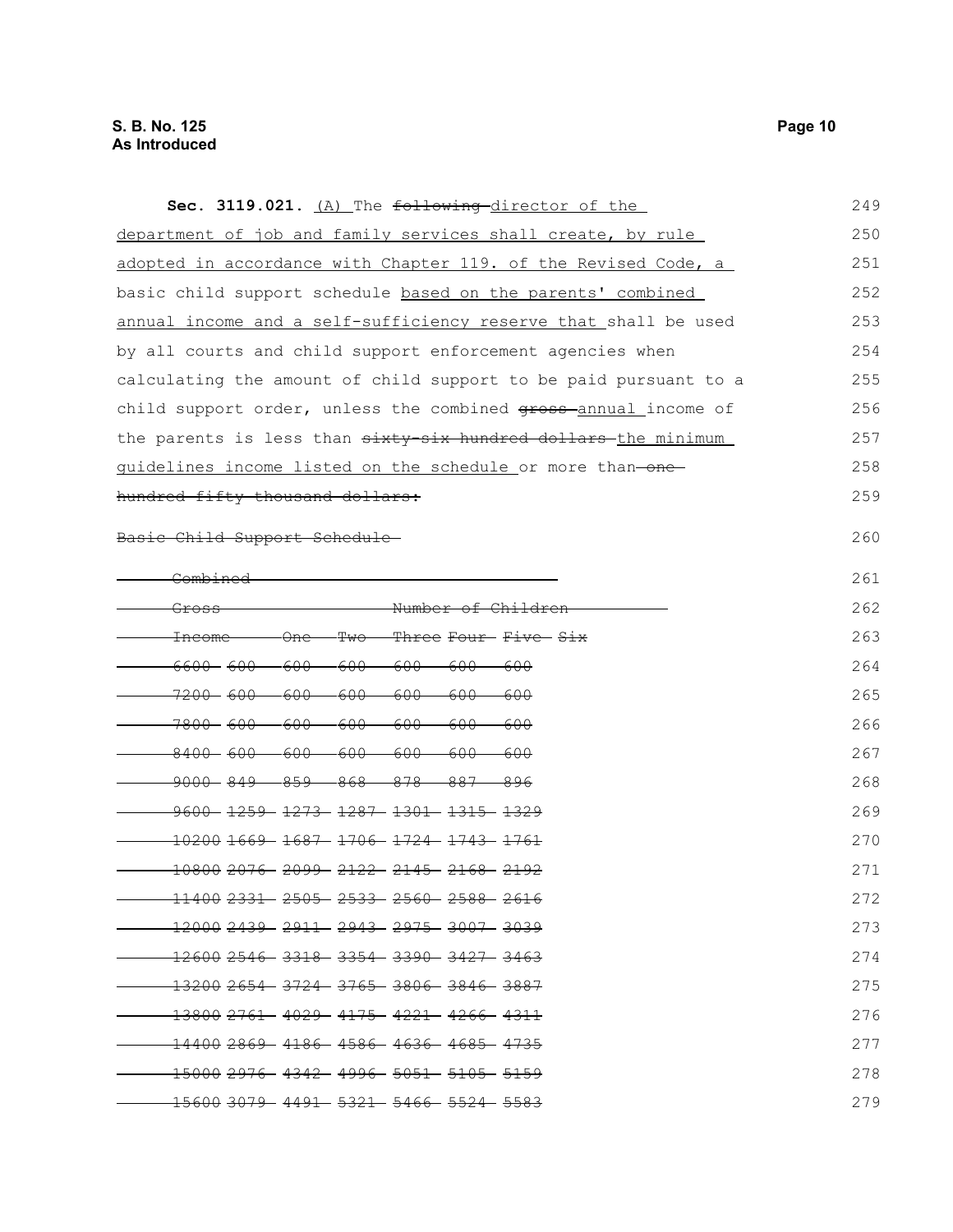| <del>16200 31</del> | - <del>4635</del> | - 5490 | - <del>5877</del> | - <del>5940-</del>                                             | - <del>6003</del> | 280 |
|---------------------|-------------------|--------|-------------------|----------------------------------------------------------------|-------------------|-----|
|                     |                   |        |                   | <del>16800 3278 -4780 -5660 -6254 -6355 -6423</del>            |                   | 281 |
|                     |                   |        |                   | <del>.17400 3378 - 4924 - 5830 - 6442 - 6771 - 6843</del>      |                   | 282 |
|                     |                   |        |                   | <del>18000 3478 - 5069 - 5999 - 6629 - 7186 - 7262</del>       |                   | 283 |
|                     |                   |        |                   | <del>.18600 3578    5213    6169    6816    7389    7682</del> |                   | 284 |
|                     |                   |        |                   | <del>19200 3678  5358  6339  7004  7592  8102</del>            |                   | 285 |
|                     |                   |        |                   | <del>19800 3778 - 5502 - 6508 - 7191 - 7796 - 8341</del>       |                   | 286 |
|                     |                   |        |                   | <del>20400 3878 - 5647 - 6678 - 7378 - 7999 - 8558</del>       |                   | 287 |
|                     |                   |        |                   | <del>21000 3977 - 5790 - 6847 - 7565 - 8201 - 8774</del>       |                   | 288 |
|                     |                   |        |                   | <del>21600 4076 - 5933 - 7015 - 7750 - 8402 - 8989</del>       |                   | 289 |
|                     |                   |        |                   | <del>22200 4176 - 6075 - 7182 - 7936 - 8602 - 9204</del>       |                   | 290 |
|                     |                   |        |                   | <del>.22800 4275 - 6216 - 7345 - 8116 - 8798 - 9413</del>      |                   | 291 |
|                     |                   |        |                   | <del>23400 4373 - 6357 - 7509 - 8297 - 8994 - 9623</del>       |                   | 292 |
|                     |                   |        |                   | <del>24000 4471 - 6498 - 7672 - 8478 - 9190 - 9832</del>       |                   | 293 |
|                     |                   |        |                   | <del>24600 4570- 6639- 7836- 8658- 9386- 10042</del>           |                   | 294 |
|                     |                   |        |                   | <del>25200 4668 - 6780 - 8000 - 8839 - 9582 - 10251</del>      |                   | 295 |
|                     |                   |        |                   | <del>25800 4767 - 6920 - 8163 - 9020 - 9778 - 10461</del>      |                   | 296 |
|                     |                   |        |                   | <del>26400 4865 - 7061 - 8327 - 9200 - 9974 - 10670</del>      |                   | 297 |
|                     |                   |        |                   | <del>27000 4963 - 7202 - 8490 - 9381 - 10170 10880</del>       |                   | 298 |
|                     |                   |        |                   | <del>27600 5054 - 7332 - 8642 - 9548 - 10351 11074</del>       |                   | 299 |
|                     |                   |        |                   | <del>28200 5135 - 7448 - 8776 - 9697 - 10512 11246</del>       |                   | 300 |
|                     |                   |        |                   | <del>28800 5216 - 7564 - 8911 - 9845 - 10673 11418</del>       |                   | 301 |
|                     |                   |        |                   | <del>29400 5297 - 7678 - 9045 - 9995 - 10833 11592</del>       |                   | 302 |
|                     |                   |        |                   | <del>30000 5377 -7792 -9179 -10143 10994 11764</del>           |                   | 303 |
|                     |                   |        |                   | -30600 5456- 7907- 9313- 10291 11154 11936                     |                   | 304 |
|                     |                   |        |                   | <del>.31200 5535 - 8022 - 9447 - 10439 11315 12107</del>       |                   | 305 |
|                     |                   |        |                   | <del>-31800 5615 - 8136 - 9581 - 10587 11476 12279</del>       |                   | 306 |
|                     |                   |        |                   | -32400 5694  8251  9715  10736 11636 12451                     |                   | 307 |
|                     |                   |        |                   | <del>-33000 5774 - 8366 - 9849 - 10884 11797 12623</del>       |                   | 308 |
|                     |                   |        |                   | <del>-33600 5853 - 8480 - 9983 - 11032 11957 12794</del>       |                   | 309 |
|                     |                   |        |                   | <del>-34200 5933 - 8595 - 10117 11180 12118 12966</del>        |                   | 310 |
|                     |                   |        |                   | 34800 6012 8709 10251 11328 12279 13138                        |                   | 311 |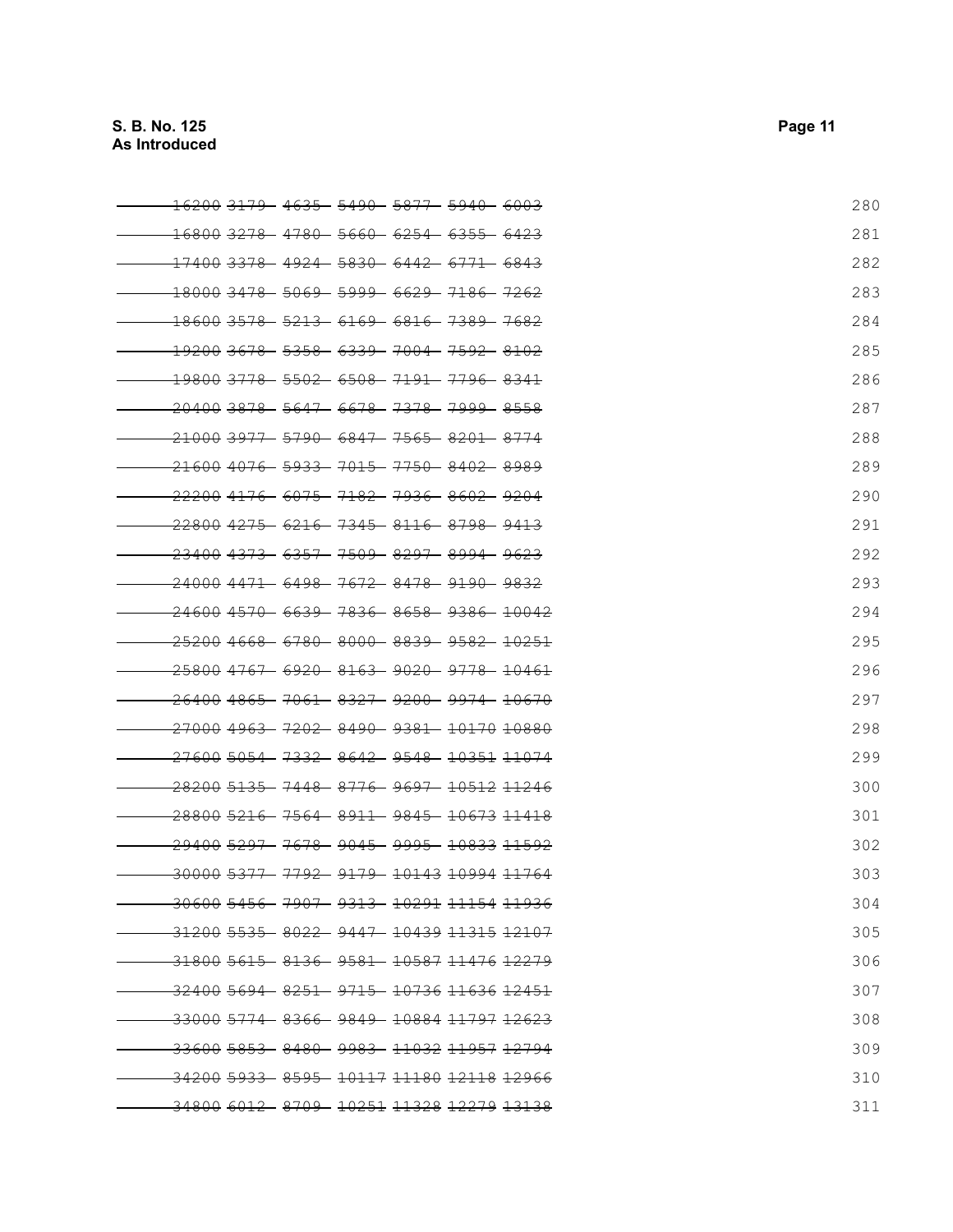| <del>.35400 6091 - 8824 - 10385 11476 12439 13310</del>           | 312 |
|-------------------------------------------------------------------|-----|
| <del>36600 6250 - 9053 - 10653 11772 12761</del> <del>13653</del> | 313 |
| <del>-37200 6330 - 9168 - 10787 11920 12921 13825</del>           | 314 |
| 37800 6406 9275 10913 12058 13071 13988                           | 315 |
| - <del>38400 6447 - 9335 - 10984 12137 13156 14079</del>          | 316 |
| <del>.39000 6489 - 9395 - 11055 12215 13242 14170</del>           | 317 |
| -39600 6530 - 9455 - 11126 12294 13328 14261                      | 318 |
| <del>.40200 6571 - 9515 - 11197 12373 13413 14353</del>           | 319 |
| <del>40800 6613 - 9575 - 11268 12451 13499 14444</del>            | 320 |
| <u>41400 6653 - 9634 - 11338 12529 13583 14534</u>                | 321 |
| 42000 6694 9693 11409 12607 13667 14624                           | 322 |
| <u>42600 6735 - 9752 - 11479 12684 13752 14714</u>                | 323 |
| 43200 6776 9811 11549 12762 13836 14804                           | 324 |
| 43800 6817 - 9871 - 11619 12840 13921 14894                       | 325 |
| <del>.44400 6857 - 9930 - 11690 12917 14005 14985</del>           | 326 |
| 45000 6898 - 9989 - 11760 12995 14090 15075                       | 327 |
| 45600 6939 10049 11830 13073 14174 15165                          | 328 |
| 46200 6978 10103 11897 13146 14251 15250                          | 329 |
| <del>46800 7013 - 10150 11949 13203 14313 15316</del>             | 330 |
| <del>47400 7048  10197 12000 13260 14375 15382</del>              | 331 |
| <del>.48000 7083 - 10245 12052 13317 14437 15448</del>            | 332 |
| 48600 7117 10292 12103 13374 14498 15514                          | 333 |
| <del>.49200 7152 - 10339 12155 13432</del> <del>14560 15580</del> | 334 |
| <u>49800 7187 - 10386 12206 13489 14622 15646</u>                 | 335 |
| 50400 7222 10433 12258 13546 14684 15712                          | 336 |
| -51000 7257 10481 12309 13603 14745 15778                         | 337 |
|                                                                   | 338 |
| <del>52200 7326 10575 12412 13717 14869 15910</del>               | 339 |
| -52800 7361 - 10622 12463 13774 14931 15976                       | 340 |
| <del>53400 7396 10669 12515 13832 14992</del> <del>16042</del>    | 341 |
| <del>54000 7431 10717 12566 13889 15054 16108</del>               | 342 |
| 54600 7468 10765 12622 13946 15120 16178                          | 343 |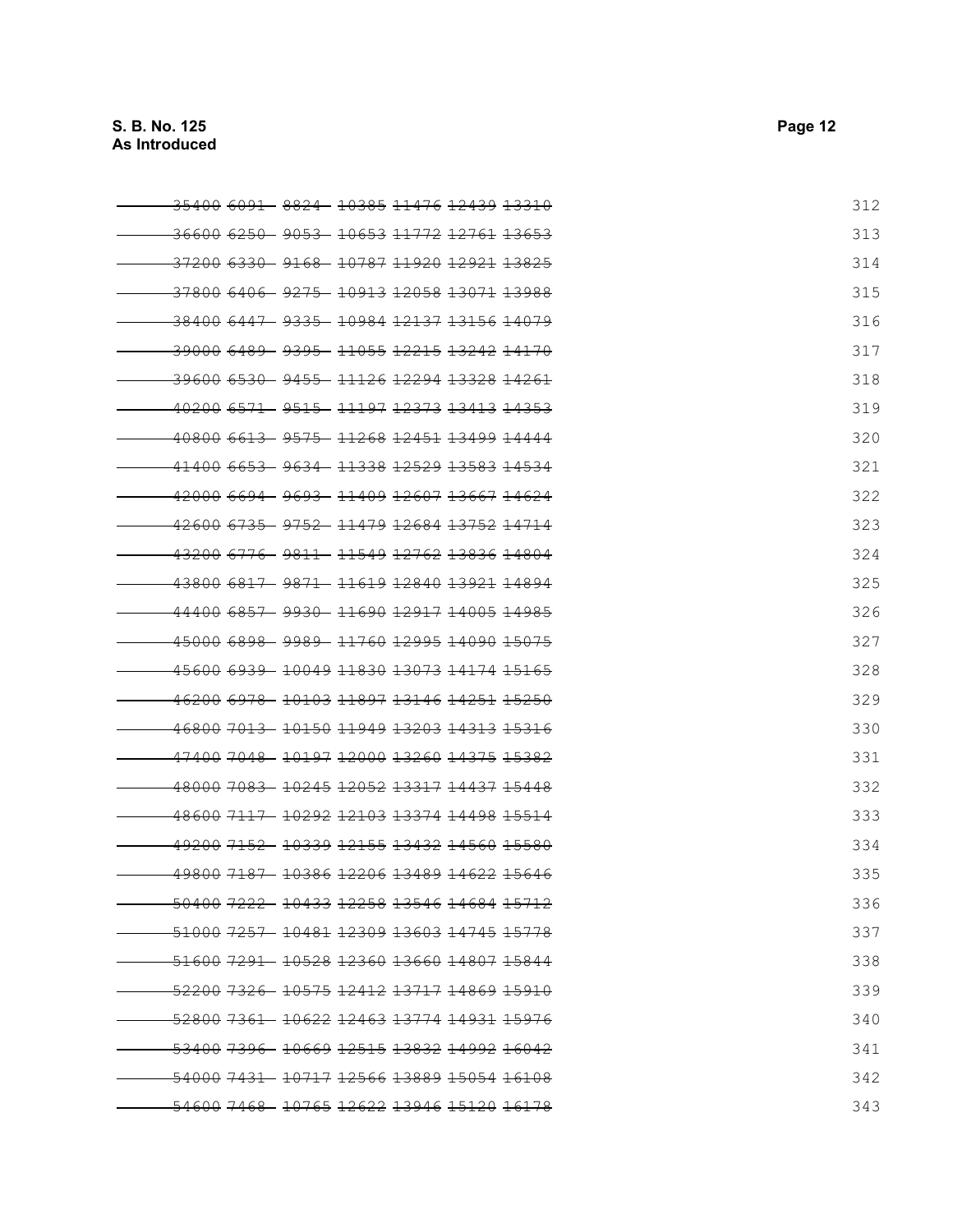| <del>55200 752</del>                                           |                                                       | <del>10845 12716 14050 15232 16298</del> |  |  |  | 344 |
|----------------------------------------------------------------|-------------------------------------------------------|------------------------------------------|--|--|--|-----|
| <del>55800 7582 10929 12814 14159 15350 16425</del>            |                                                       |                                          |  |  |  | 345 |
| 56400 7643 11016 12918 14273 15474 16558                       |                                                       |                                          |  |  |  | 346 |
| 57000 7704 11104 13021 14388 15598 16691                       |                                                       |                                          |  |  |  | 347 |
| 57600 7765 11192 13125 14502 15722 16824                       |                                                       |                                          |  |  |  | 348 |
| 58200 7825 11277 13225 14613 15842 16953                       |                                                       |                                          |  |  |  | 349 |
| <del>58800 7883 - 11361 13324 14723 15961 17079</del>          |                                                       |                                          |  |  |  | 350 |
| <del>59400 7941</del>                                          | - <del>11445 13423 14832</del> <del>16079 17206</del> |                                          |  |  |  | 351 |
| <del>60000 8000 - 11529 13522 14941 16197 17333</del>          |                                                       |                                          |  |  |  | 352 |
| 60600 8058 11612 13620 15050 16315 17460                       |                                                       |                                          |  |  |  | 353 |
| <u>61200 8116 - 11696 13719 15160 16433 17587</u>              |                                                       |                                          |  |  |  | 354 |
| 61800 8175 11780 13818 15269 16552 17714                       |                                                       |                                          |  |  |  | 355 |
| 62400 8233 11864 13917 15378 16670 17840                       |                                                       |                                          |  |  |  | 356 |
| <del>63000 8288 - 11945 14011 15481 16783 17958</del>          |                                                       |                                          |  |  |  | 357 |
| 63600 8344- 12024 14102 15582 16893 18075                      |                                                       |                                          |  |  |  | 358 |
| <del>64200 8399 12103 14194 15683 17002 18193</del>            |                                                       |                                          |  |  |  | 359 |
| <del>64800 8454 - 12183 14285 15784 17111 18310</del>          |                                                       |                                          |  |  |  | 360 |
| <del>65400 8510 - 12262 14376 15885 17220 18427</del>          |                                                       |                                          |  |  |  | 361 |
| <u>66000 8565 - 12341 14468 15986 17330 18544</u>              |                                                       |                                          |  |  |  | 362 |
| 66600 8620 - 12421 14559 16087 17439 18661                     |                                                       |                                          |  |  |  | 363 |
| <del>67200 8676 12500 14650 16188 17548 18778</del>            |                                                       |                                          |  |  |  | 364 |
| <del>67800 8731 - 12579 14741 16289 17657 18895</del>          |                                                       |                                          |  |  |  | 365 |
| <del>68400 8786 - 12659 14833 16390 17767 19012</del>          |                                                       |                                          |  |  |  | 366 |
| 69000 8842 12738 14924 16491 17876 19129                       |                                                       |                                          |  |  |  | 367 |
| <u>69600 8897- 12817 15015 16592 17985 19246</u>               |                                                       |                                          |  |  |  | 368 |
| 70200 8953 12897 15107 16693 18094 19363                       |                                                       |                                          |  |  |  | 369 |
| <del>70800 9008 12974 15196 16791 18201 19476</del>            |                                                       |                                          |  |  |  | 370 |
| <del>71400 9060 13047 15281</del> 16885 18302 19585            |                                                       |                                          |  |  |  | 371 |
|                                                                |                                                       |                                          |  |  |  | 372 |
| <del>72600 9163 - 13194 15451 17073 18506 19803</del>          |                                                       |                                          |  |  |  | 373 |
| <del>73200 9214 -13267 15536 17167 18608 19912</del>           |                                                       |                                          |  |  |  | 374 |
| <del>73800 9266 13340 15621 17261</del> 18709 <del>20021</del> |                                                       |                                          |  |  |  | 375 |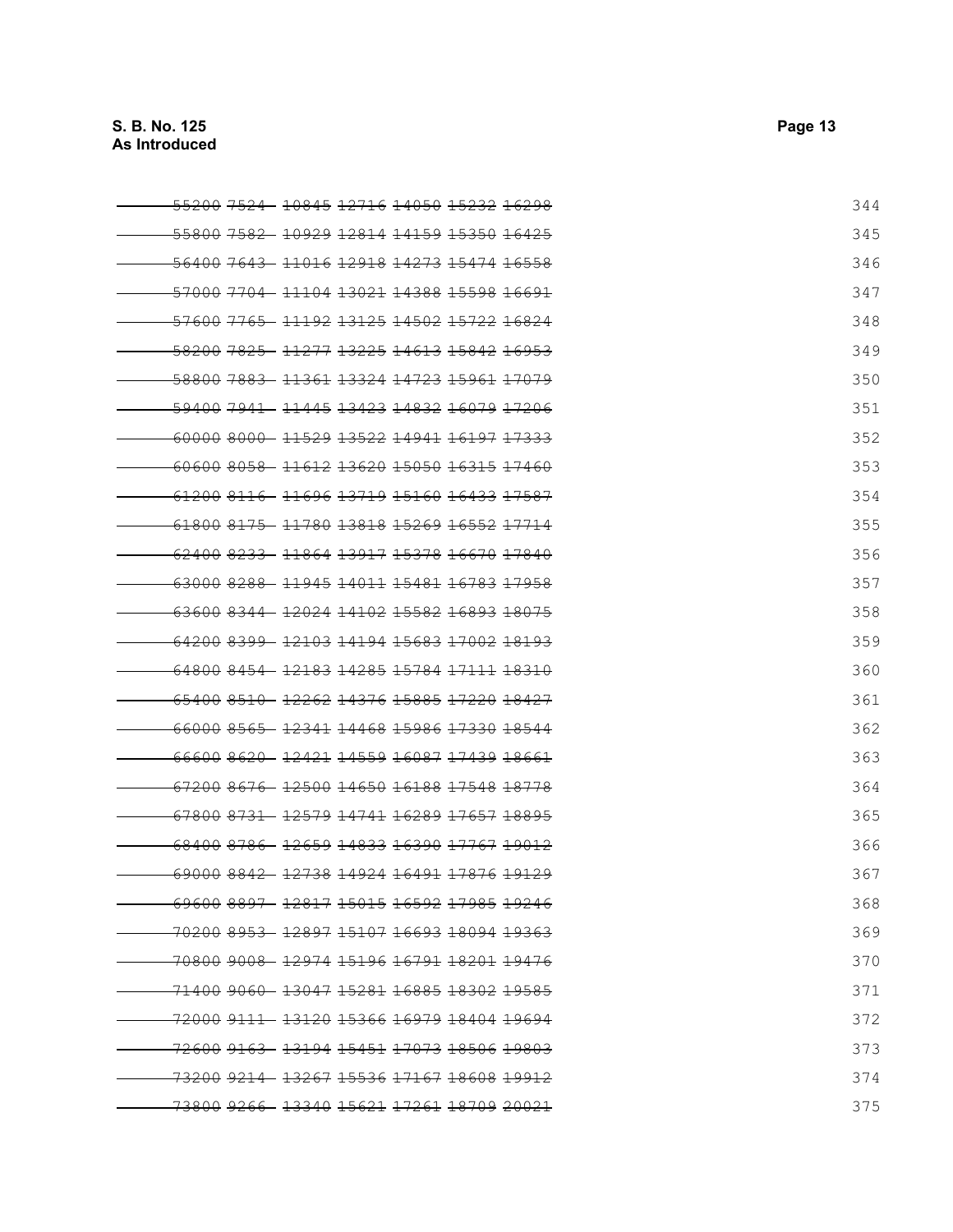| <del>74400 9318- 13413 15706 17355</del> <del>18811 20130</del>  | 376 |
|------------------------------------------------------------------|-----|
| <del>.75000 9369 13487 15791 17449 18913 20239</del>             | 377 |
| <del>.75600 9421 13560 15876 17543 19015 20347</del>             | 378 |
| <del>.76200 9473 - 13633 15961 17636 19116 20456</del>           | 379 |
| <del>.76800 9524 13707 16046 17730 19218 20565</del>             | 380 |
| <del>.77400 9576 -13780 16131 17824 19320 20674</del>            | 381 |
| <del>.78000 9627 13853 16216 17918 19422</del> <del>20783</del>  | 382 |
| <del>-78600 9679 - 13927 16300 18012 19523 20892</del>           | 383 |
| <del>-79200 9731 -14000 16385 18106 19625 21001</del>            | 384 |
| <del>-79800 9782 -14073 16470 18200 19727 21109</del>            | 385 |
| 80400 9834 14147 16555 18294 19829 21218                         | 386 |
| 81000 9885 14220 16640 18387 19930 21326                         | 387 |
| 81600 9936 14292 16723 18480 20030 21434                         | 388 |
| <del>82200 9987 - 14364 16807 18573 20131 21541</del>            | 389 |
| <del>82800 10038 14439 16891</del> <del>18665 20235 21651</del>  | 390 |
| 83400 10090 14514 16979 18762 20340 21763                        | 391 |
| 84000 10142 14589 17066 18859 20444 21875                        | 392 |
| 84600 10194 14663 17154 18956 20549 21987                        | 393 |
| -85200 10246 14738 17241 19052 20653 22099                       | 394 |
| <del>85800 10298 14813 17329 19149</del> <del>20758 22211</del>  | 395 |
| <del>86400 10350 14887 17417 19246 20863 22323</del>             | 396 |
| <del>87000 10403 14962 17504 19343</del> <del>20967 22435</del>  | 397 |
| <del>87600 10455 15037 17592 19440 21072 22547</del>             | 398 |
| -88200 10507 15111 17679 19537 21176 22659                       | 399 |
| 88800 10559 15186 17767 19633 21281 22771                        | 400 |
| 89400 10611 15261 17855 19730 21386 22883                        | 401 |
| <del>-90000 10663 15335 17942</del> <del>19827 21490 22995</del> | 402 |
| -90600 10715 15410 18030 19924 21595 23107                       | 403 |
| -91200 10767 15485 18118 20021 21700 23219                       | 404 |
| <del>91800 10819 15559 18205 20118 21804 23331</del>             | 405 |
| <del>92400 10872</del> <del>15634 18293 20215 21909 23443</del>  | 406 |
| <del>93000 10924 15709 18380 20311 22013 23555</del>             | 407 |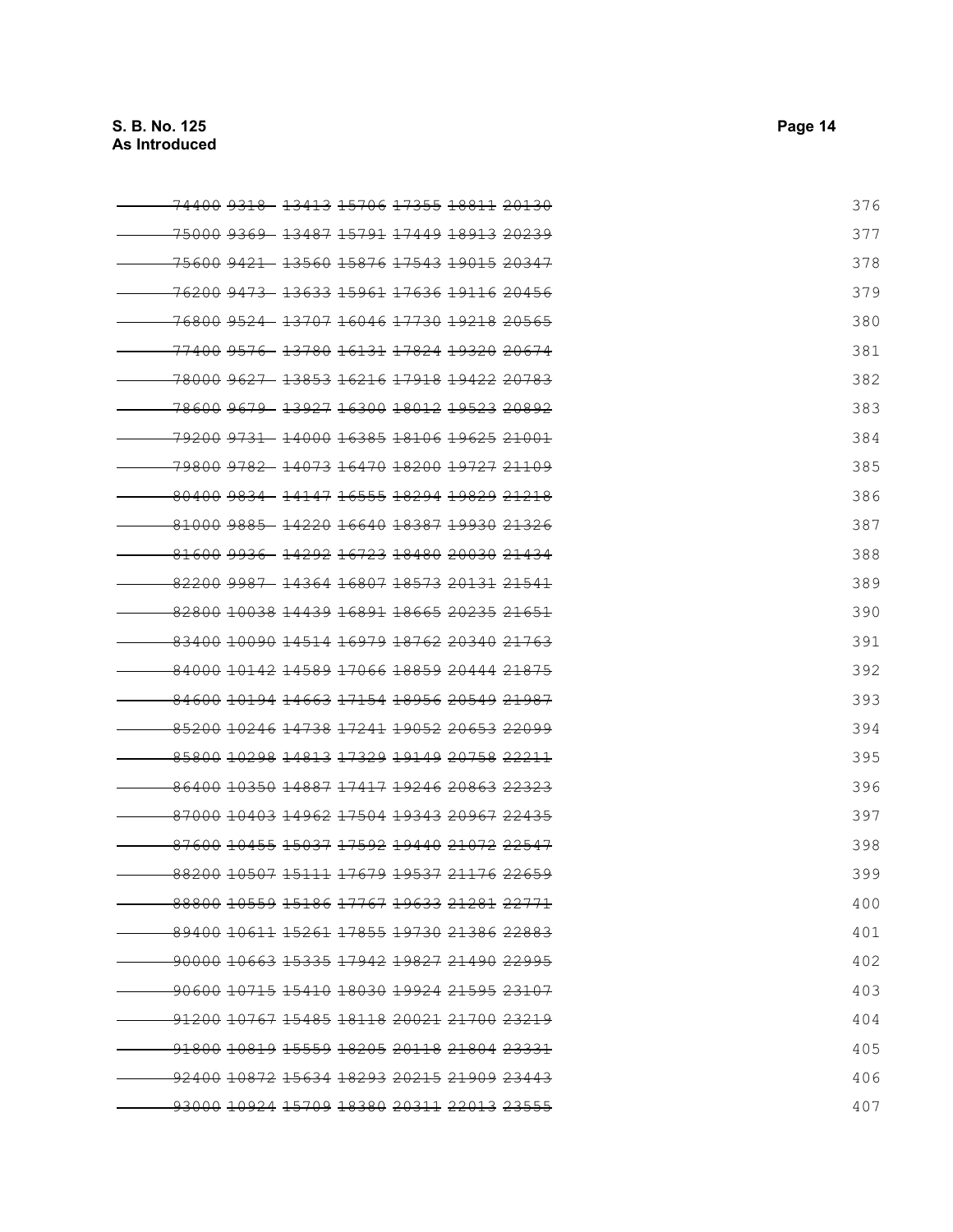| <del>93600 10976 15783 18468</del> <del>20408 22118 23667</del> |                                                                                             |  |  | 408 |
|-----------------------------------------------------------------|---------------------------------------------------------------------------------------------|--|--|-----|
| 94200 11028 15858 18556 20505 22223 23779                       |                                                                                             |  |  | 409 |
| <u>94800 11080 15933 18643 20602 22327 23891</u>                |                                                                                             |  |  | 410 |
| <del>95400 11132 16007 18731 20699 22432 24003</del>            |                                                                                             |  |  | 411 |
| <del>96000 11184 16082 18818 20796 22536 24115</del>            |                                                                                             |  |  | 412 |
| 96600 11236 16157 18906 20892 22641 24227                       |                                                                                             |  |  | 413 |
| <del>97200 11289 16231</del> <del>18994 20989 22746 24339</del> |                                                                                             |  |  | 414 |
| <del>97800 11341 16306 19081 21086 22850 24451</del>            |                                                                                             |  |  | 415 |
| <del>98400 11393 16381 19169 21183 22955 24563</del>            |                                                                                             |  |  | 416 |
| -99000 11446 16450 19255 21279 23062 24676                      |                                                                                             |  |  | 417 |
| <del>99600 11491 16516 19334 21366 23156 24777</del>            |                                                                                             |  |  | 418 |
| <del>100200</del>                                               | <del>11536 16583 19413 21453 23250 24878</del>                                              |  |  | 419 |
| <del>100800</del>                                               | <del>11581</del> <del>16649 19491 21539 23345 24978</del>                                   |  |  | 420 |
| <del>101400</del>                                               | <del>11625 16714 19569 21625 23437 25077</del>                                              |  |  | 421 |
| <del>102000</del>                                               | <del>11670 16779 19646 21710 23530 25177</del>                                              |  |  | 422 |
| <del>102600</del>                                               | <del>11714 16844 19724 21796 23623 25276</del>                                              |  |  | 423 |
| <del>103200</del>                                               | <del>11759 16909 19801 21881 23715 25375</del>                                              |  |  | 424 |
| 103800                                                          | 11803 16974 19879 21967 23808 25475                                                         |  |  | 425 |
| <del>104400</del>                                               | 11847 17039 19956 22052 23901 25574                                                         |  |  | 426 |
| <del>105000</del>                                               | <del>11892 17104 20034 22138 23994 25673</del>                                              |  |  | 427 |
| <del>105600</del>                                               | <del>11934 17167 20108 22220 24083 25769</del>                                              |  |  | 428 |
| <del>106200</del>                                               | 11979 17232 20186 22305 24176 25868                                                         |  |  | 429 |
| $-106800$                                                       | <del>12023 17297 20263 22391</del> <del>24269 25968</del>                                   |  |  | 430 |
| <del>107400</del>                                               | <del>12068 17362</del> <del>20341 22476 24361 26067</del>                                   |  |  | 431 |
| $-108000$                                                       | <del>-12110</del> <del>17425  20415  22559  24451  26162</del>                              |  |  | 432 |
| <del>108600-</del>                                              | $-12155$ $17490$ $20493$ $22644$ $24543$ $26262$                                            |  |  | 433 |
| - <del>109200</del>                                             | <del>-12199 17555 20570 22730 24636 26361</del>                                             |  |  | 434 |
| <del>109800-</del>                                              | -12243 17620 20648 22815 24729 26460                                                        |  |  | 435 |
| - <del>110400</del>                                             | <del>-12286</del> <del>17683  20722  22897  24818  26556</del>                              |  |  | 436 |
| <del>111000</del>                                               | <del>-12331</del> <del>17748</del> 20800 <del>22983</del> <del>24911</del> <del>26655</del> |  |  | 437 |
| <del>111600</del>                                               | <del>-12375</del> <del>17813</del> 20877  23068  25004  26755                               |  |  | 438 |
| <del>112200</del>                                               | -12419 17878 20955 23154 25096 26854                                                        |  |  | 439 |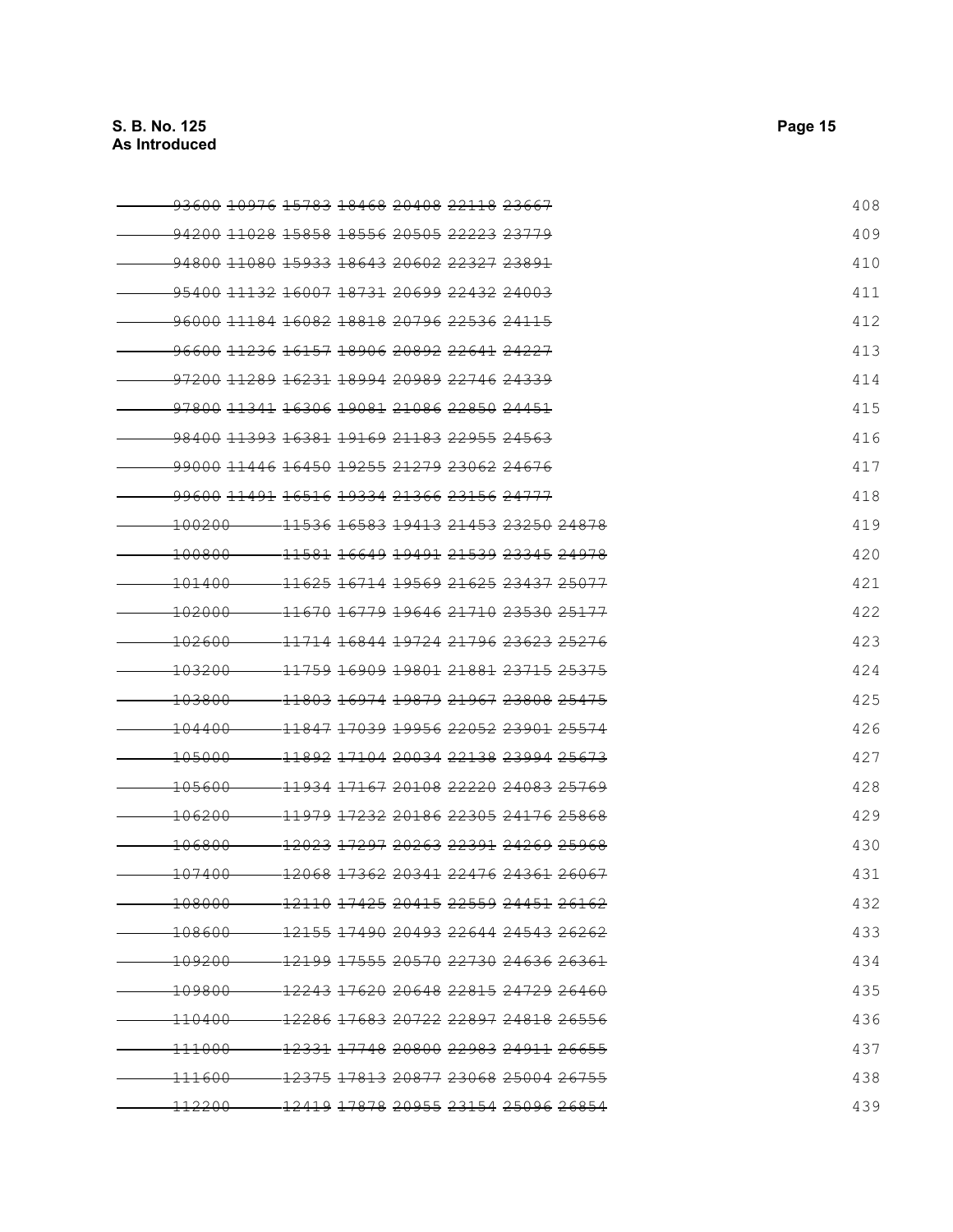| <del>112800</del> | <del>12462</del> <del>17941</del> <del>21029 23236 25186 26949</del> | 440 |
|-------------------|----------------------------------------------------------------------|-----|
| <del>113400</del> | 12506 18006 21107 23322 25278 27049                                  | 441 |
| <del>114000</del> | <del>12551</del> <del>18071</del> <del>21184 23407 25371 27148</del> | 442 |
| <del>114600</del> | <u>12595 18136 21262 23493 25464 27247</u>                           | 443 |
| <del>115200</del> | <del>12640 18202 21339 23578 25557 27347</del>                       | 444 |
| <del>115800</del> | <del>12682</del> <del>18264 21414 23660 25646 27442</del>            | 445 |
| <del>116400</del> | <del>12727</del> <del>18329 21491 23746 25739 27542</del>            | 446 |
| <del>117000</del> |                                                                      | 447 |
| <del>117600</del> | <del>12815 18460 21646 23917 25924 27740</del>                       | 448 |
| <del>118200</del> | 12858 18522 21721 23999 26013 27836                                  | 449 |
| <del>118800</del> | 12902 18587 21798 24084 26106 27935                                  | 450 |
| <del>119400</del> | 12947 18652 21876 24170 26199 28034                                  | 451 |
| <del>120000</del> | <del>12991 18718 21953 24256 26292 28134</del>                       | 452 |
| <del>120600</del> | 13034 18780 22028 24338 26381 28229                                  | 453 |
| <del>121200</del> | <del>13078 18845 22105 24423 26474 28329</del>                       | 454 |
| <del>121800</del> | <del>13123 18910 22183 24509 26567 28428</del>                       | 455 |
| 122400            | <del>13167 18976 22260 24594 26659 28527</del>                       | 456 |
| <del>123000</del> | <del>13210 19038 22335 24676 26749 28623</del>                       | 457 |
| <del>123600</del> | <del>13254 19103 22412 24762 26841 28722</del>                       | 458 |
| <del>124200</del> | <del>13299 19168 22490 24847 26934 28821</del>                       | 459 |
| $-124800$         | <del>13343 19234 22567 24933 27027 28921</del>                       | 460 |
| <del>125400</del> | <del>13386 19296 22642 25015 27116 29016</del>                       | 461 |
| <del>126000</del> | 13430 19361 22719 25101 27209 29115                                  | 462 |
| <del>126600</del> | <del>13474 19426 22797 25186 27302 29215</del>                       | 463 |
| <del>127200</del> | <del>13519 19492 22874 25272 27395 29314</del>                       | 464 |
| 127800            | - <del>13561</del> <del>19554 22949 25354 27484 29410</del>          | 465 |
| <del>128400</del> | <del>13606 19619 23026 25439 27576 29509</del>                       | 466 |
| <del>129000</del> | <del>13650 19684 23104 25525 27669 29608</del>                       | 467 |
| <del>129600</del> | 13695 19750 23181 25610 27762 29708                                  | 468 |
| 130200            | <del>13739 19815 23259 25696 27855</del> <del>29807</del>            | 469 |
| <del>130800</del> | <del>13783 19879 23335 25780 27946 29905</del>                       | 470 |
| <del>131400</del> | <del>13828 19945 23414 25868 28041</del> <del>30007</del>            | 471 |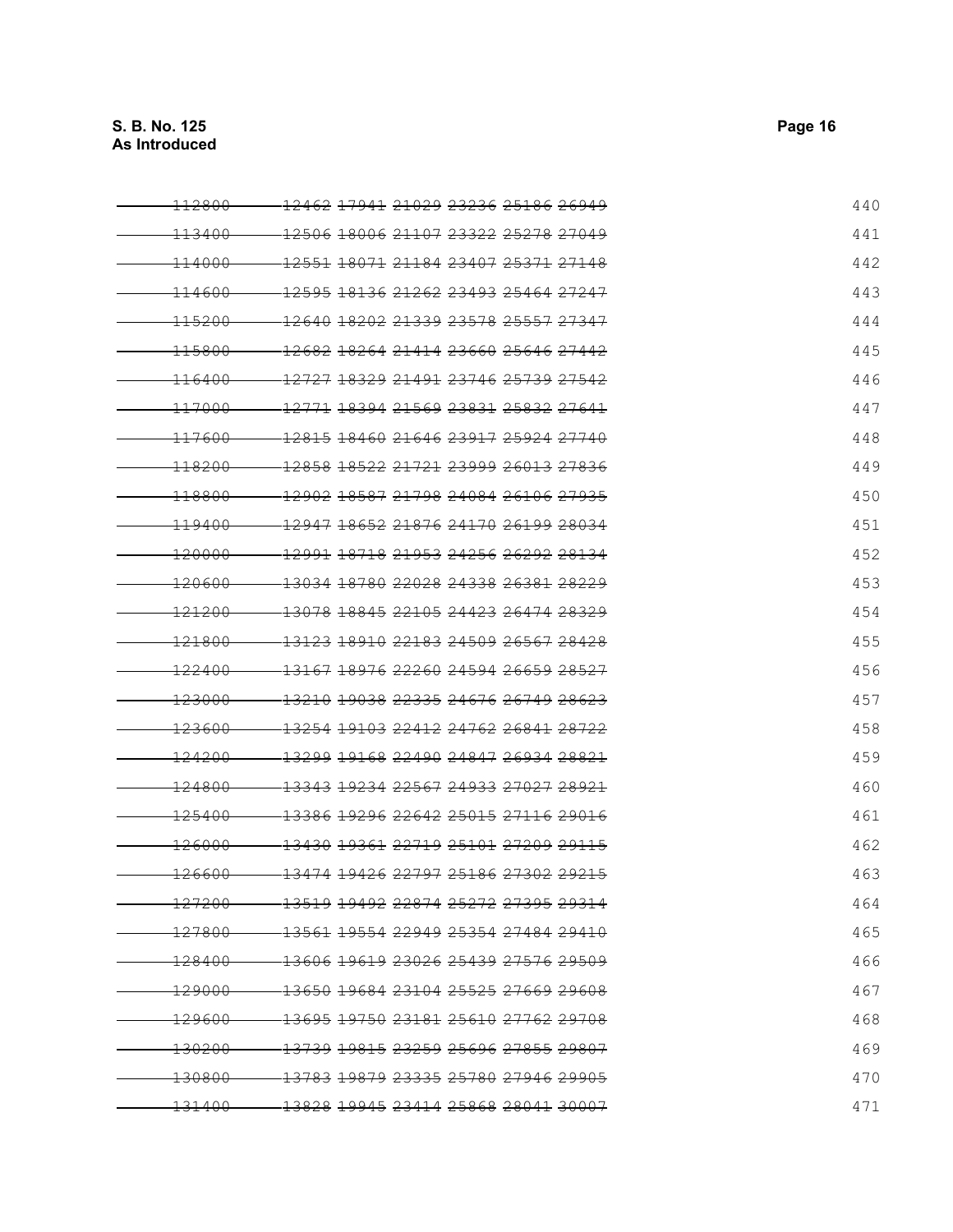| <del>132000</del><br><del>13874 20012</del> <del>23494 25955 28136 30108</del>            | 472 |
|-------------------------------------------------------------------------------------------|-----|
| 13919 20079 23573 26043 28231 30210<br><del>132600</del>                                  | 473 |
| <del>13963</del> <del>20143 23649 26127 28323</del> <del>30308</del><br><del>133200</del> | 474 |
| <del>133800</del><br><del>14008 20210 23729 26215 28418 30410</del>                       | 475 |
| <del>14054 20276 23808 26302 28513 30511</del><br><del>134400</del>                       | 476 |
| <del>14099</del> <del>20343 23887 26390 28608 30613</del><br><del>135000</del>            | 477 |
| <del>14143</del> <del>20407 23964 26474 28699 30711</del><br><del>135600</del>            | 478 |
| <del>14188 20474 24043 26561 28794 30813</del><br><del>136200</del>                       | 479 |
| <del>136800</del><br><del>14234 20541 24123 26649 28889 30914</del>                       | 480 |
| <del>14279 20607 24202 26737 28984 31016</del><br><del>137400</del>                       | 481 |
| <del>138000</del><br><del>14323 20671 24278 26821 29075 31114</del>                       | 482 |
| <del>14368 20738 24358 26908 29170 31215</del><br><del>138600</del>                       | 483 |
| 139200<br><del>14414 20805 24437 26996 29265 31317</del>                                  | 484 |
| <del>14459 20872 24516 27083 29361 31419</del><br><del>139800</del>                       | 485 |
| <del>140400</del><br><del>14503 20936 24593 27168 29452 31517</del>                       | 486 |
| <del>14549 21002 24672 27255 29547 31618</del><br><del>141000</del>                       | 487 |
| <del>14594 21069 24751 27343 29642 31720</del><br><del>141600</del>                       | 488 |
| 142200<br><del>14639 21136 24831 27430 29737 31822</del>                                  | 489 |
| 142800<br>14683 21200 24907 27515 29828 31920                                             | 490 |
| <del>14729 21267 24986 27602 29923 32021</del><br>143400                                  | 491 |
| <del>14774</del> <del>21333</del> <del>25066 27690 30018 32123</del><br><del>144000</del> | 492 |
| <del>14820 21400 25145 27777 30113 32225</del><br><del>144600</del>                       | 493 |
| <del>145200</del><br>14865 21467 25225 27865 30208 32327                                  | 494 |
| <del>145800</del><br><del>14909 21531 25301 27949 30300 32424</del>                       | 495 |
| -14963 21596 25377 28041 30396 32526<br>146400                                            | 496 |
| $-147000 -$<br>$-150062165925452281243048632622$                                          | 497 |
| -15049 21722 25527 28207 30576 32718<br><del>-147600</del>                                | 498 |
| -15090 21782 25599 28286 30662 32810<br>$-148200-$                                        | 499 |
| $-148800-$<br>-15133 21845 25674 28369 30752 32907                                        | 500 |
| - <del>15176</del> 2 <del>1908 25749 28452 30842 33003</del><br><del>149400</del>         | 501 |
| 150000 - 15218 21971 25823 28534 30931 33099 the maximum                                  | 502 |
| guidelines income listed on the schedule.                                                 | 503 |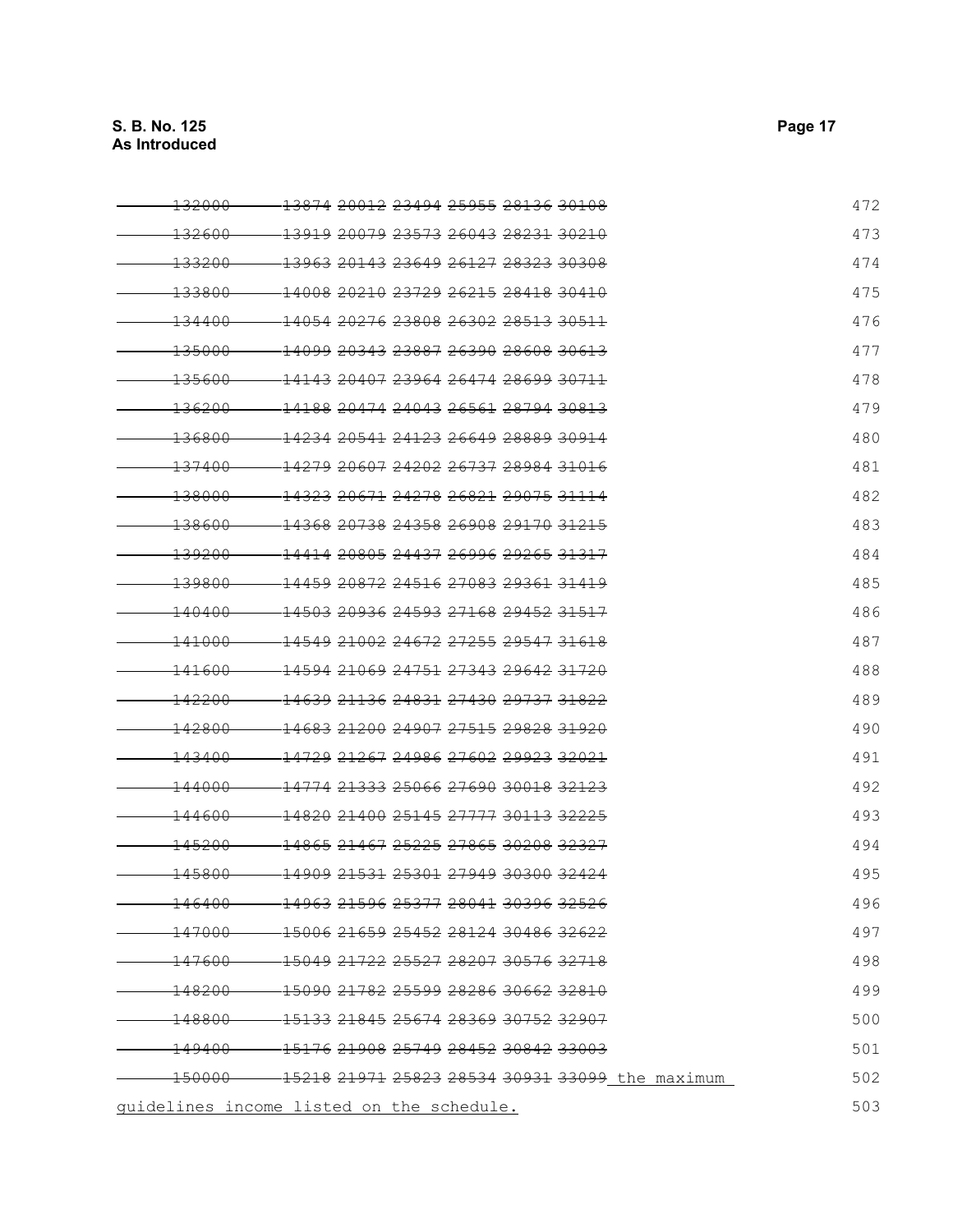|                                                             | (B) (1) The basic child support schedule created under             | 504 |
|-------------------------------------------------------------|--------------------------------------------------------------------|-----|
|                                                             | division (A) of this section shall consist of a table containing   | 505 |
|                                                             | a quidelines income column followed by six columns for the total   | 506 |
|                                                             | number of children subject to the order. The table shall begin     | 507 |
|                                                             | at a quidelines income of \$8,400 and increase at \$600 increments | 508 |
| through a quidelines income of \$300,000. The child support |                                                                    | 509 |
|                                                             | obligation amount shall be contained at each intersection of the   | 510 |
|                                                             | guidelines income row with the column containing the number of     | 511 |
|                                                             | children subject to the order. The department shall derive the     | 512 |
|                                                             | child support obligation amounts by multiplying the quidelines     | 513 |
| income amount at \$600 increments by the basic obligation   |                                                                    | 514 |
|                                                             | percentages listed for each income range, for each child, as       | 515 |
| indicated below:                                            |                                                                    | 516 |
|                                                             |                                                                    | 517 |
|                                                             |                                                                    |     |
| <u>(a) For one child:</u>                                   |                                                                    | 518 |
|                                                             |                                                                    | 519 |
|                                                             |                                                                    |     |
|                                                             |                                                                    | 520 |
| GUIDELINES INCOME                                           | BASIC OBLIGATION                                                   | 521 |
|                                                             |                                                                    |     |
|                                                             |                                                                    | 522 |
| \$11,510.40 or less                                         | 19.193% of the amount of income                                    | 523 |
|                                                             |                                                                    | 524 |
|                                                             |                                                                    |     |
| More than \$11,510.40, but                                  | Income of \$11,510.40 multiplied by                                | 525 |
| not more than \$39,044.16                                   | 19.193% plus 16.047% of the amount of                              | 526 |
|                                                             | income in excess of \$11,510.40                                    | 527 |
|                                                             |                                                                    | 528 |
|                                                             |                                                                    |     |
| More than \$39,044.16 but                                   | Income of \$39,044.16 multiplied by                                | 529 |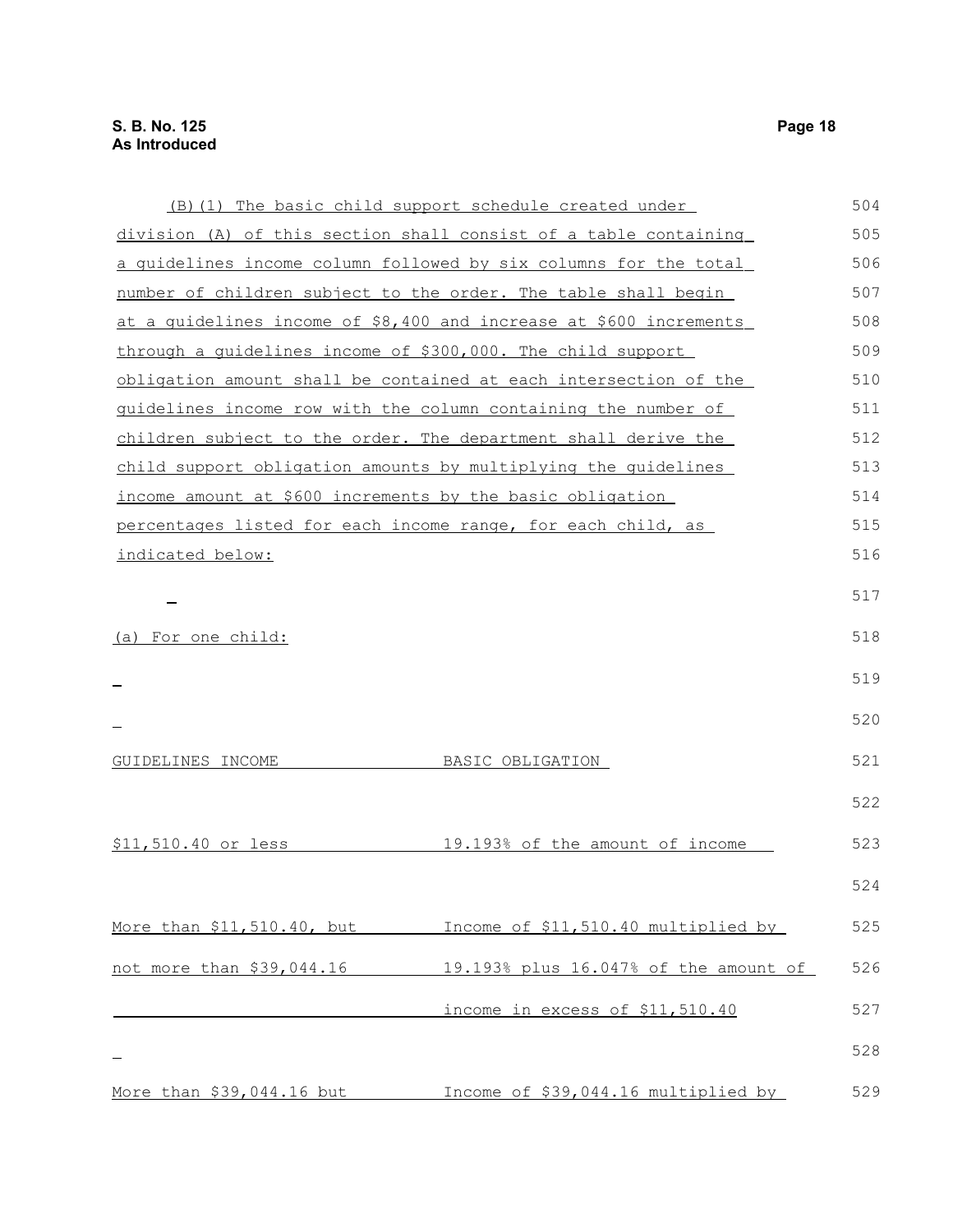| <u>not more than \$49,984.92</u>   | 16.974% plus 14.788% of the amount of | 530 |
|------------------------------------|---------------------------------------|-----|
|                                    | income in excess of \$39,044.16       | 531 |
|                                    |                                       | 532 |
| More than \$49,984.92 but          | Income of \$49,984.92 multiplied by   | 533 |
| not more than \$58,239.48          | 16.496% plus 11.039% of the amount of | 534 |
|                                    | income in excess of \$49,984.92       | 535 |
|                                    |                                       | 536 |
| More than \$58,239.48 but          | Income of \$58,239.48 multiplied by   | 537 |
| not more than \$66,433.56          | 15.722% plus 7.167% of the amount of  | 538 |
|                                    | income in excess of \$58,239.48       | 539 |
|                                    |                                       | 540 |
| More than \$66,433.56 but          | Income of \$66,433.56 multiplied by   | 541 |
| not more than \$78,814.80          | 14.667% plus 5.915% of the amount of  | 542 |
|                                    | income in excess of \$66,433.56       | 543 |
|                                    |                                       | 544 |
| <u>More than \$78,814.80 but .</u> | Income of \$78,814.80 multiplied by   | 545 |
| not more than \$91,196.16          | 13.292% plus 8.162% of the amount of  | 546 |
|                                    | income in excess of \$78,814.80       | 547 |
|                                    |                                       | 548 |
| More than \$91,196.16 but          | Income of \$91,196.16 multiplied by   | 549 |
| not more than \$99,495.72          | 12.596% plus 4.377% of the amount of  | 550 |
|                                    | income in excess of \$91,196.16       | 551 |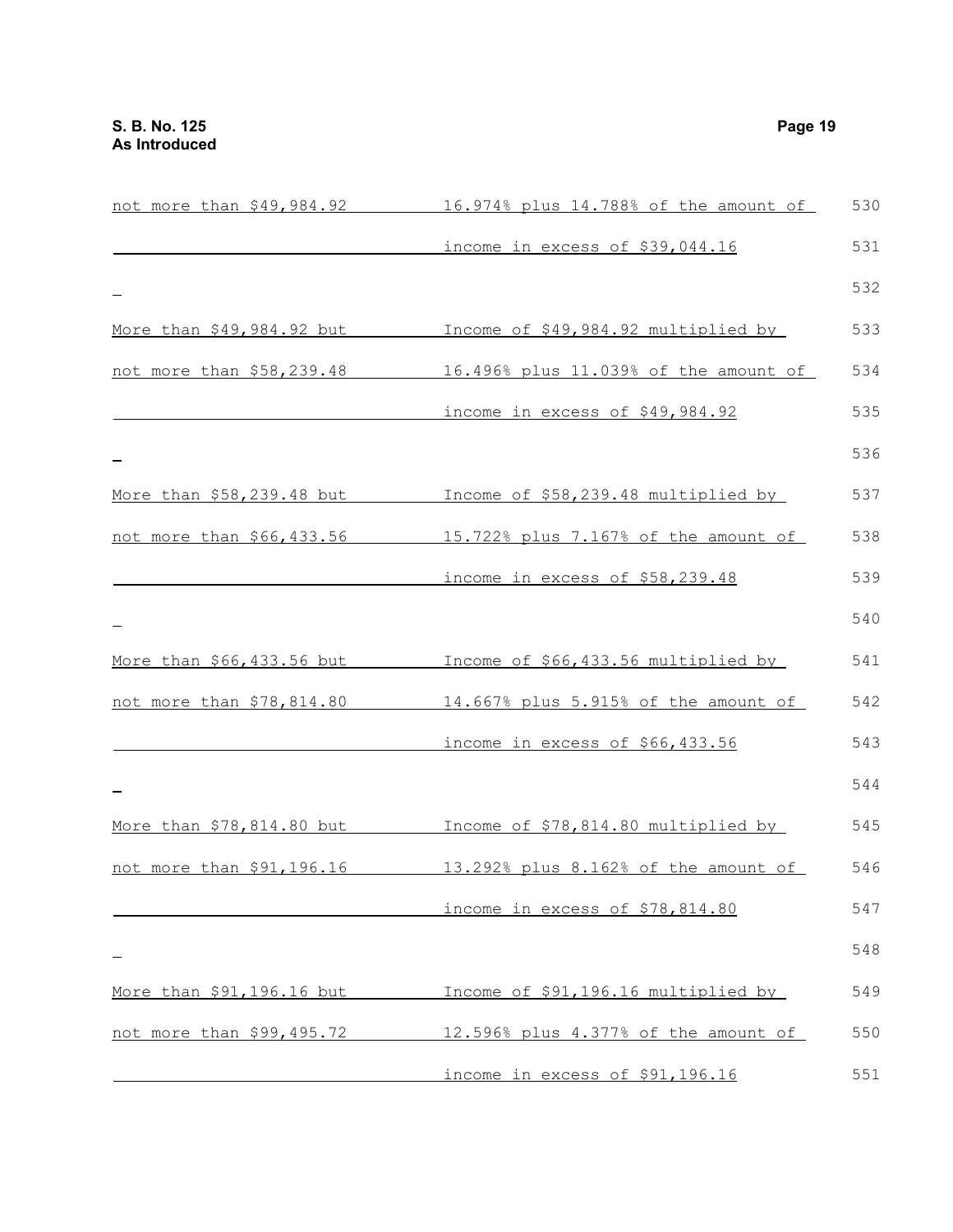|                             |                                      | 552 |
|-----------------------------|--------------------------------------|-----|
| More than \$99,495.72 but   | Income of \$99,495.72 multiplied by  | 553 |
| not more than \$108,267.96  | 11.910% plus 2.057% of the amount of | 554 |
|                             | income in excess of \$99,495.72      | 555 |
|                             |                                      | 556 |
| More than \$108,267.96 but  | Income of \$108,267.96 multiplied by | 557 |
| not more than \$121,158.48  | 11.112% plus 7.636% of the amount of | 558 |
|                             | income in excess of \$108,267.96     | 559 |
|                             |                                      | 560 |
| More than \$121, 158.48 but | Income of \$121,158.48 multiplied by | 561 |
| not more than \$133,213.56  | 10.742% plus 8.458% of the amount of | 562 |
|                             | income in excess of \$121,158.48     | 563 |
|                             |                                      | 564 |
| More than \$133, 213.56 but | Income of \$133,213.56 multiplied by | 565 |
| not more than \$145,268.76  | 10.535% plus 5.620% of the amount of | 566 |
|                             | income in excess of \$133,213.56     | 567 |
|                             |                                      | 568 |
| More than \$145,268.76 but  | Income of \$145,268.76 multiplied by | 569 |
| not more than \$161,342.28  | 10.127% plus 6.293% of the amount of | 570 |
|                             | income in excess of \$145,268.76     | 571 |
|                             |                                      | 572 |
| More than \$161, 342.28 but | Income of \$161,342.28 multiplied by | 573 |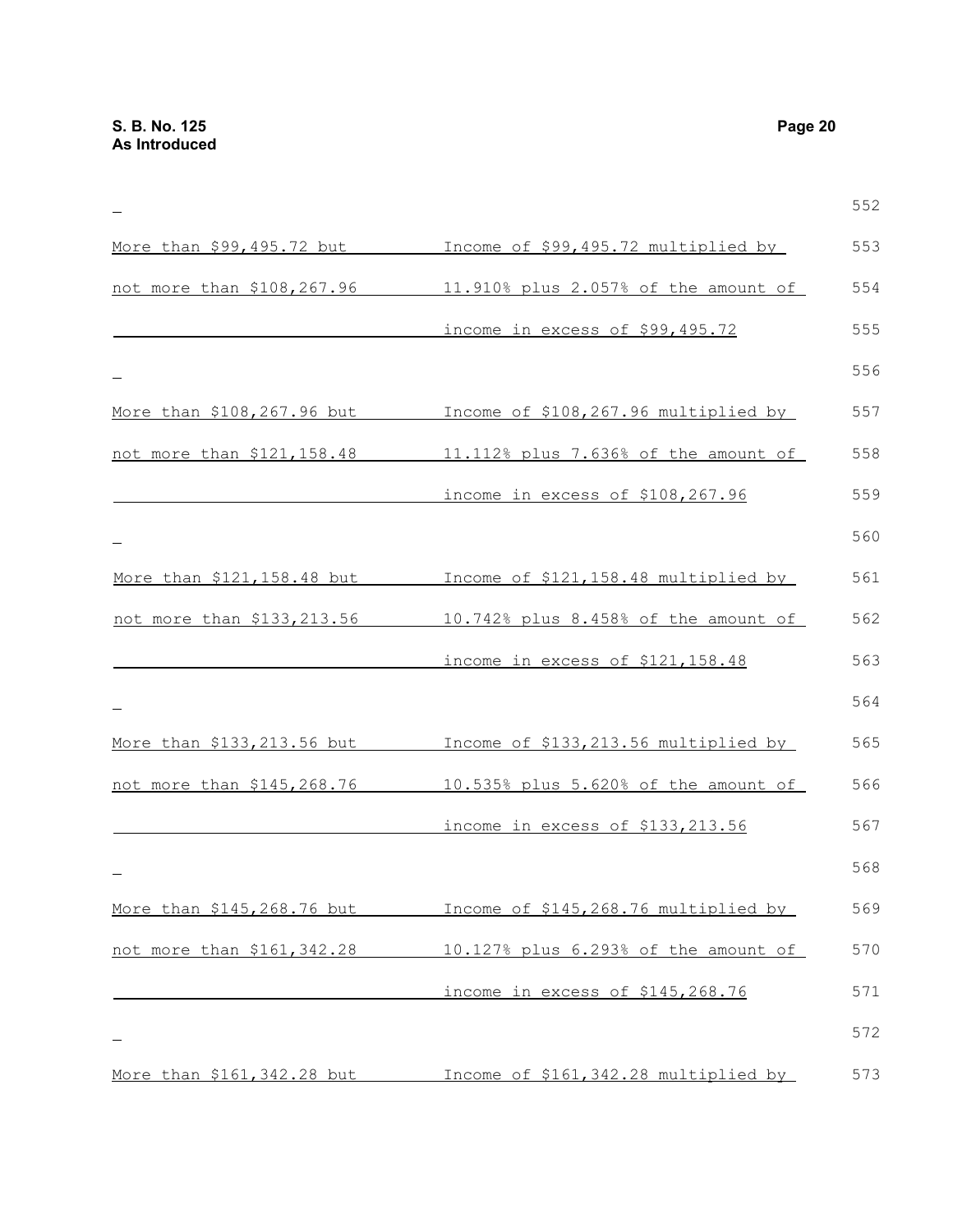| not more than \$177,417.24 | 9.745% plus 5.562% of the amount of  | 574 |
|----------------------------|--------------------------------------|-----|
|                            | income in excess of \$161,342.28     | 575 |
|                            |                                      | 576 |
| More than \$177,417.24 but | Income of \$177,417.24 multiplied by | 577 |
| not more than \$193,489.32 | 9.366% plus 7.068% of the amount of  | 578 |
|                            | income in excess of \$177,417.24     | 579 |
|                            |                                      | 580 |
| More than \$193,489.32 but | Income of \$193,489.32 multiplied by | 581 |
| not more than \$219,296.76 | 9.175% plus 2.815% of the amount of  | 582 |
|                            | income in excess of \$193,489.32     | 583 |
|                            |                                      | 584 |
| More than \$219,296.76 but | Income of \$219,296.76 multiplied by | 585 |
| not more than \$258,292.92 | 8.427% plus 4.394% of the amount of  | 586 |
|                            | income in excess of \$219,296.76     | 587 |
|                            |                                      | 588 |
| More than \$258,292.92 but | Income of \$258,292.92 multiplied by | 589 |
| not more than \$336,467.04 | 7.818% plus 3.761% of the amount of  | 590 |
|                            | income in excess of \$258,292.92     | 591 |
|                            |                                      | 592 |
| (b) For two children:      |                                      | 593 |
| GUIDELINES INCOME          | BASIC OBLIGATION                     | 594 |
|                            |                                      | 595 |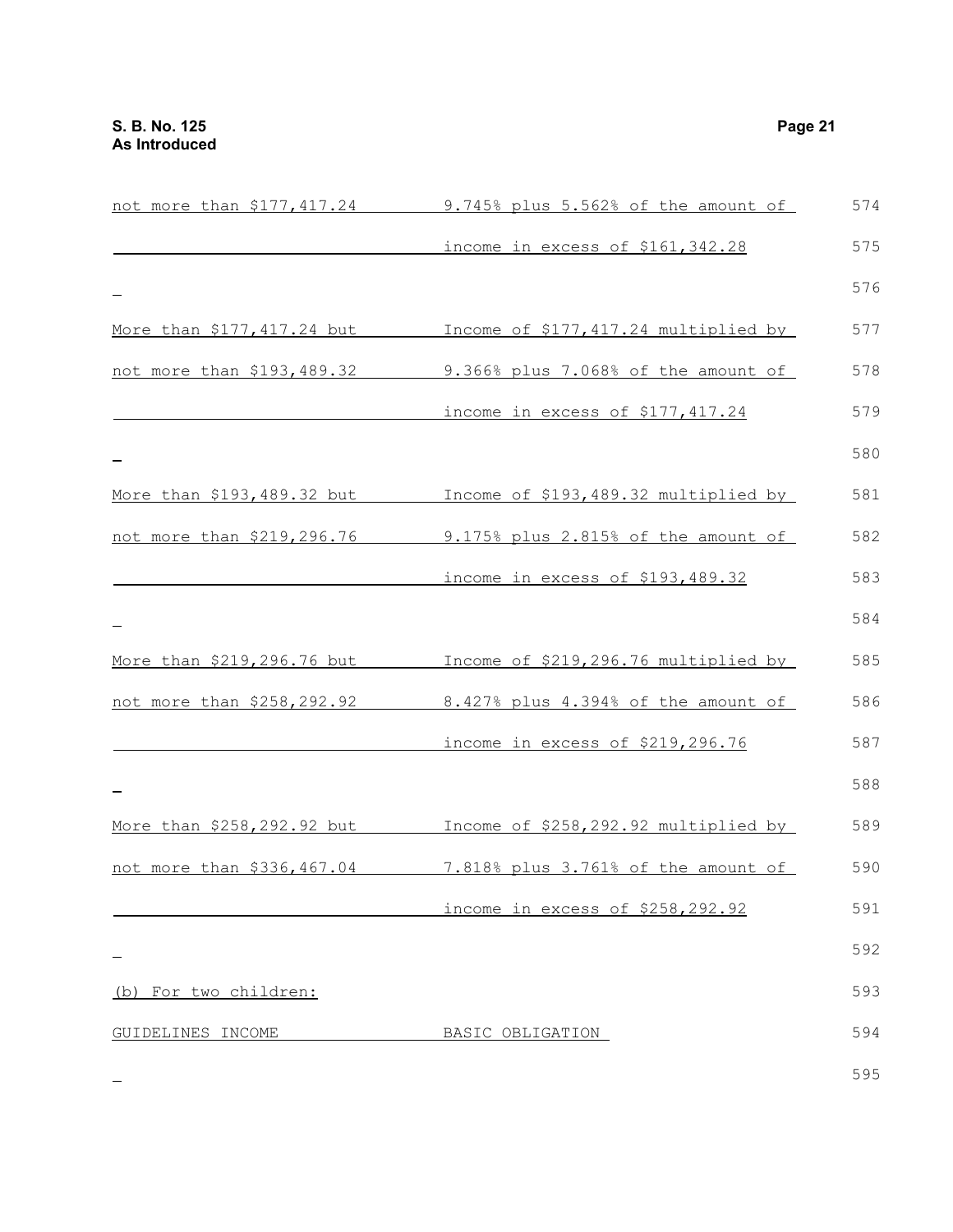|                       | \$11,510.40 or less 29.209% of the amount of income               | 596 |
|-----------------------|-------------------------------------------------------------------|-----|
|                       |                                                                   | 597 |
|                       | More than \$11,510.40 but not Income of \$11,510.40 multiplied by | 598 |
| more than \$39,044.16 | 29.209% plus 24.327% of the amount of                             | 599 |
|                       | income in excess of \$11,510.40                                   | 600 |
|                       |                                                                   | 601 |
|                       | More than \$39,044.16 but not Income of \$39,044.16 multiplied by | 602 |
| more than \$49,984.92 | 25.776% plus 21.938% of the amount of                             | 603 |
|                       | income in excess of \$39,044.16                                   | 604 |
|                       |                                                                   | 605 |
|                       | More than \$49,984.92 but not Income of \$49,984.92 multiplied by | 606 |
| more than \$58,239.48 | 24.928% plus 15.953% of the amount of                             | 607 |
|                       | income in excess of \$49,984.92                                   | 608 |
|                       |                                                                   | 609 |
|                       | More than \$58,239.48 but not Income of \$58,239.48 multiplied by | 610 |
| more than \$66,433.56 | 23.656% plus 9.625% of the amount of                              | 611 |
|                       | income in excess of \$58,239.48                                   | 612 |
|                       |                                                                   | 613 |
|                       | More than \$66,433.56 but not Income of \$66,433.56 multiplied by | 614 |
| more than \$78,814.80 | 21.926% plus 8.545% of the amount of                              | 615 |
|                       | income in excess of \$66,433.56                                   | 616 |
|                       |                                                                   | 617 |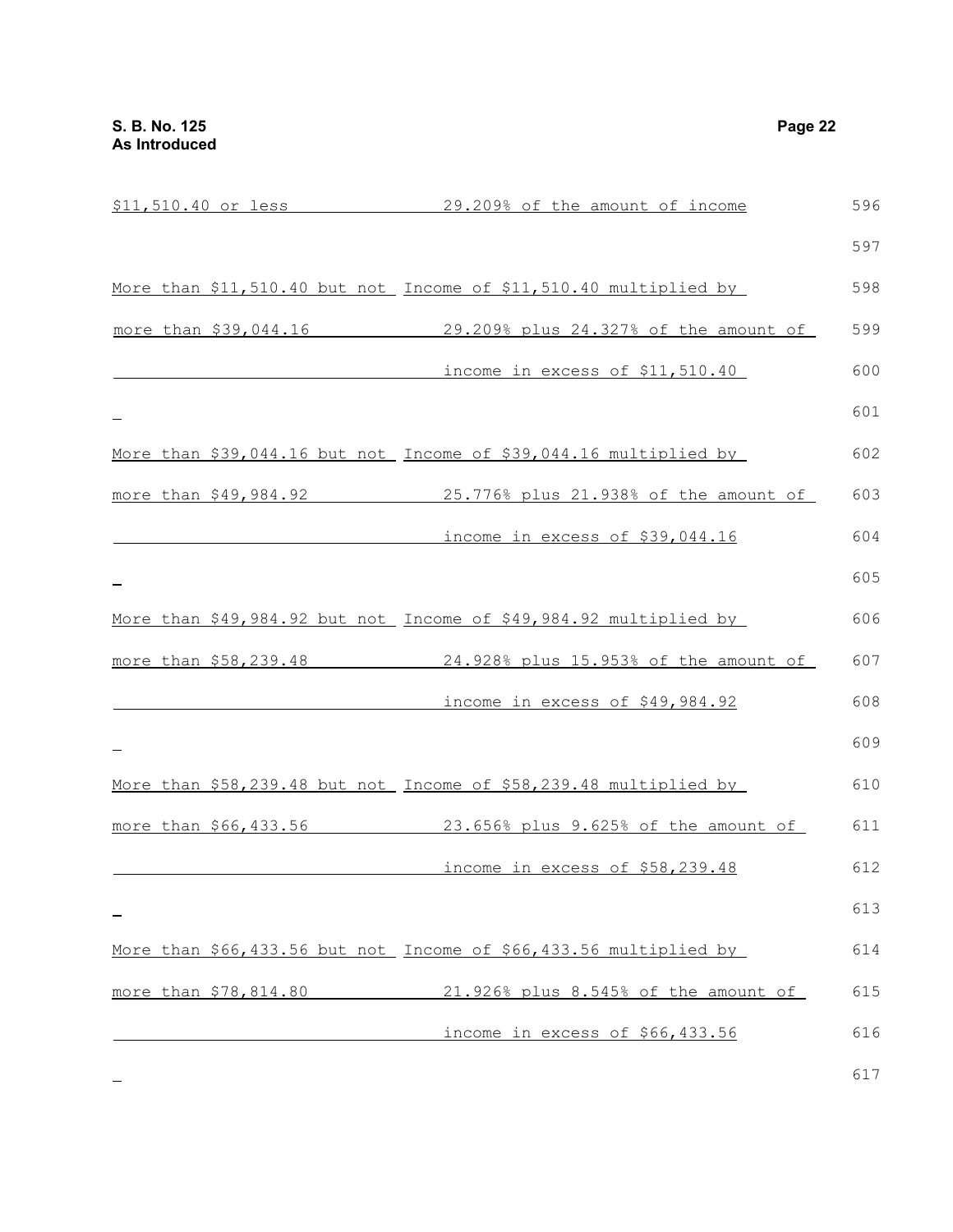|                             | More than \$78,814.80 but not Income of \$78,814.80 multiplied by | 618 |
|-----------------------------|-------------------------------------------------------------------|-----|
|                             | more than \$91,196.16 19.824% plus 12.507% of the amount of       | 619 |
|                             | income in excess of \$78,814.80                                   | 620 |
|                             |                                                                   | 621 |
|                             | More than \$91,196.16 but not Income of \$91,196.16 multiplied by | 622 |
|                             | more than \$99,495.72 18.830% plus 5.263% of the amount of        | 623 |
|                             | income in excess of \$91,196.16                                   | 624 |
|                             |                                                                   | 625 |
|                             | More than \$99,495.72 but not Income of \$99,495.72 multiplied by | 626 |
| more than \$108,267.96      | 17.699% plus 2.955% of the amount of                              | 627 |
|                             | <u>income in excess of \$99,495.72</u>                            | 628 |
|                             |                                                                   | 629 |
| More than \$108,267.96 but  | Income of \$108,267.96 multiplied by                              | 630 |
| not more than \$121,158.48  | 16.504% plus 11.607% of the amount of                             | 631 |
|                             | income in excess of \$108,267.96                                  | 632 |
|                             |                                                                   | 633 |
| More than \$121, 158.48 but | Income of \$121,158.48 multiplied by                              | 634 |
| not more than \$133,213.56  | 15.983% plus 12.776% of the amount of                             | 635 |
|                             | income in excess of \$121,158.48                                  | 636 |
|                             |                                                                   | 637 |
| More than \$133,213.56 but  | Income of \$133,213.56 multiplied by                              | 638 |
| not more than \$145,268.76  | 15.693% plus 7.608% of the amount of                              | 639 |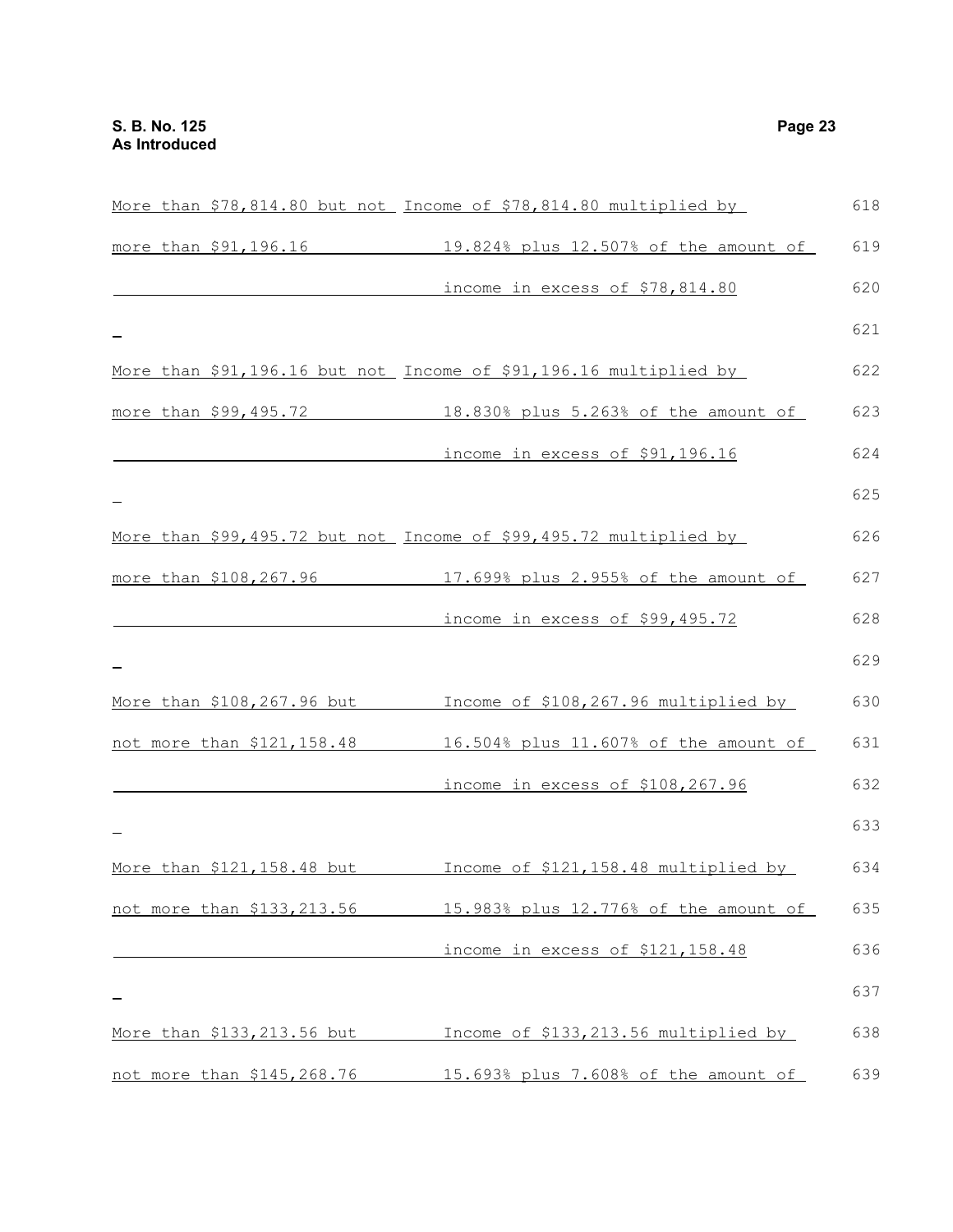|                             | income in excess of \$133,213.56     | 640 |
|-----------------------------|--------------------------------------|-----|
|                             |                                      | 641 |
| More than \$145,268.76 but  | Income of \$145,268.76 multiplied by | 642 |
| not more than \$161,342.28  | 15.022% plus 9.323% of the amount of | 643 |
|                             | income in excess of \$145,268.76     | 644 |
|                             |                                      | 645 |
| More than \$161, 342.28 but | Income of \$161,342.28 multiplied by | 646 |
| not more than \$177,417.24  | 14.454% plus 9.180% of the amount of | 647 |
|                             | income in excess of \$161,342.28     | 648 |
|                             |                                      | 649 |
| More than \$177,417.24 but  | Income of \$177,417.24 multiplied by | 650 |
| not more than \$193,489.32  | 13.976% plus 9.536% of the amount of | 651 |
|                             | income in excess of \$177,417.24     | 652 |
|                             |                                      | 653 |
| More than \$193,489.32 but  | Income of \$193,489.32 multiplied by | 654 |
| not more than \$219,296.76  | 13.607% plus 4.327% of the amount of | 655 |
|                             | income in excess of \$193,489.32     | 656 |
|                             |                                      | 657 |
| More than \$219,296.76 but  | Income of \$219,296.76 multiplied by | 658 |
| not more than \$258,292.92  | 12.515% plus 5.952% of the amount of | 659 |
|                             | income in excess of \$219,296.76     | 660 |
|                             |                                      |     |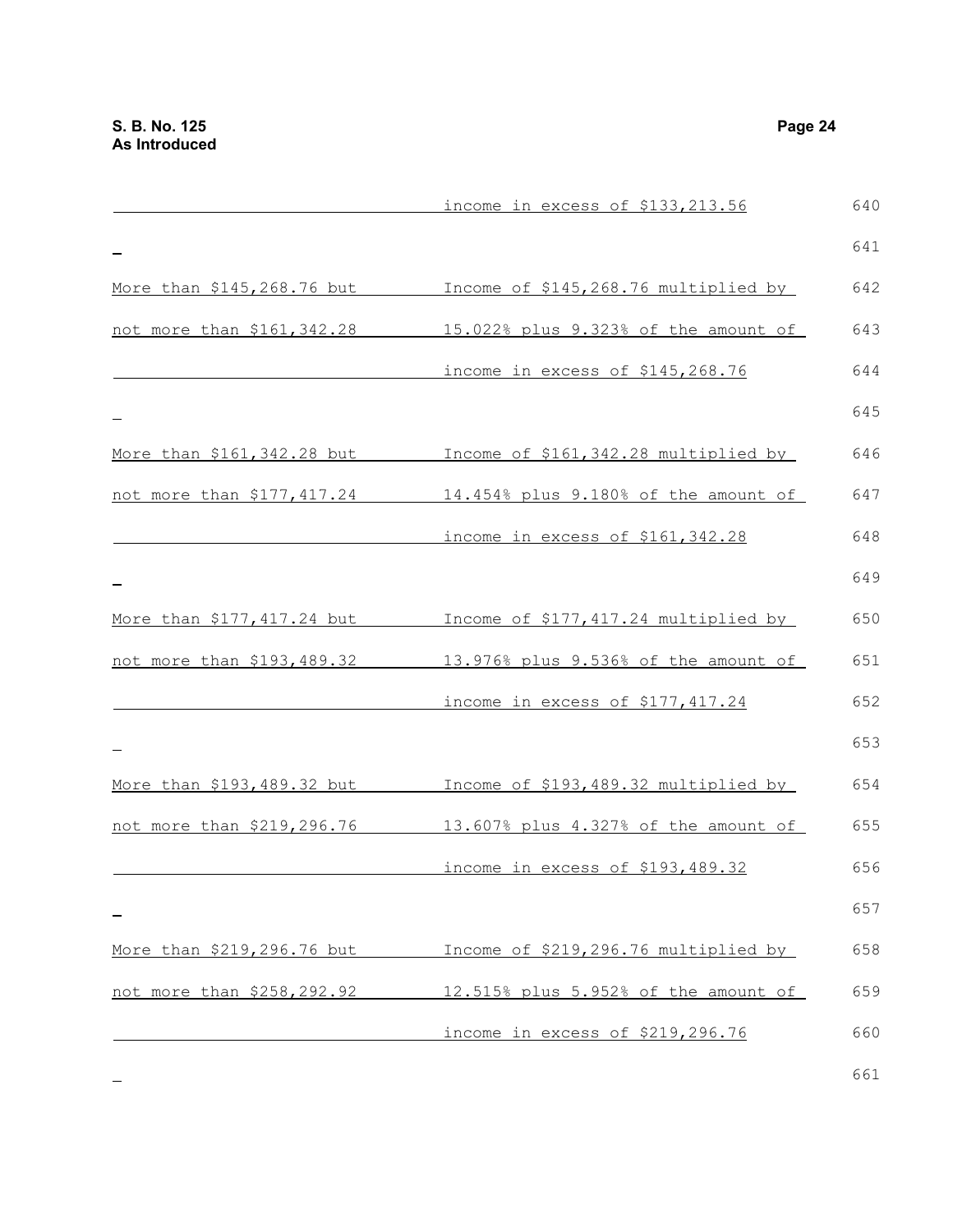$\overline{\phantom{0}}$ 

| More than \$258,292.92 but | Income of \$258,292.92 multiplied by       | 662 |
|----------------------------|--------------------------------------------|-----|
| not more than \$336,467.04 | $11.524$ % plus $6.081$ % of the amount of | 663 |
|                            | income in excess of \$258,292.92           | 664 |
|                            |                                            | 665 |
| (c) For three children:    |                                            | 666 |
| GUIDELINES INCOME          | BASIC OBLIGATION                           | 667 |
|                            |                                            | 668 |
| \$11,510.40 or less        | 35.410% of the amount of income            | 669 |
|                            |                                            | 670 |

## More than \$11,510.40 but Income of \$11,510.40 multiplied by not more than \$39,044.16 35.410% plus 29.128% of the amount of 672 income in excess of \$11,510.40 671 673

|                           |                                       | 674 |
|---------------------------|---------------------------------------|-----|
| More than \$39,044.16 but | Income of \$39,044.16 multiplied by   | 675 |
| not more than \$49,984.92 | 30.980% plus 25.763% of the amount of | 676 |
|                           | income in excess of \$39,044.16       | 677 |
|                           |                                       | 678 |
| More than \$49,984.92 but | Income of \$49,984.92 multiplied by   | 679 |
| not more than \$58,239.48 | 29.838% plus 18.202% of the amount of | 680 |
|                           |                                       |     |

 income in excess of \$49,984.92 681 682

More than \$58,239.48 but \_\_\_\_\_\_\_ Income of \$58,239.48 multiplied by \_\_\_\_\_\_ 683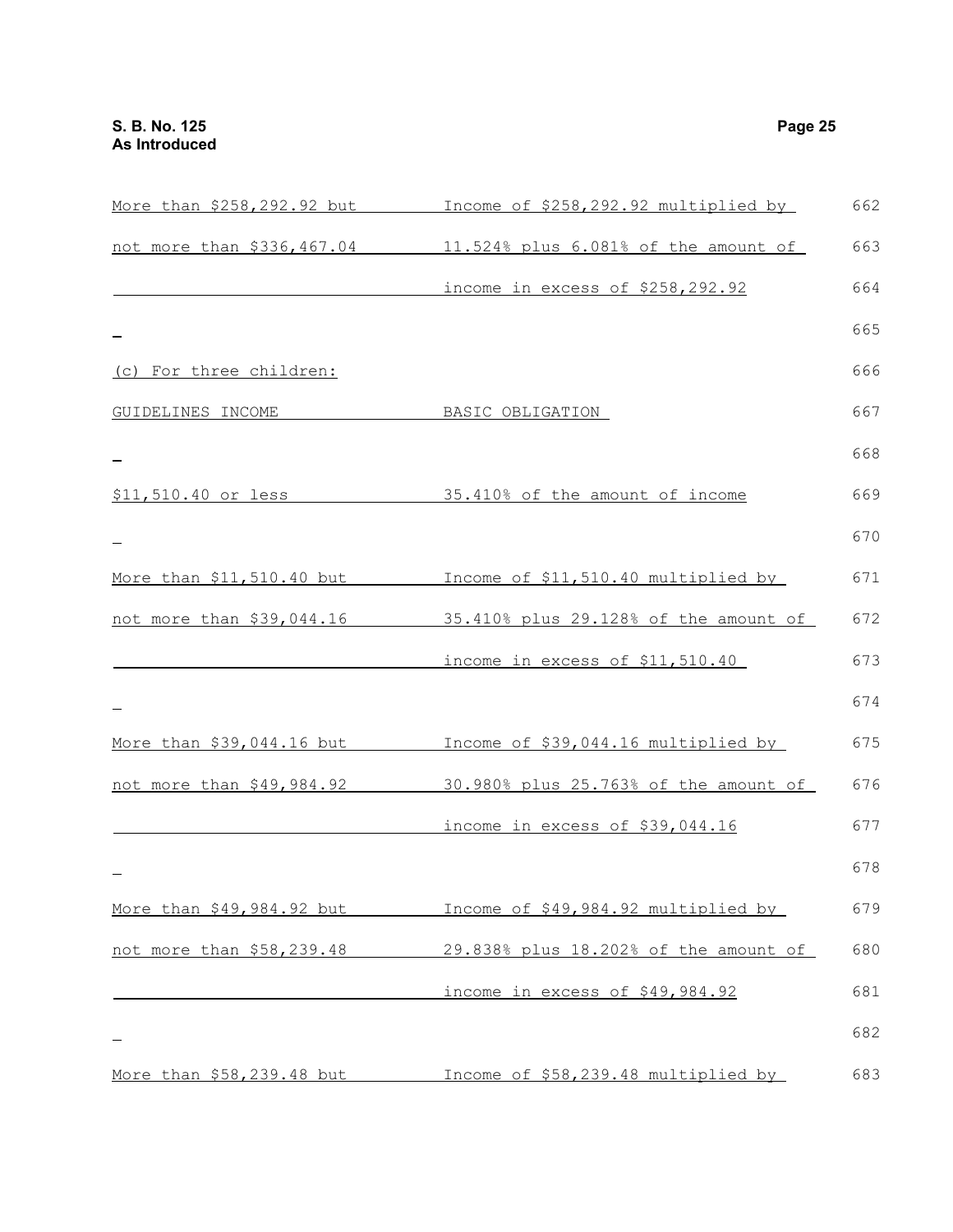| not more than \$66,433.56  | 28.189% plus 10.034% of the amount of | 684 |
|----------------------------|---------------------------------------|-----|
|                            | income in excess of \$58,239.48       | 685 |
|                            |                                       | 686 |
| More than \$66,433.56 but  | Income of \$66,433.56 multiplied by   | 687 |
| not more than \$78,814.80  | 25.950% plus 9.747% of the amount of  | 688 |
|                            | income in excess of \$66,433.56       | 689 |
|                            |                                       | 690 |
| More than \$78,814.80 but  | Income of \$78,814.80 multiplied by   | 691 |
| not more than \$91,196.16  | 23.404% plus 15.193% of the amount of | 692 |
|                            | income in excess of \$78,814.80       | 693 |
|                            |                                       | 694 |
| More than \$91,196.16 but  | Income of \$91,196.16 multiplied by   | 695 |
| not more than \$99,495.72  | 22.290% plus 4.632% of the amount of  | 696 |
|                            | income in excess of \$91,196.16       | 697 |
|                            |                                       | 698 |
| More than \$99,495.72 but  | Income of \$99,495.72 multiplied by   | 699 |
| not more than \$108,267.96 | 20.817% plus 3.351% of the amount of  | 700 |
|                            | income in excess of \$99,495.72       | 701 |
|                            |                                       | 702 |
| More than \$108,267.96 but | Income of \$108,267.96 multiplied by  | 703 |
| not more than \$121,158.48 | 19.401% plus 13.987% of the amount of | 704 |
|                            | income in excess of \$108,267.96      | 705 |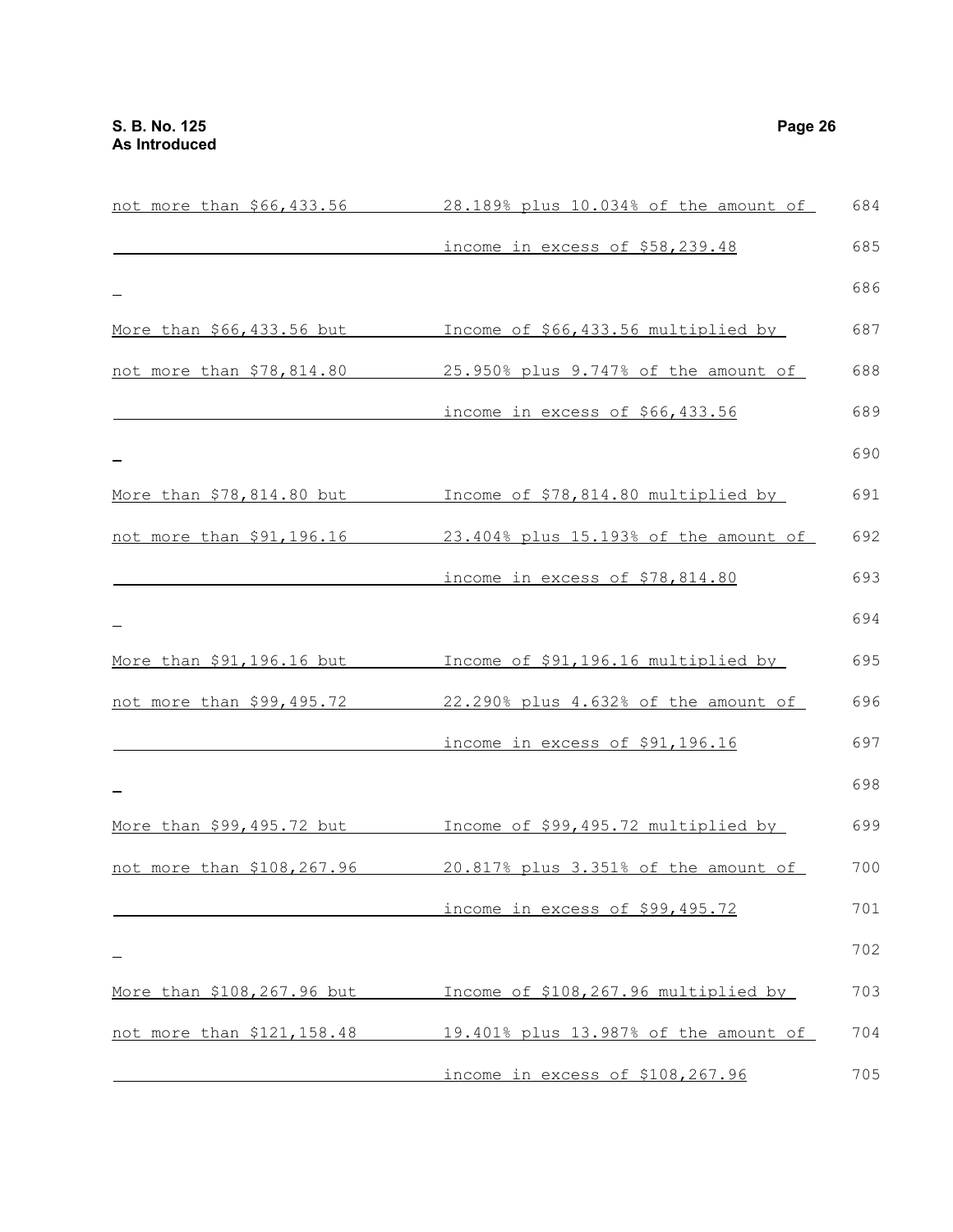|                             |                                       | 706 |
|-----------------------------|---------------------------------------|-----|
| More than \$121,158.48 but  | Income of \$121,158.48 multiplied by  | 707 |
| not more than \$133,213.56  | 18.825% plus 15.296% of the amount of | 708 |
|                             | income in excess of \$121,158.48      | 709 |
|                             |                                       | 710 |
| More than \$133,213.56 but  | Income of \$133, 213.56 multiplied by | 711 |
| not more than \$145,268.76  | 18.506% plus 8.018% of the amount of  | 712 |
|                             | income in excess of \$133,213.56      | 713 |
|                             |                                       | 714 |
| More than \$145,268.76 but  | Income of \$145,268.76 multiplied by  | 715 |
| not more than \$161,342.28  | 17.636% plus 10.937% of the amount of | 716 |
|                             | income in excess of \$145,268.76      | 717 |
|                             |                                       | 718 |
| More than \$161, 342.28 but | Income of \$161,342.28 multiplied by  | 719 |
| not more than \$177,417.24  | 16.968% plus 11.954% of the amount of | 720 |
|                             | income in excess of \$161,342.28      | 721 |
|                             |                                       | 722 |
| More than \$177, 417.24 but | Income of \$177,417.24 multiplied by  | 723 |
| not more than \$193,489.32  | 16.541% plus 10.010% of the amount of | 724 |
|                             | income in excess of \$177,417.24      | 725 |
|                             |                                       | 726 |
| More than \$193,489.32 but  | Income of \$193,489.32 multiplied by  | 727 |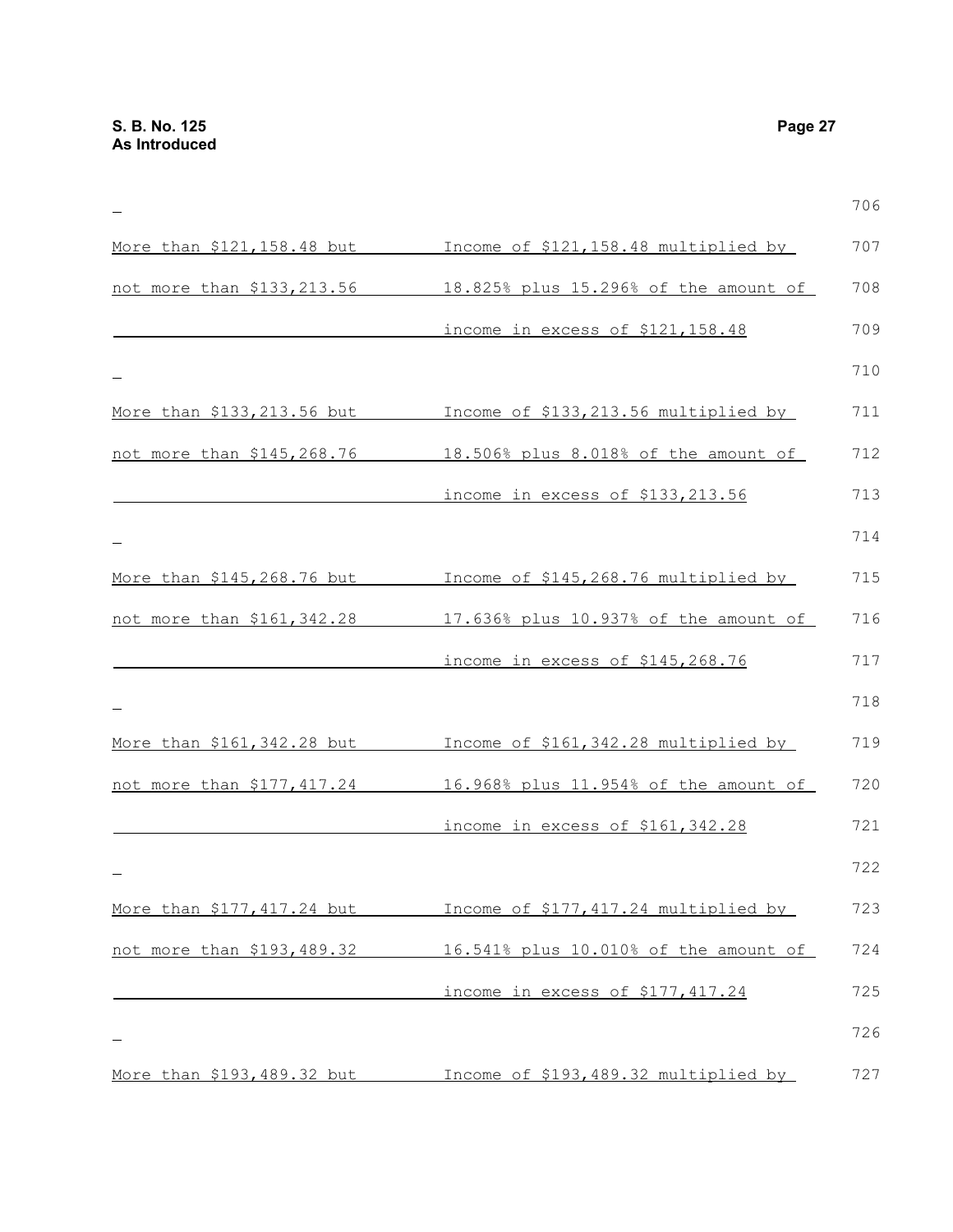|                                  | not more than \$219,296.76 15.974% plus 5.274% of the amount of | 728 |
|----------------------------------|-----------------------------------------------------------------|-----|
|                                  | income in excess of \$193,489.32                                | 729 |
|                                  |                                                                 | 730 |
| More than \$219,296.76 but       | Income of \$219,296.76 multiplied by                            | 731 |
| not more than \$258,292.92       | 14.715% plus 6.280% of the amount of                            | 732 |
|                                  | income in excess of \$219,296.76                                | 733 |
|                                  |                                                                 | 734 |
| More than \$258,292.92 but       | Income of \$258,292.92 multiplied by                            | 735 |
|                                  | not more than \$336,467.04 13.441% plus 7.776% of the amount of | 736 |
|                                  | income in excess of \$258,292.92                                | 737 |
|                                  |                                                                 | 738 |
| (d) For four children:           |                                                                 | 739 |
| GUIDELINES INCOME                | BASIC OBLIGATION                                                | 740 |
|                                  |                                                                 | 741 |
| \$11,510.40 or less              | 39.553% of the amount of income                                 | 742 |
|                                  |                                                                 | 743 |
| More than \$11,510.40 but        | Income of \$11,510.40 multiplied by                             | 744 |
| not more than \$39,044.16        | 39.553% plus 32.536% of the amount of                           | 745 |
|                                  | income in excess of \$11,510.40                                 | 746 |
|                                  |                                                                 | 747 |
| <u>More than \$39,044.16 but</u> | Income of \$39,044.16 multiplied by                             | 748 |
| not more than \$49,984.92        | 34.605% plus 28.778% of the amount of                           | 749 |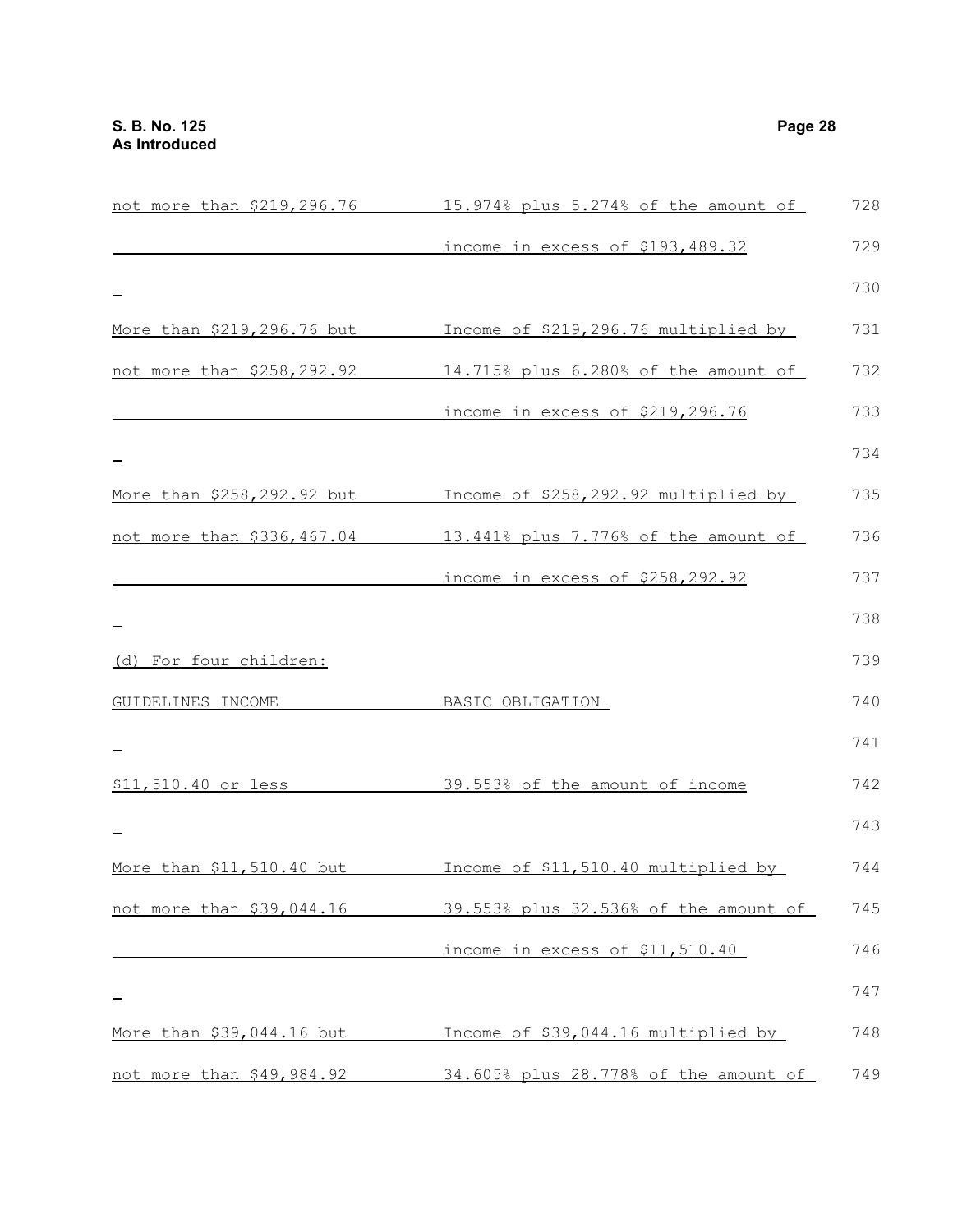|                           | income in excess of \$39,044.16       | 750 |
|---------------------------|---------------------------------------|-----|
|                           |                                       | 751 |
| More than \$49,984.92 but | Income of \$49,984.92 multiplied by   | 752 |
| not more than \$58,239.48 | 33.329% plus 20.331% of the amount of | 753 |
|                           | income in excess of \$49,984.92       | 754 |
|                           |                                       | 755 |
| More than \$58,239.48 but | Income of \$58,239.48 multiplied by   | 756 |
| not more than \$66,433.56 | 31.487% plus 11.208% of the amount of | 757 |
|                           | income in excess of \$58,239.48       | 758 |
|                           |                                       | 759 |
| More than \$66,433.56 but | Income of \$66,433.56 multiplied by   | 760 |
| not more than \$78,814.80 | 28.986% plus 10.887% of the amount of | 761 |
|                           | income in excess of \$66,433.56       | 762 |
|                           |                                       | 763 |
| More than \$78,814.80 but | Income of \$78,814.80 multiplied by   | 764 |
| not more than \$91,196.16 | 26.143% plus 16.971% of the amount of | 765 |
|                           | income in excess of \$78,814.80       | 766 |
|                           |                                       | 767 |
| More than \$91,196.16 but | Income of \$91,196.16 multiplied by   | 768 |
| not more than \$99,495.72 | 24.897% plus 5.174% of the amount of  | 769 |
|                           | income in excess of \$91,196.16       | 770 |
|                           |                                       |     |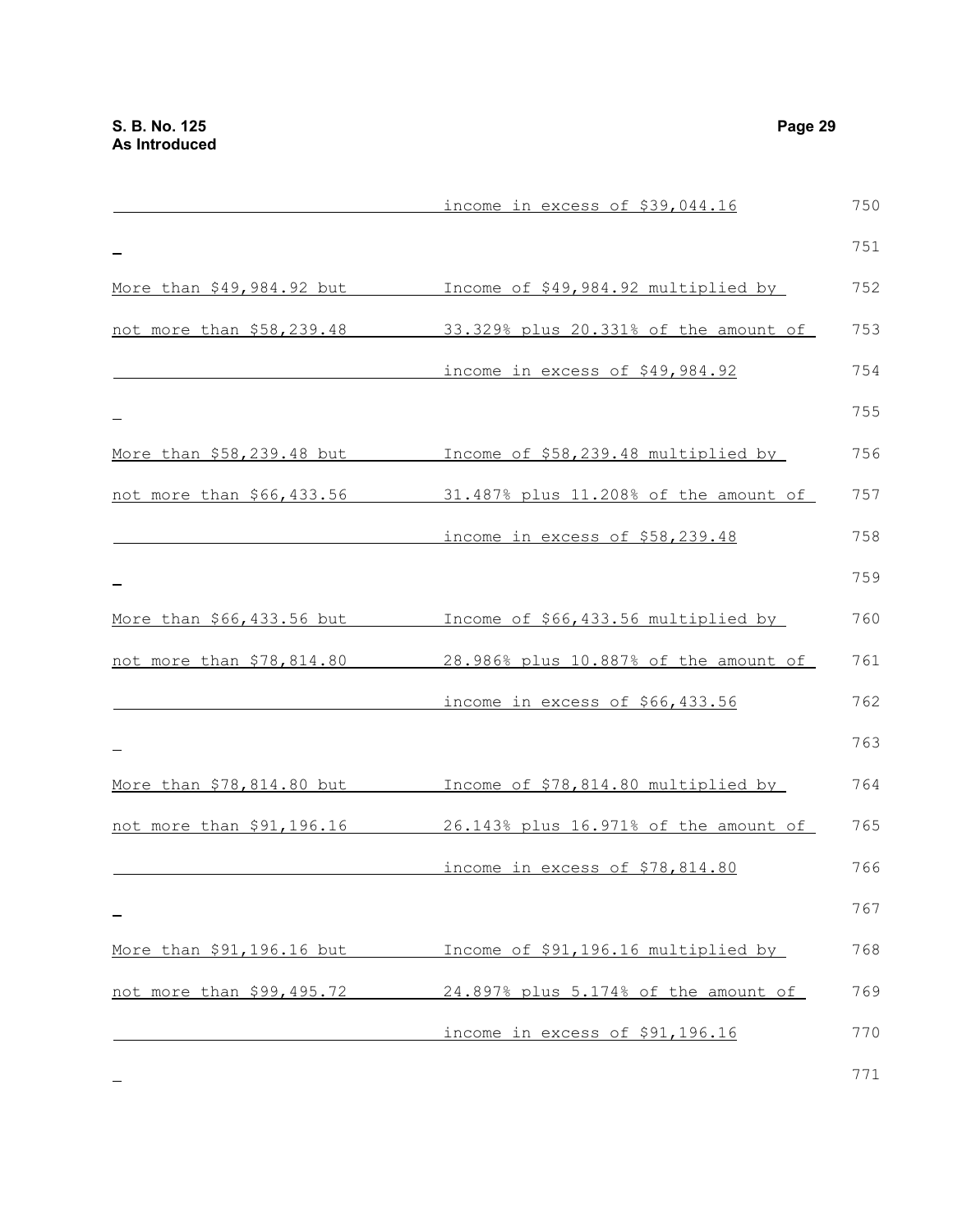| More than \$99,495.72 but   | Income of \$99,495.72 multiplied by   | 772 |
|-----------------------------|---------------------------------------|-----|
| not more than \$108,267.96  | 23.252% plus 3.743% of the amount of  | 773 |
|                             | income in excess of \$99,495.72       | 774 |
|                             |                                       | 775 |
| More than \$108,267.96 but  | Income of \$108,267.96 multiplied by  | 776 |
| not more than \$121,158.48  | 21.671% plus 15.623% of the amount of | 777 |
|                             | income in excess of \$108,267.96      | 778 |
|                             |                                       | 779 |
| More than \$121,158.48 but  | Income of \$121,158.48 multiplied by  | 780 |
| not more than \$133,213.56  | 21.028% plus 17.086% of the amount of | 781 |
|                             | income in excess of \$121,158.48      | 782 |
|                             |                                       | 783 |
| More than \$133, 213.56 but | Income of \$133,213.56 multiplied by  | 784 |
| not more than \$145,268.76  | 20.671% plus 8.957% of the amount of  | 785 |
|                             | income in excess of \$133,213.56      | 786 |
|                             |                                       | 787 |
| More than \$145,268.76 but  | Income of \$145,268.76 multiplied by  | 788 |
| not more than \$161,342.28  | 19.699% plus 12.217% of the amount of | 789 |
|                             | income in excess of \$145,268.76      | 790 |
|                             |                                       | 791 |
| More than \$161, 342.28 but | Income of \$161,342.28 multiplied by  | 792 |
| not more than \$177,417.24  | 18.954% plus 13.353% of the amount of | 793 |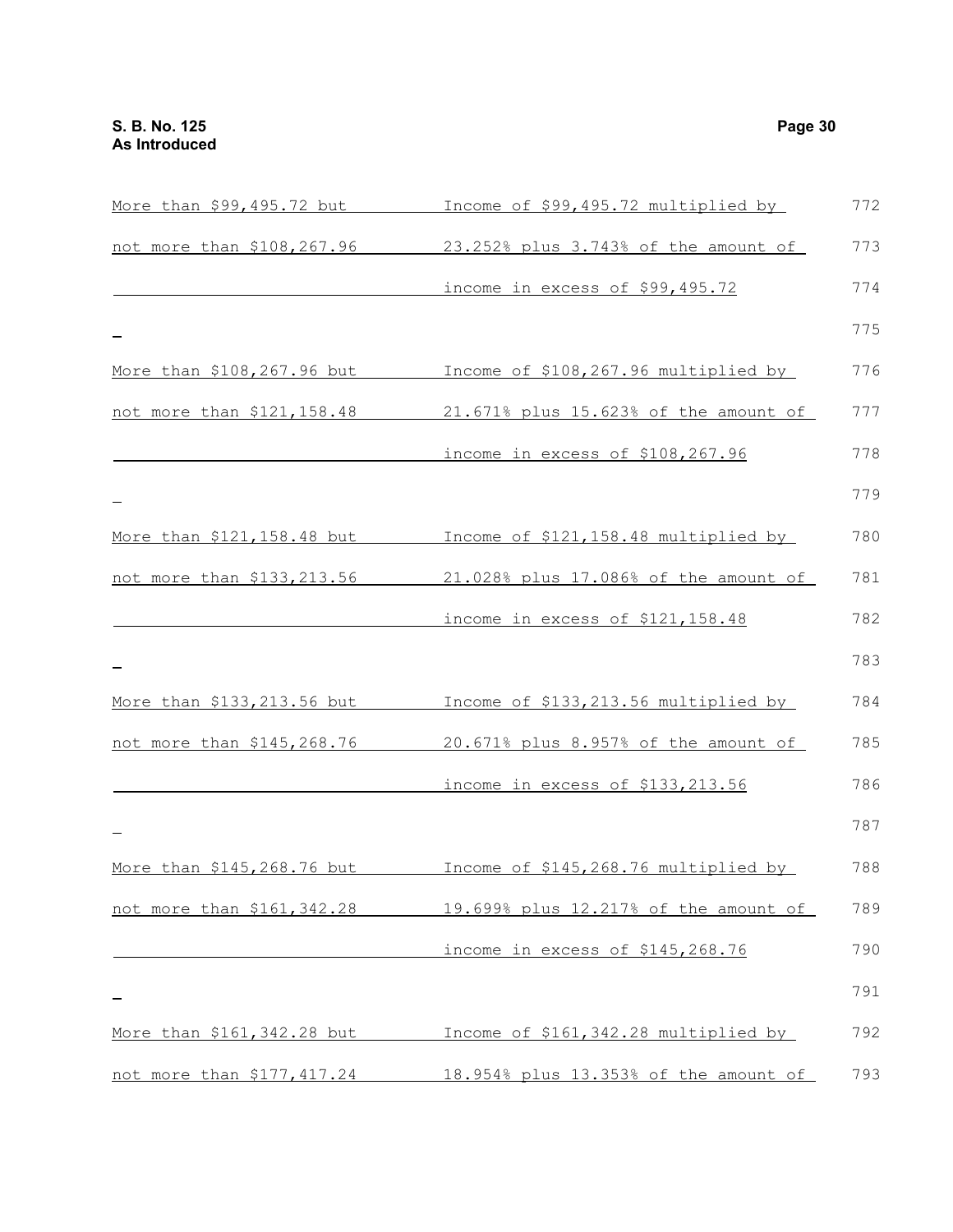|                            | income in excess of \$161,342.28      | 794 |
|----------------------------|---------------------------------------|-----|
|                            |                                       | 795 |
| More than \$177,417.24 but | Income of \$177,417.24 multiplied by  | 796 |
| not more than \$193,489.32 | 18.446% plus 11.181% of the amount of | 797 |
|                            | income in excess of \$177,417.24      | 798 |
|                            |                                       | 799 |
| More than \$193,489.32 but | Income of \$193,489.32 multiplied by  | 800 |
| not more than \$219,296.76 | 17.843% plus 5.891% of the amount of  | 801 |
|                            | income in excess of \$193,489.32      | 802 |
|                            |                                       | 803 |
| More than \$219,296.76 but | Income of \$219,296.76 multiplied by  | 804 |
| not more than \$258,292.92 | 16.436% plus 7.015% of the amount of  | 805 |
|                            | income in excess of \$219,296.76      | 806 |
|                            |                                       | 807 |
| More than \$258,292.92 but | Income of \$258,292.92 multiplied by  | 808 |
| not more than \$336,467.04 | 15.014% plus 8.686% of the amount of  | 809 |
|                            | income in excess of \$258,292.92      | 810 |
|                            |                                       | 811 |
| (e) For five children:     |                                       | 812 |
| GUIDELINES INCOME          | BASIC OBLIGATION                      | 813 |
|                            |                                       | 814 |
| \$11,510.40 or less        | 43.508% of the amount of income       | 815 |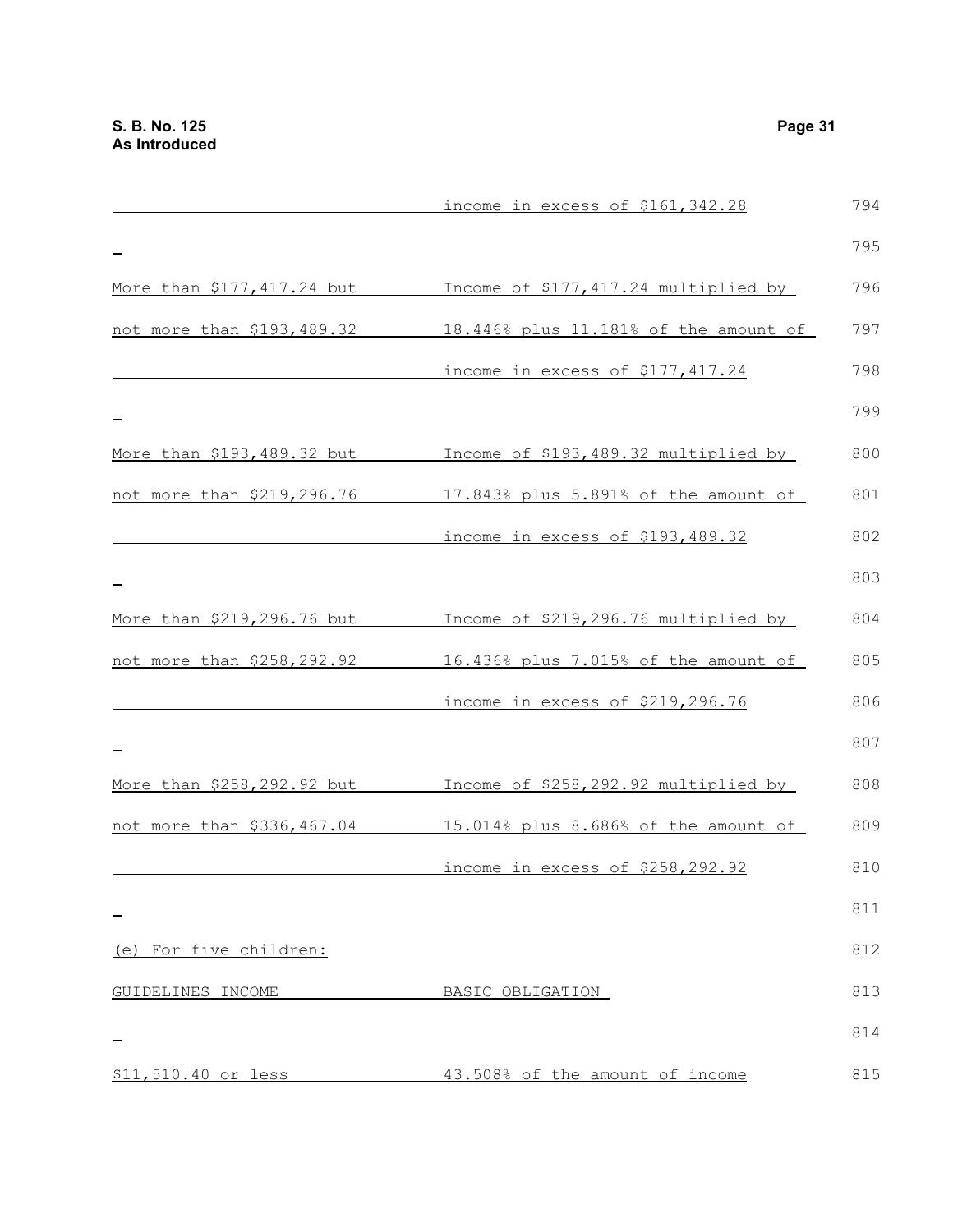|                           |                                       | 816 |
|---------------------------|---------------------------------------|-----|
| More than \$11,510.40 but | Income of \$11,510.40 multiplied by   | 817 |
| not more than \$39,044.16 | 43.508% plus 35.790% of the amount of | 818 |
|                           | income in excess of \$11,510.40       | 819 |
|                           |                                       | 820 |
| More than \$39,044.16 but | Income of \$39,044.16 multiplied by   | 821 |
| not more than \$49,984.92 | 38.065% plus 31.656% of the amount of | 822 |
|                           | income in excess of \$39,044.16       | 823 |
|                           |                                       | 824 |
| More than \$49,984.92 but | Income of \$49,984.92 multiplied by   | 825 |
| not more than \$58,239.48 | 36.662% plus 22.365% of the amount of | 826 |
|                           | income in excess of \$49,984.92       | 827 |
|                           |                                       | 828 |
| More than \$58,239.48 but | Income of \$58,239.48 multiplied by   | 829 |
| not more than \$66,433.56 | 34.636% plus 12.329% of the amount of | 830 |
|                           | income in excess of \$58,239.48       | 831 |
|                           |                                       | 832 |
| More than \$66,433.56 but | Income of \$66,433.56 multiplied by   | 833 |
| not more than \$78,814.80 | 31.884% plus 11.976% of the amount of | 834 |
|                           | income in excess of \$66,433.56       | 835 |
|                           |                                       | 836 |
| More than \$78,814.80 but | Income of \$78,814.80 multiplied by   | 837 |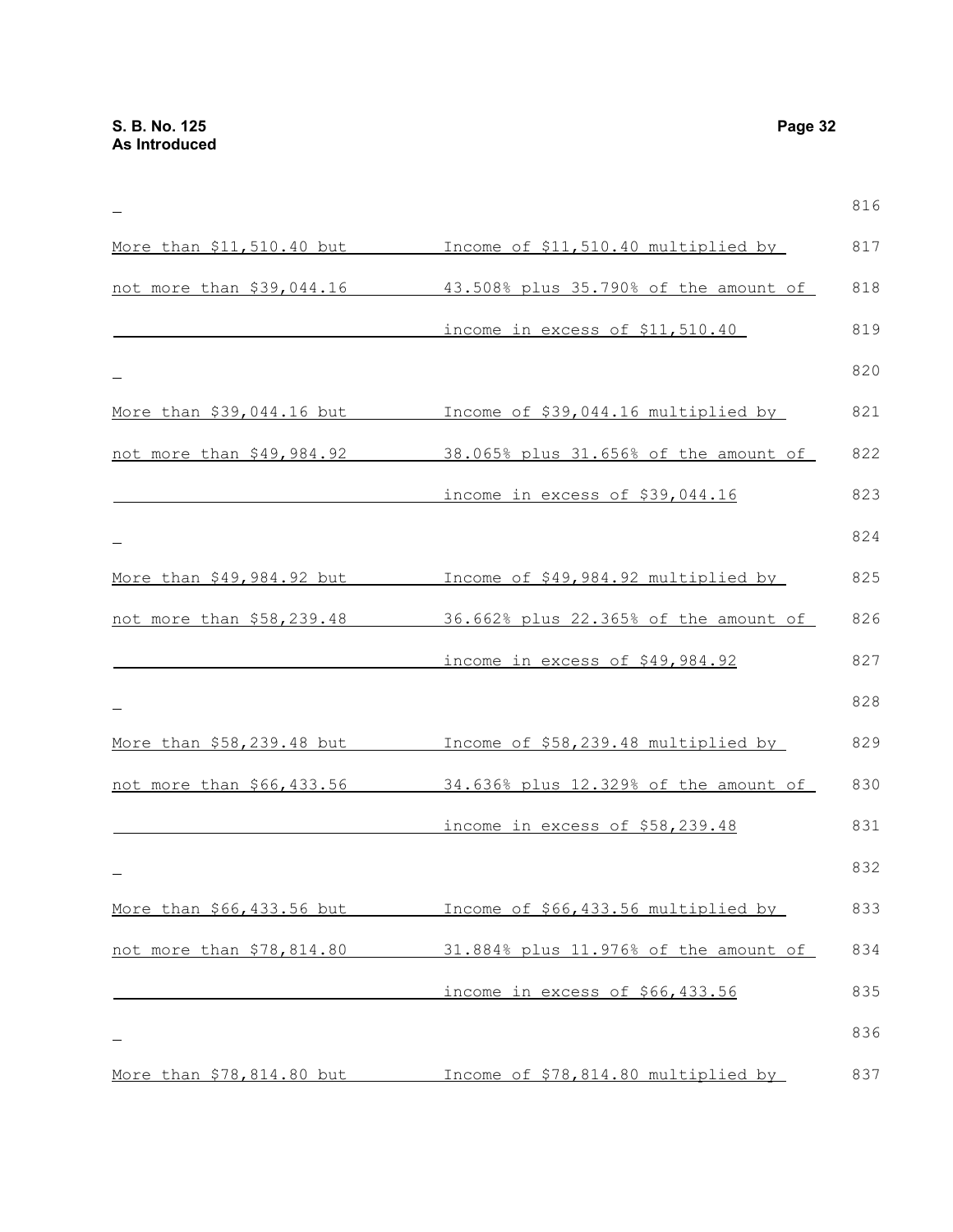|                                   | not more than \$91,196.16 28.757% plus 18.668% of the amount of | 838 |
|-----------------------------------|-----------------------------------------------------------------|-----|
|                                   | income in excess of \$78,814.80                                 | 839 |
|                                   |                                                                 | 840 |
| More than \$91,196.16 but         | Income of \$91,196.16 multiplied by                             | 841 |
| not more than \$99,495.72         | 27.387% plus 5.692% of the amount of                            | 842 |
|                                   | income in excess of \$91,196.16                                 | 843 |
|                                   |                                                                 | 844 |
| More than \$99,495.72 but         | Income of \$99,495.72 multiplied by                             | 845 |
| not more than \$108,267.96        | 25.577% plus 4.117% of the amount of                            | 846 |
|                                   | income in excess of \$99,495.72                                 | 847 |
|                                   |                                                                 | 848 |
| More than \$108,267.96 but        | Income of \$108,267.96 multiplied by                            | 849 |
| not more than \$121,158.48        | 23.839% plus 17.186% of the amount of                           | 850 |
|                                   | income in excess of \$108,267.96                                | 851 |
|                                   |                                                                 | 852 |
| <u>More than \$121,158.48 but</u> | Income of \$121,158.48 multiplied by                            | 853 |
| not more than \$133,213.56        | 23.131% plus 18.794% of the amount of                           | 854 |
|                                   | income in excess of \$121,158.48                                | 855 |
|                                   |                                                                 | 856 |
| More than \$133,213.56 but        | Income of \$133,213.56 multiplied by                            | 857 |
| not more than \$145,268.76        | 22.738% plus 9.852% of the amount                               | 858 |
|                                   | income in excess of \$133,213.56                                | 859 |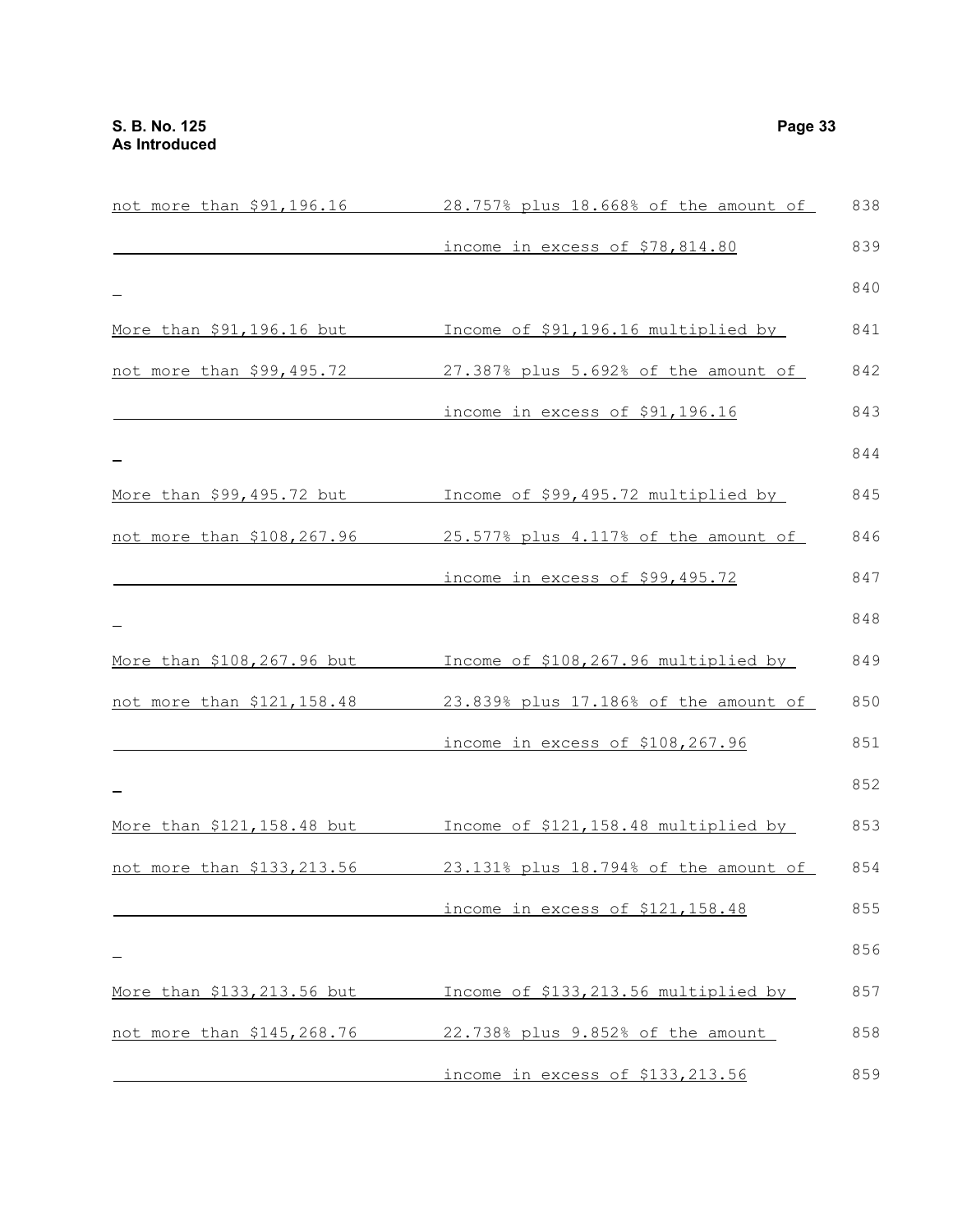|                            |                                       | 860 |
|----------------------------|---------------------------------------|-----|
| More than \$145,268.76 but | Income of \$145,268.76 multiplied by  | 861 |
| not more than \$161,342.28 | 21.669% plus 13.438% of the amount of | 862 |
|                            | income in excess of \$145,268.76      | 863 |
|                            |                                       | 864 |
| More than \$161,342.28 but | Income of \$161,342.28 multiplied by  | 865 |
| not more than \$177,417.24 | 20.849% plus 14.688% of the amount of | 866 |
|                            | income in excess of \$161,342.28      | 867 |
|                            |                                       | 868 |
| More than \$177,417.24 but | Income of \$177,417.24 multiplied by  | 869 |
| not more than \$193,489.32 | 20.291% plus 12.299% of the amount of | 870 |
|                            | income in excess of \$177,417.24      | 871 |
|                            |                                       | 872 |
| More than \$193,489.32 but | Income of \$193,489.32 multiplied by  | 873 |
| not more than \$219,296.76 | 19.627% plus 6.480% of the amount of  | 874 |
|                            | income in excess of \$193,489.32      | 875 |
|                            |                                       | 876 |
| More than \$219,296.76 but | Income of \$219,296.76 multiplied by  | 877 |
| not more than \$258,292.92 | 18.080% plus 7.716% of the amount of  | 878 |
|                            | income in excess of \$219,296.76      | 879 |
|                            |                                       | 880 |
| More than \$258,292.92 but | Income of \$258,292.92 multiplied by  | 881 |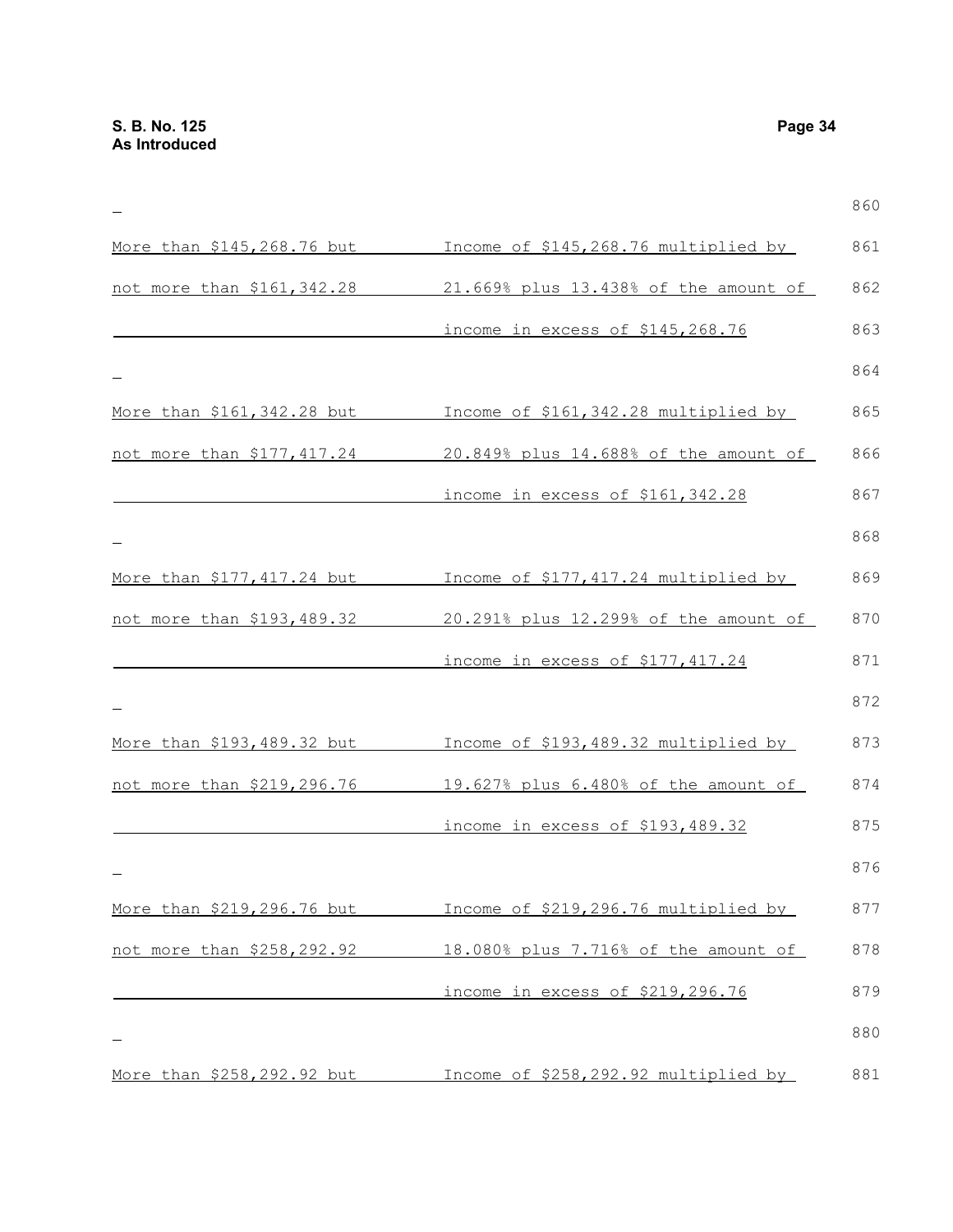|                           | not more than \$336,467.04 16.515% plus 9.555% of the amount of | 882 |
|---------------------------|-----------------------------------------------------------------|-----|
|                           | income in excess of \$258,292.92                                | 883 |
|                           |                                                                 | 884 |
| (f) For six children      |                                                                 | 885 |
| GUIDELINES INCOME         | BASIC OBLIGATION                                                | 886 |
|                           |                                                                 | 887 |
| \$11,510.40 or less       | 47.293% of the amount of income                                 | 888 |
|                           |                                                                 | 889 |
| More than \$11,510.40 but | Income of \$11,510.40 multiplied by                             | 890 |
| not more than \$39,044.16 | 47.293% plus 38.904% of the amount of                           | 891 |
|                           | income in excess of \$11,510.40                                 | 892 |
|                           |                                                                 | 893 |
| More than \$39,044.16 but | Income of \$39,044.16 multiplied by                             | 894 |
| not more than \$49,984.92 | 41.377% plus 34.410% of the amount of                           | 895 |
|                           | income in excess of \$39,044.16                                 | 896 |
|                           |                                                                 | 897 |
| More than \$49,984.92 but | Income of \$49,984.92 multiplied by                             | 898 |
| not more than \$58,239.48 | 39.852% plus 24.310% of the amount of                           | 899 |
|                           | income in excess of \$49,984.92                                 | 900 |
|                           |                                                                 | 901 |
| More than \$58,239.48 but | Income of \$58,239.48 multiplied by                             | 902 |
| not more than \$66,433.56 | 37.649% plus 13.402% of the amount of                           | 903 |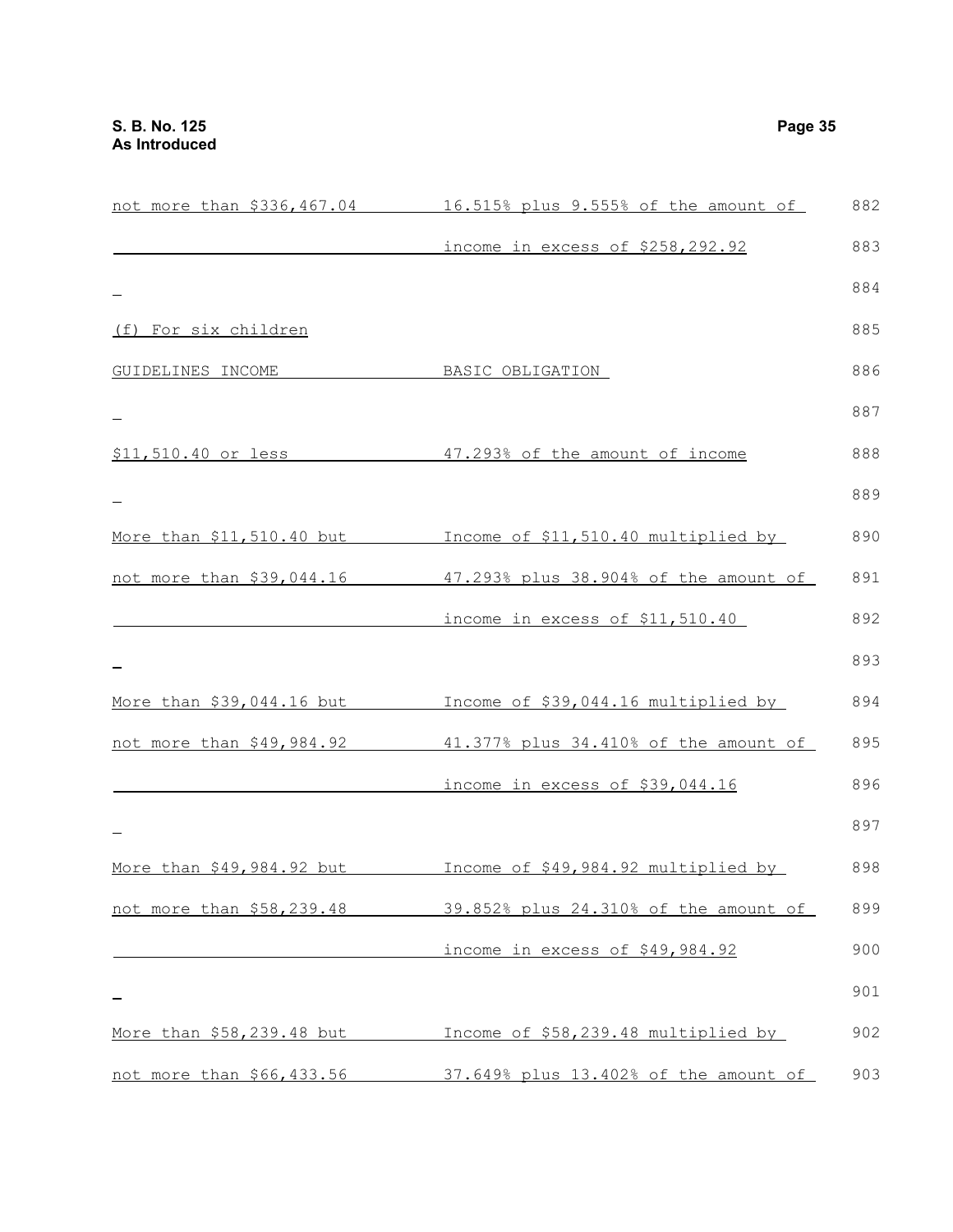|                            | income in excess of \$58,239.48       | 904 |
|----------------------------|---------------------------------------|-----|
|                            |                                       | 905 |
| More than \$66,433.56 but  | Income of \$66,433.56 multiplied by   | 906 |
| not more than \$78,814.80  | 34.658% plus 13.018% of the amount of | 907 |
|                            | income in excess of \$66,433.56       | 908 |
|                            |                                       | 909 |
| More than \$78,814.80 but  | Income of \$78,814.80 multiplied by   | 910 |
| not more than \$91,196.16  | 31.259% plus 20.292% of the amount of | 911 |
|                            | income in excess of \$78,814.80       | 912 |
|                            |                                       | 913 |
| More than \$91,196.16 but  | Income of \$91,196.16 multiplied by   | 914 |
| not more than \$99,495.72  | 29.770% plus 6.187% of the amount of  | 915 |
|                            | income in excess of \$91,196.16       | 916 |
|                            |                                       | 917 |
| More than \$99,495.72 but  | Income of \$99,495.72 multiplied by   | 918 |
| not more than \$108,267.96 | 27.803% plus 4.475% of the amount of  | 919 |
|                            | income in excess of \$99,495.72       | 920 |
|                            |                                       | 921 |
| More than \$108,267.96 but | Income of \$108,267.96 multiplied by  | 922 |
| not more than \$121,158.48 | 25.913% plus 18.681% of the amount of | 923 |
|                            | income in excess of \$108,267.96      | 924 |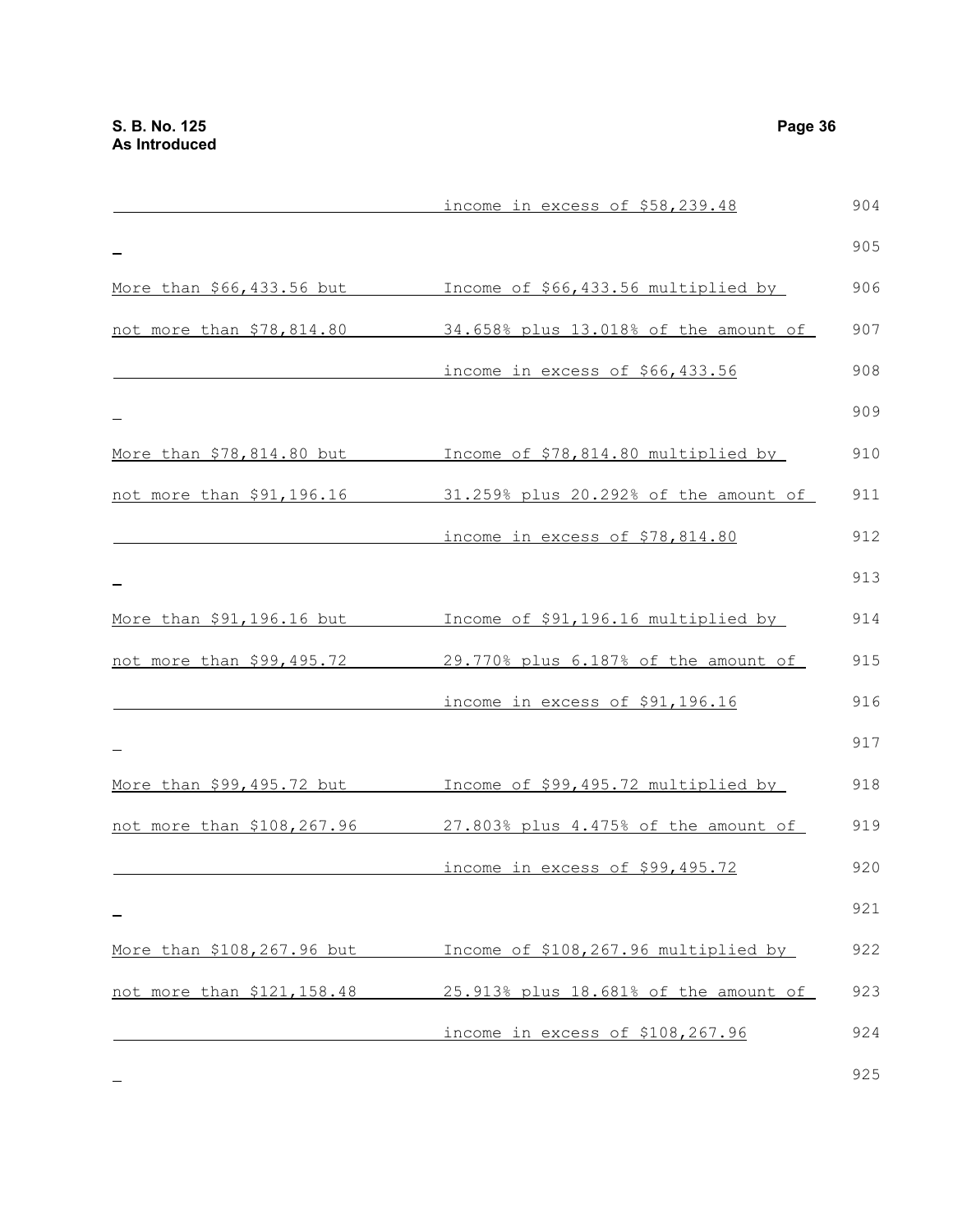| More than \$121,158.48 but  | Income of \$121,158.48 multiplied by  | 926 |
|-----------------------------|---------------------------------------|-----|
| not more than \$133,213.56  | 25.143% plus 20.430% of the amount of | 927 |
|                             | income in excess of \$121,158.48      | 928 |
|                             |                                       | 929 |
| More than \$133, 213.56 but | Income of \$133,213.56 multiplied by  | 930 |
| not more than \$145,268.76  | 24.717% plus 10.709% of the amount of | 931 |
|                             | income in excess of \$133,213.56      | 932 |
|                             |                                       | 933 |
| More than \$145,268.76 but  | Income of \$145,268.76 multiplied by  | 934 |
| not more than \$161,342.28  | 23.554% plus 14.608% of the amount of | 935 |
|                             | income in excess of \$145,268.76      | 936 |
|                             |                                       | 937 |
| More than \$161, 342.28 but | Income of \$161,342.28 multiplied by  | 938 |
| not more than \$177,417.24  | 22.663% plus 15.966% of the amount of | 939 |
|                             | income in excess of \$161,342.28      | 940 |
|                             |                                       | 941 |
| More than \$177,417.24 but  | Income of \$177,417.24 multiplied by  | 942 |
| not more than \$193,489.32  | 22.056% plus 13.369% of the amount of | 943 |
|                             | income in excess of \$177,417.24      | 944 |
|                             |                                       | 945 |
| More than \$193,489.32 but  | Income of \$193,489.32 multiplied by  | 946 |
| not more than \$219,296.76  | 21.334% plus 7.044% of the amount of  | 947 |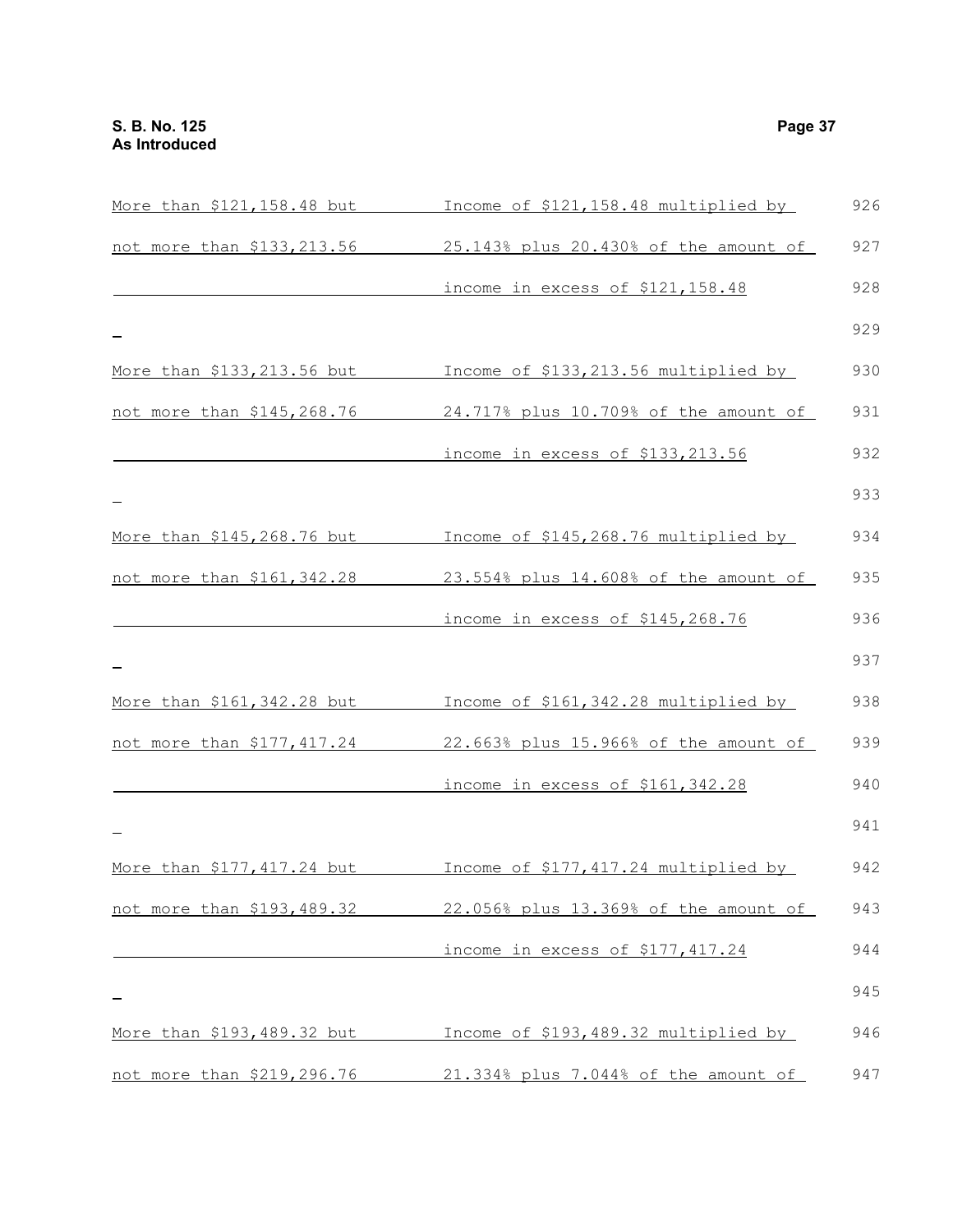|                                                            | income in excess of \$193,489.32                                | 948 |
|------------------------------------------------------------|-----------------------------------------------------------------|-----|
|                                                            |                                                                 | 949 |
| More than \$219,296.76 but                                 | Income of \$219,296.76 multiplied by                            | 950 |
| not more than \$258,292.92                                 | 19.653% plus 8.387% of the amount of                            | 951 |
|                                                            | income in excess of \$219,296.76                                | 952 |
|                                                            |                                                                 | 953 |
| More than \$258,292.92 but                                 | Income of \$258,292.92 multiplied by                            | 954 |
| not more than \$336,467.04                                 | 17.952% plus 10.386% of the amount of                           | 955 |
|                                                            | income in excess of \$258,292.92                                | 956 |
|                                                            | (2) The basic child support schedule shall incorporate a        | 957 |
|                                                            | self-sufficiency reserve based on one hundred sixteen per cent  | 958 |
|                                                            | of the federal poverty level amount for a single person as      | 959 |
|                                                            | reported by the United States department of health and human    | 960 |
|                                                            | services in calendar year 2016. In order to incorporate the     | 961 |
| self-sufficiency reserve, the department shall apply the   |                                                                 | 962 |
|                                                            | calculation described in division (B) (1) of this section to    | 963 |
|                                                            | develop an unadjusted schedule and then apply the following     | 964 |
| steps to incorporate the self-sufficiency reserve:         |                                                                 | 965 |
|                                                            | (a) For a quideline income of eight thousand four hundred       | 966 |
|                                                            | dollars or less, the schedule amount shall be the minimum order | 967 |
| amount as provided in section 3119.06 of the Revised Code. |                                                                 | 968 |
|                                                            | (b) For a quideline income greater than eight thousand          | 969 |
|                                                            | four hundred dollars but not greater than one hundred sixteen   | 970 |
|                                                            | per cent of the federal poverty level for a single person, the  | 971 |
|                                                            | schedule amount shall be the product of the following formula:  | 972 |
|                                                            | sliding scale multiplier X (quideline income - $$8,400$ ) +     | 973 |
|                                                            | annual minimum support amount under section 3119.06 of the      | 974 |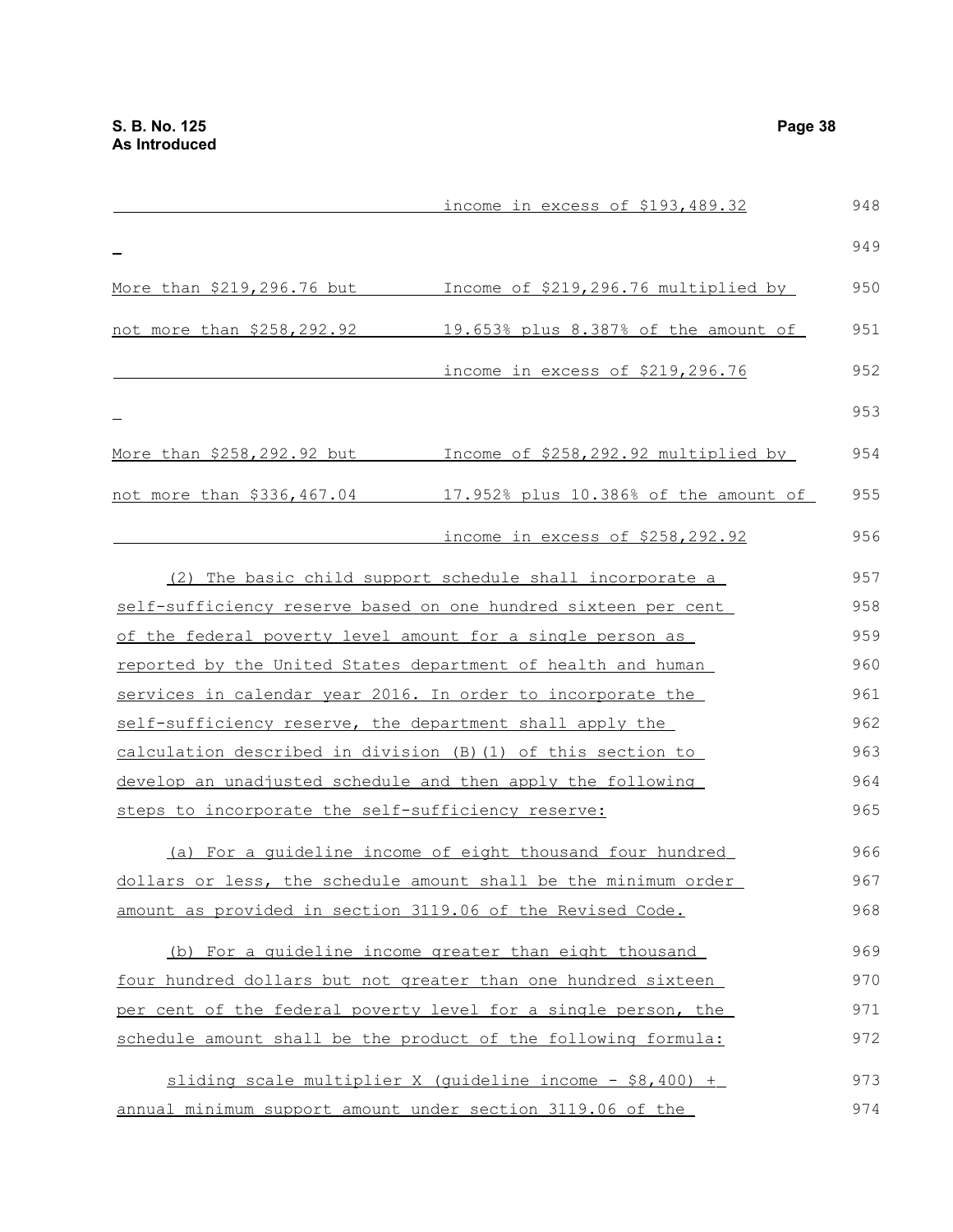| Revised Code                                                             | 975  |
|--------------------------------------------------------------------------|------|
| (c) For a quideline income greater than one hundred                      | 976  |
| sixteen per cent of the federal poverty level for a single               | 977  |
| person, the schedule amount shall be the lesser of the                   | 978  |
| following:                                                               | 979  |
| (i) The higher resulting product of the following                        | 980  |
| formulas:                                                                | 981  |
| (quideline income - 116% of federal poverty level) X 0.3                 | 982  |
| sliding scale multiplier X (quideline income $-$ \$8,400) +              | 983  |
| annual minimum support amount under section 3119.06 of the               | 984  |
| Revised Code                                                             | 985  |
| (ii) The unadjusted schedule amount created in accordance                | 986  |
| with division (B) (1) of this section.                                   | 987  |
| (d) The sliding scale multipliers required for the                       | 988  |
| formulas in divisions $(B)$ $(2)$ $(b)$ and $(c)$ of this section are as | 989  |
| follows:                                                                 | 990  |
| (i) For one child: five per cent;                                        | 991  |
| (ii) For two children: ten per cent;                                     | 992  |
| (iii) For three children: twelve per cent;                               | 993  |
| (iv) For four children: thirteen per cent;                               | 994  |
| (v) For five children: fourteen per cent;                                | 995  |
| (vi) For six or more children: fifteen per cent.                         | 996  |
| (C) Every four years after the effective date of this                    | 997  |
| section, the department shall update the basic child support             | 998  |
| schedule and self-sufficiency reserve to reflect United States           | 999  |
| department of labor changes in the CPI-U and for changes in the          | 1000 |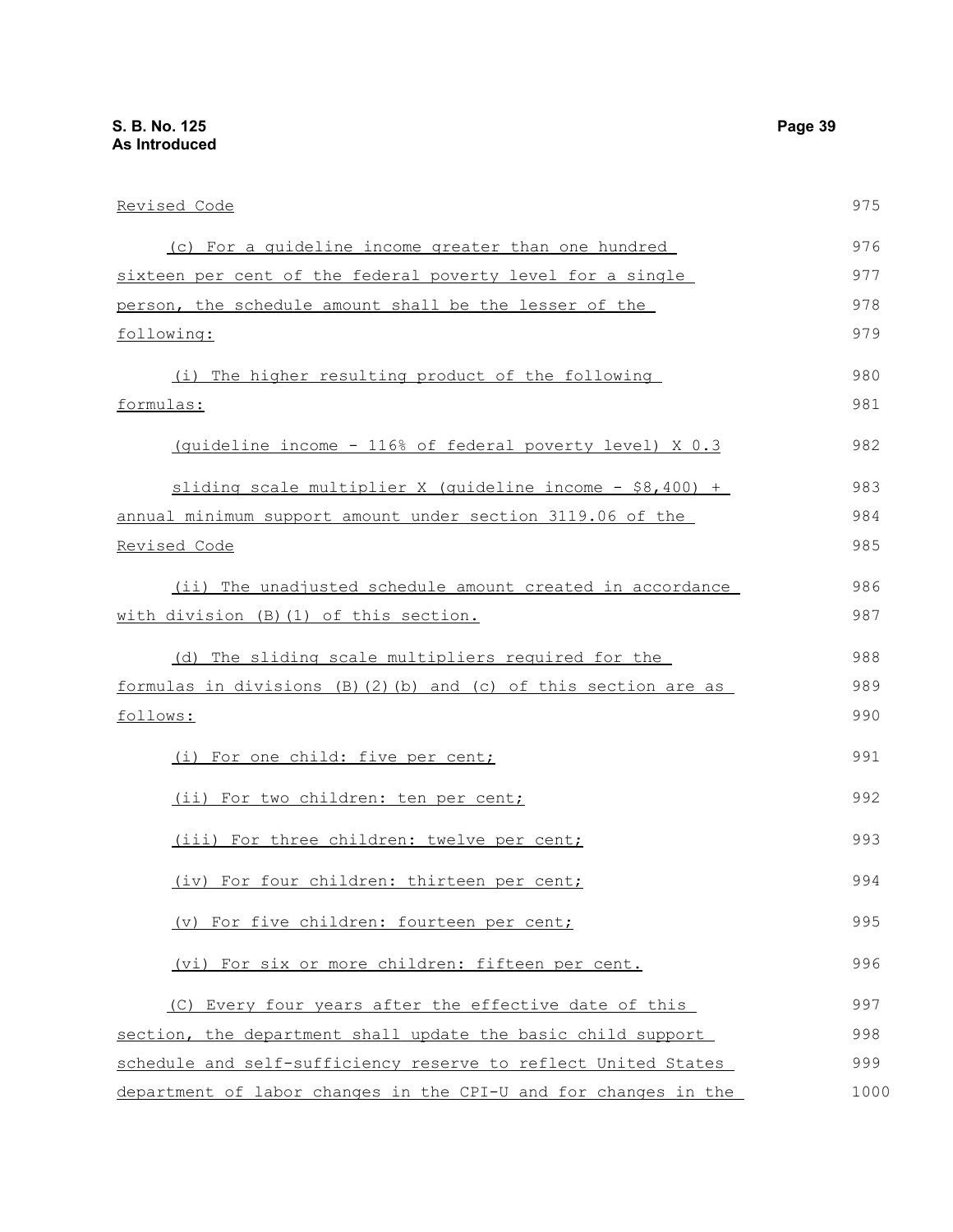| federal poverty level amount for a single person as reported by  | 1001 |
|------------------------------------------------------------------|------|
| the United States department of health and human services.       | 1002 |
| (1) When updating the basic child support schedule for the       | 1003 |
| most recent CPI-U, the department of job and family services     | 1004 |
| shall update the figures in the quidelines income column for the | 1005 |
| percentage difference between the most recent CPI-U and the      | 1006 |
| March 2015 CPI-U.                                                | 1007 |
| (2) When updating the self-sufficiency reserve                   | 1008 |
| incorporated into the basic child support schedule, the          | 1009 |
| department shall set the self-sufficiency reserve based on one   | 1010 |
| hundred sixteen per cent of the federal poverty level for a      | 1011 |
| single person as reported by the United States department of     | 1012 |
| health and human services in the most recent calendar year.      | 1013 |
| Sec. 3119.022. The director of job and family services           | 1014 |
| shall adopt rules pursuant to Chapter 119. of the Revised Code   | 1015 |
| governing the creation of child support quidelines worksheets    | 1016 |
| and instructions that incorporate the requirements of Chapter    | 1017 |
| 3119. of the Revised Code for the calculation of child support   | 1018 |
| and cash medical support obligations. In addition, the           | 1019 |
| department shall:                                                | 1020 |
| (A) Adopt standard worksheet forms that shall be used in         | 1021 |
| all courts and child support enforcement agencies when           | 1022 |
| calculating child support and cash medical support obligations;  | 1023 |
| and                                                              | 1024 |
| (B) Adopt a standard instruction manual to provide               | 1025 |
| guidance and assistance to persons calculating support           | 1026 |
| obligations.                                                     | 1027 |
| The quidelines worksheet and instruction manual may be           | 1028 |
| revised as needed, but shall be revised at least once every five | 1029 |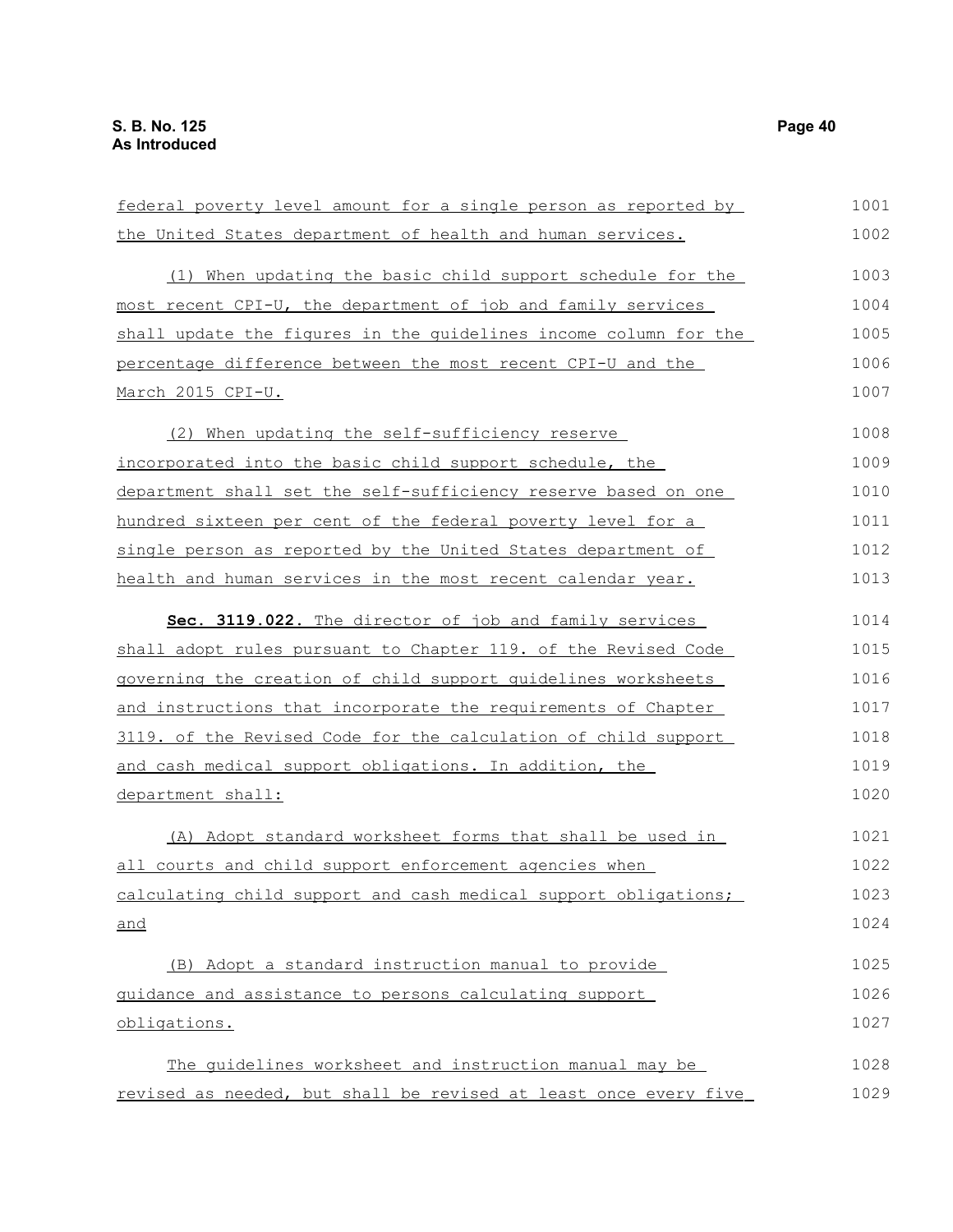# years.

| Sec. 3119.023. (A) At least once every four years, the                 | 1031 |
|------------------------------------------------------------------------|------|
| department of job and family services shall review the basic           | 1032 |
| child support schedule issued by the department pursuant to            | 1033 |
| <u>section 3119.021 of the Revised Code to determine whether child</u> | 1034 |
| support orders issued in accordance with that schedule and the         | 1035 |
| worksheets created under rules adopted under section 3119.022 of       | 1036 |
| the Revised Code adequately provide for the needs of children          | 1037 |
| who are subject to the child support orders. The department may        | 1038 |
| consider the adequacy and appropriateness of the current               | 1039 |
| schedule, whether there are substantial and permanent changes in       | 1040 |
| household consumption and savings patterns, particularly those         | 1041 |
| resulting in substantial and permanent changes in the per cent         | 1042 |
| of total household expenditures on children, and whether there         | 1043 |
| have been substantial and permanent changes to the federal and         | 1044 |
| state income tax code other than inflationary adjustments to           | 1045 |
| such things as the exemption amount and income tax brackets, and       | 1046 |
| other factors when conducting its review. The review is in             | 1047 |
| addition to, and independent of, any schedule update completed         | 1048 |
| as set forth in section 3119.021 of the Revised Code. The              | 1049 |
| <u>department shall prepare a report of its review and include</u>     | 1050 |
| recommendations for statutory changes, and submit a copy of the        | 1051 |
| report to both houses of the general assembly.                         | 1052 |
| (B) For each review, the department shall establish a                  | 1053 |
| child support quideline advisory council to assist the                 | 1054 |
| department in the completion of its reviews and reports. Each          | 1055 |
| council shall be composed of:                                          | 1056 |

| (1) Obligors; | 1057 |
|---------------|------|
| (2) Obligees; | 1058 |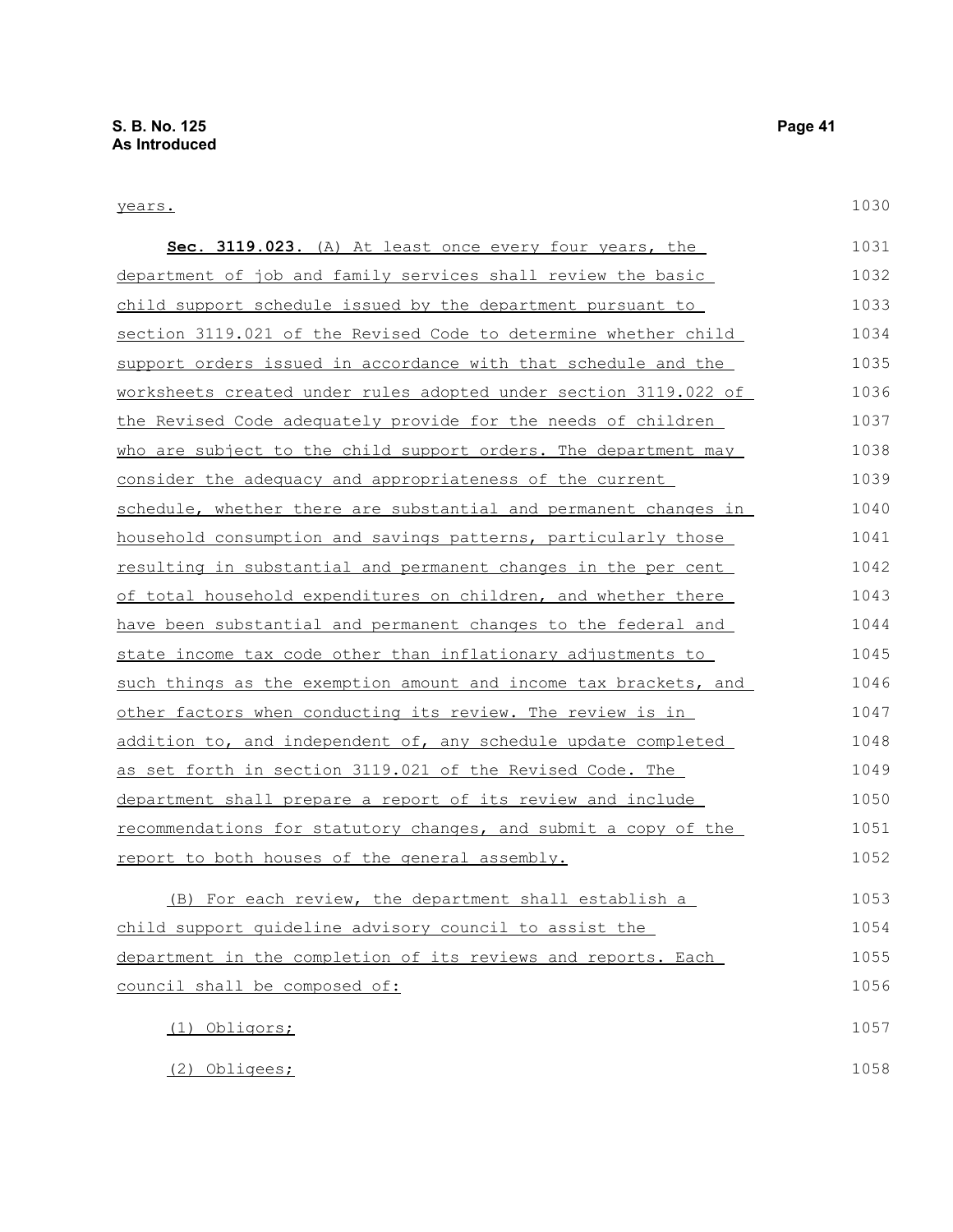(3) Judges of courts of common pleas who have jurisdiction over domestic relations and juvenile court cases that involve the determination of child support; (4) Attorneys whose practice includes a significant number of domestic relations or juvenile court cases that involve the determination of child support; (5) Representatives of child support enforcement agencies; (6) Other persons interested in the welfare of children; (7) Three members of the senate appointed by the president of the senate, not more than two of whom are members of the same political party; and (8) Three members of the house of representatives appointed by the speaker of the house, not more than two of whom are members of the same political party. (C) The department shall consider input from the council prior to the completion of any report under this section. The department shall submit its report on or before the first day of March of every fourth year after 2015. (D) The advisory council shall cease to exist at the time that the department submits its review to the general assembly under this section. (E) Any expenses incurred by an advisory council shall be paid by the department. Sec. 3119.04.  $\{A\}$  If the combined gross income of bothparents is less than six thousand six hundred dollars per year, the court or child support enforcement agency shall determine the amount of the obligor's child support obligation on a caseby-case basis using the schedule as a guideline. The court or 1059 1060 1061 1062 1063 1064 1065 1066 1067 1068 1069 1070 1071 1072 1073 1074 1075 1076 1077 1078 1079 1080 1081 1082 1083 1084 1085 1086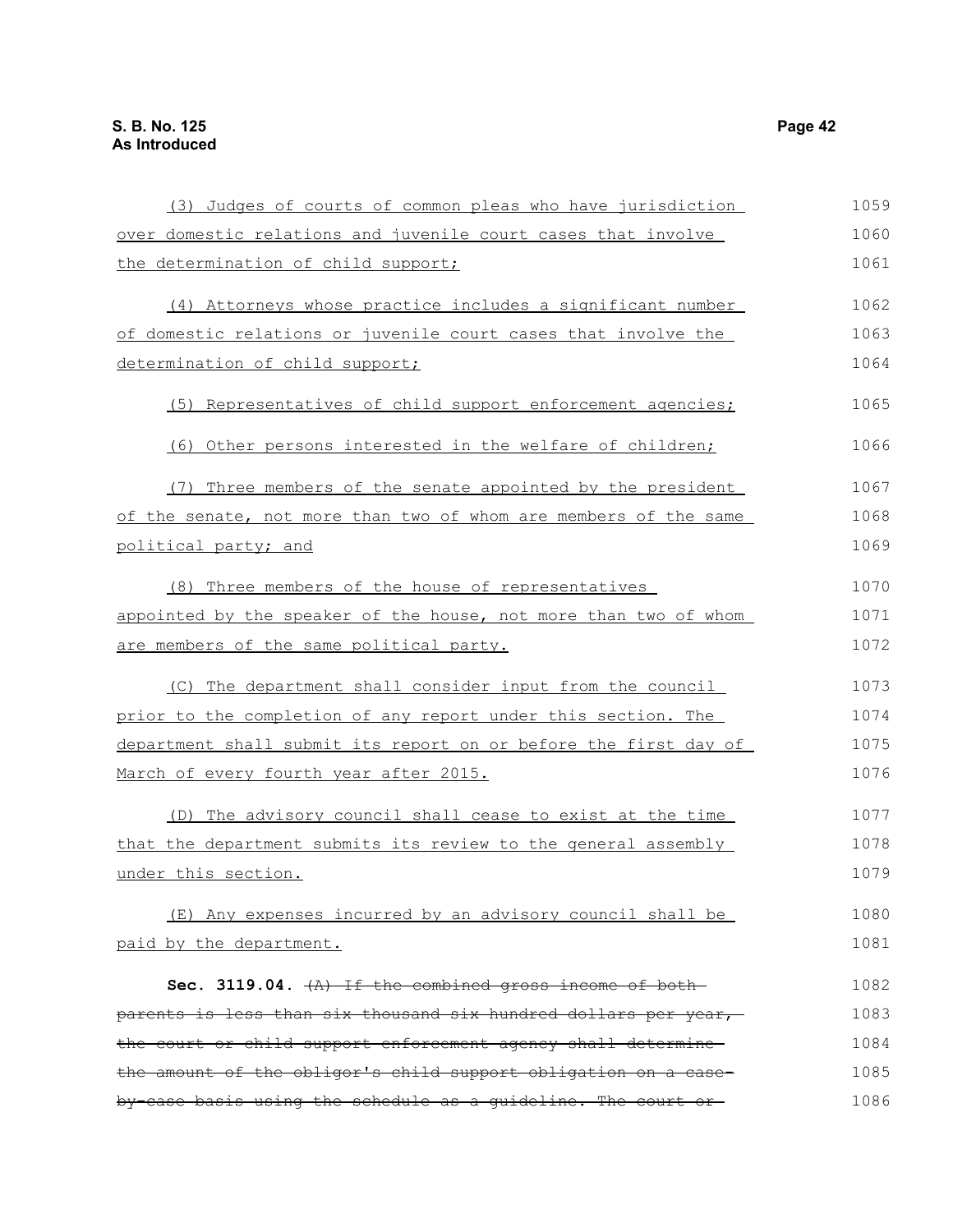agency shall review the obligor's gross income and living expenses to determine the maximum amount of child support that it reasonably can order without denying the obligor the meansfor self-support at a minimum subsistence level and shall order a specific amount of child support, unless the obligor proves to the court or agency that the obligor is totally unable to pay child support, and the court or agency determines that it would be unjust or inappropriate to order the payment of child support and enters its determination and supporting findings of fact in the journal. (B) If the combined gross annual income of both parents is greater than-one hundred fifty thousand dollars per year the maximum annual income listed on the basic child support schedule established pursuant to section 3119.021 of the Revised Code, the court, with respect to a court child support order, or the child support enforcement agency, with respect to an administrative child support order, shall determine the amount of the obligor's child support obligation on a case-by-case basis and shall consider the needs and the standard of living of the children who are the subject of the child support order and of the parents. The court or agency shall compute a basic combined child support obligation that is no less than the obligation that would have been computed under the basic child support schedule and applicable worksheet for a combined  $q$ rossannual income of one hundred fifty thousand dollars equal to the maximum annual income listed on the basic child support schedule established pursuant to section 3119.021 of the Revised Code, unless the court or agency determines that it would be unjust or inappropriate and would-therefore not be-in the best interest of the child, obligor, or obligee to order that amount. If the court or agency makes such a determination, it shall enter in 1087 1088 1089 1090 1091 1092 1093 1094 1095 1096 1097 1098 1099 1100 1101 1102 1103 1104 1105 1106 1107 1108 1109 1110 1111 1112 1113 1114 1115 1116 1117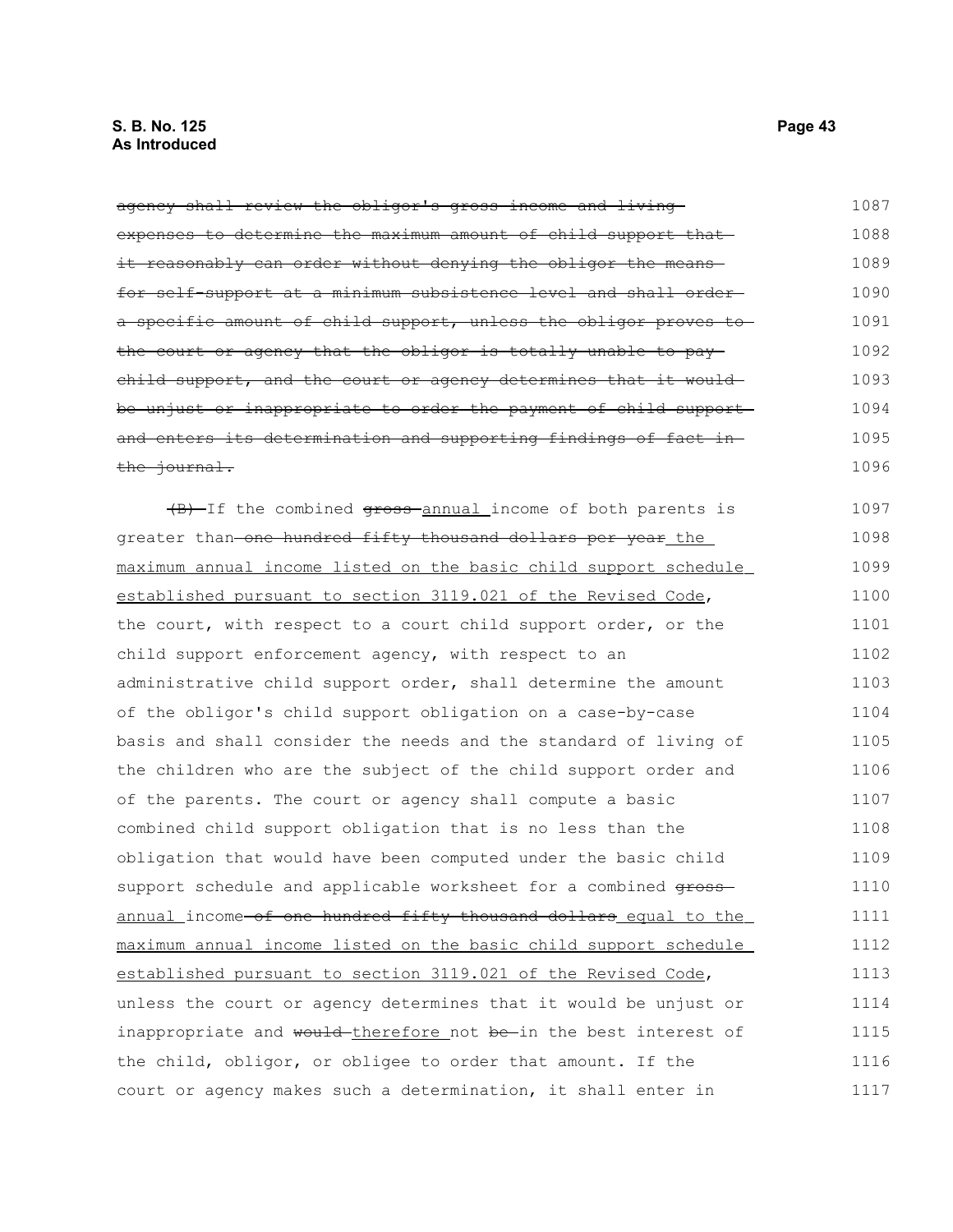| the journal the figure, determination, and findings. If the      | 1118 |
|------------------------------------------------------------------|------|
| combined annual income of both parents falls below the \$8,400   | 1119 |
| floor of the basic child support schedule in accordance with     | 1120 |
| section 3119.021 of the Revised Code, the court, with respect to | 1121 |
| a court child support order, or the child support enforcement    | 1122 |
| agency, with respect to an administrative child support order,   | 1123 |
| shall apply the minimum support amount in accordance with        | 1124 |
| section 3119.06 of the Revised Code.                             | 1125 |
| Sec. 3119.05. When a court computes the amount of child          | 1126 |

support required to be paid under a court child support order or a child support enforcement agency computes the amount of child support to be paid pursuant to an administrative child support order, all of the following apply: 1127 1128 1129 1130

(A) The parents' current and past income and personal earnings shall be verified by electronic means or with suitable documents, including, but not limited to, paystubs, employer statements, receipts and expense vouchers related to selfgenerated income, tax returns, and all supporting documentation and schedules for the tax returns. 1131 1132 1133 1134 1135 1136

(B) The annual amount of any pre-existing child supportobligation of a parent under a child support order and the amount of any-court-ordered spousal support actually paid, excluding any ordered payment on arrears, shall be deducted from the gross-annual income of that parent to the extent that payment under the child support order or that payment of the that court-ordered spousal support is verified by supporting documentation. 1137 1138 1139 1140 1141 1142 1143 1144

| $(C)$ -If other minor children who were born to the parent-      | 1145 |
|------------------------------------------------------------------|------|
| and a person other than the other parent who is involved in the- | 1146 |
| immediate child support determination live with the parent, the  | 1147 |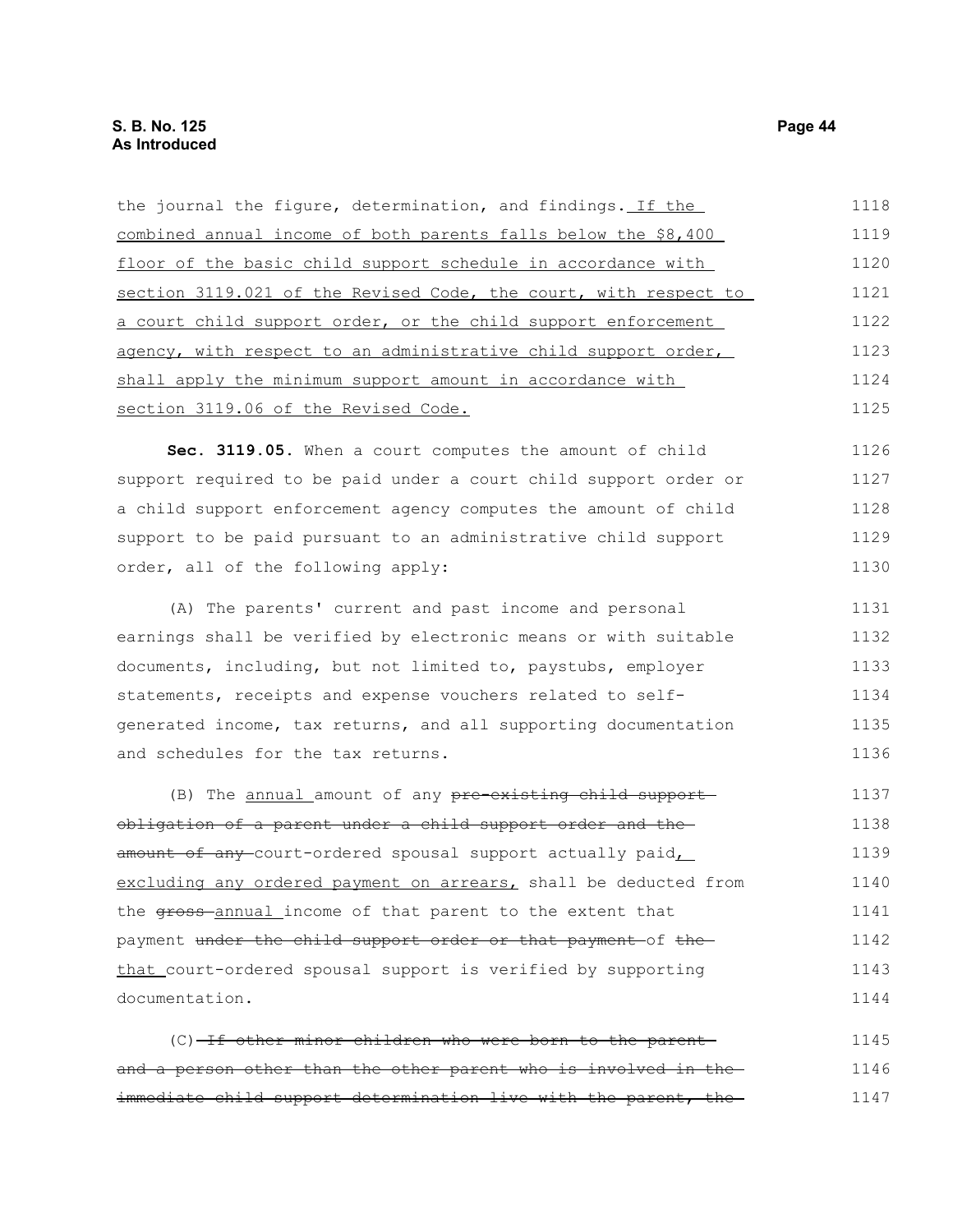| court or agency shall deduct an amount from that parent's gross-  | 1148 |
|-------------------------------------------------------------------|------|
| income that equals the number of such minor children times the-   | 1149 |
| federal income tax exemption for such children less child-        | 1150 |
| support received for them for the year, not exceeding the-        | 1151 |
| federal income tax exemption The court or agency shall adjust     | 1152 |
| the amount of child support paid by a parent to give credit for   | 1153 |
| children not included in the current calculation. When            | 1154 |
| calculating the adjusted amount, the court or agency shall use    | 1155 |
| the schedule and do the following:                                | 1156 |
| (1) Determine the amount of child support that each parent        | 1157 |
| would be ordered to pay for all children for whom the parent has  | 1158 |
| the legal duty to support, according to each parent's annual      | 1159 |
| income. If the number of children subject to the order is         | 1160 |
| greater than six, multiply the amount for three children in       | 1161 |
| accordance with division (C) (4) of this section to determine the | 1162 |
| amount of child support.                                          | 1163 |
| (2) Compute a child support credit amount for each                | 1164 |
| parent's children who are not subject to this order by dividing   | 1165 |
| the amount determined in division (C) (1) of this section by the  | 1166 |
| total number of children whom the parent is obligated to support  | 1167 |
| and multiplying that number by the number of the parent's         | 1168 |
| children who are not subject to this order.                       | 1169 |
| (3) Determine the adjusted income of the parents by               | 1170 |
| subtracting the credit for minor children not subject to this     | 1171 |
| order computed under division (C) (2) of this section, from the   | 1172 |
| annual income of each parent for the children each has a duty to  | 1173 |
| support that are not subject to this order.                       | 1174 |
| (4) If the number of children is greater than six,                | 1175 |
| multiply the amount for three children by:                        | 1176 |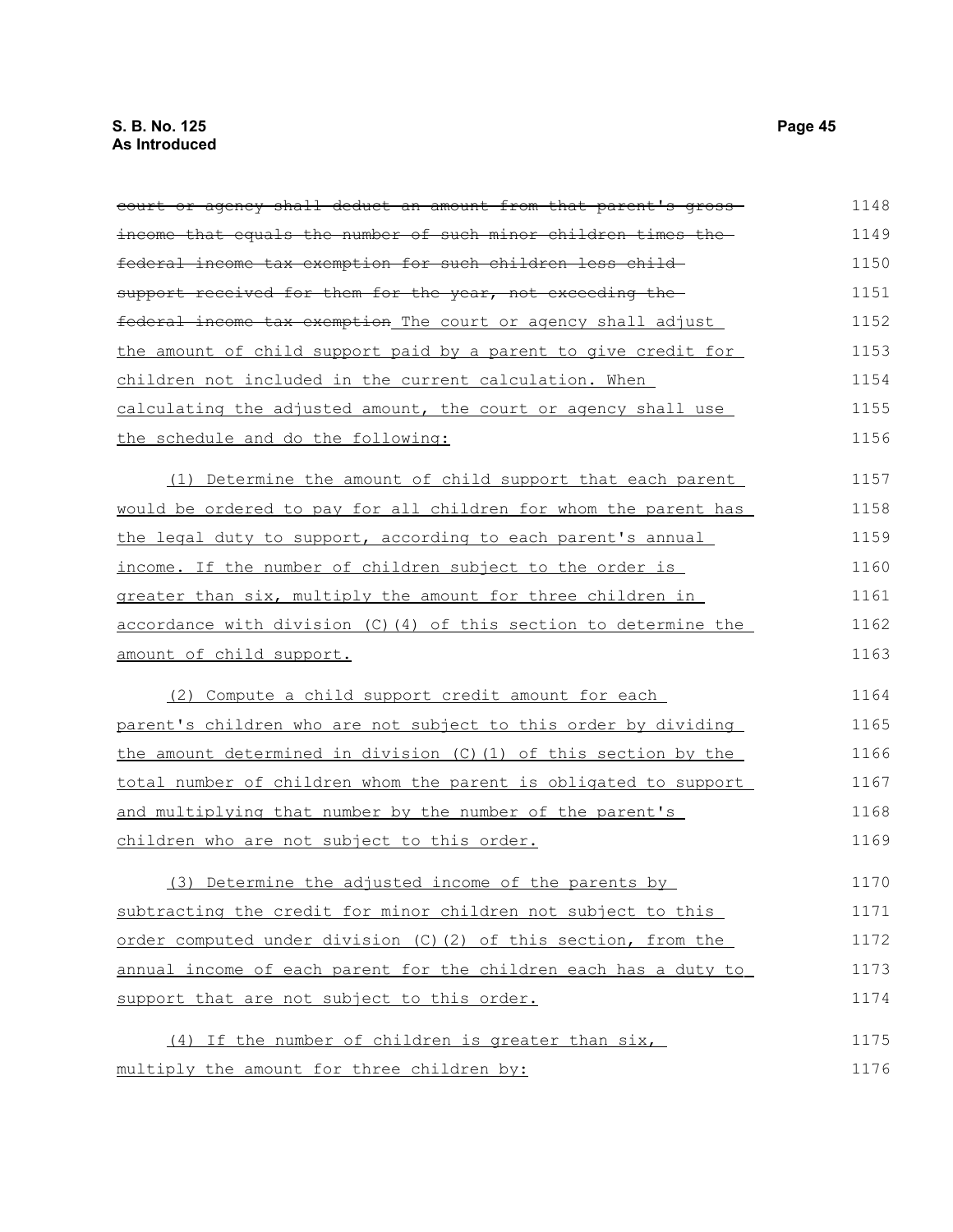| (a) 1.440 for seven children;                                    | 1177 |
|------------------------------------------------------------------|------|
| (b) 1.540 for eight children;                                    | 1178 |
| (c) 1.638 for nine children;                                     | 1179 |
| (d) 1.734 for ten children;                                      | 1180 |
| (e) 1.827 for eleven children;                                   | 1181 |
| (f) 1.919 for twelve children;                                   | 1182 |
| (g) 2.008 for thirteen children;                                 | 1183 |
| (h) 2.096 for fourteen children;                                 | 1184 |
| (i) 2.182 for more than fourteen children.                       | 1185 |
| (D) When the court or agency calculates the gross-annual         | 1186 |
| income of a parent, it shall include the lesser of the following | 1187 |
| as income from overtime and bonuses:                             | 1188 |
| (1) The yearly average of all overtime, commissions, and         | 1189 |
| bonuses received during the three years immediately prior to the | 1190 |
| time when the person's child support obligation is being         | 1191 |
| computed;                                                        | 1192 |
| (2) The total overtime, commissions, and bonuses received        | 1193 |
| during the year immediately prior to the time when the person's  | 1194 |
| child support obligation is being computed.                      | 1195 |
| (E) When the court or agency calculates the gross-annual         | 1196 |
| income of a parent, it shall not include any income earned by    | 1197 |
| the spouse of that parent.                                       | 1198 |
| (F) The court shall issue a separate-order for-                  | 1199 |
| extraordinary medical or dental expenses, including, but not     | 1200 |
| limited to, medical support order for extraordinary medical      | 1201 |

expenses, including orthodontia, dental, optical, and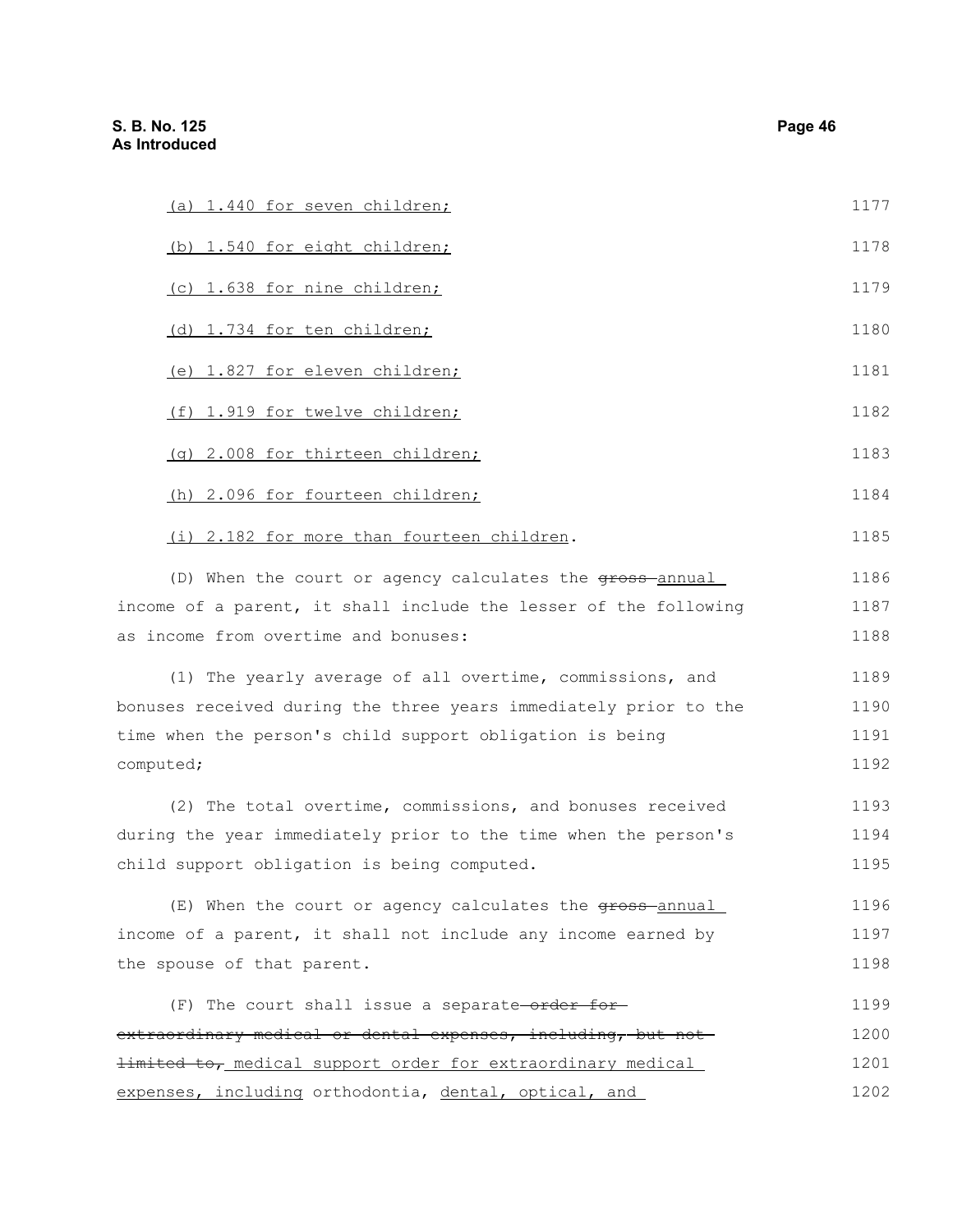| psychological <del>, appropriate</del> services.                       | 1203 |
|------------------------------------------------------------------------|------|
| If the court makes an order for payment of private                     | 1204 |
| education, and other appropriate expenses, and it shall do so by       | 1205 |
| issuing a separate order.                                              | 1206 |
| The court may consider the these expenses in adjusting a               | 1207 |
| child support order.                                                   | 1208 |
| (G) When a court or agency calculates the amount of child              | 1209 |
| support to be paid pursuant to a court child support order or an       | 1210 |
| administrative child support order, if the following shall             | 1211 |
| apply:                                                                 | 1212 |
| (1) The court or agency shall apply the basic child                    | 1213 |
| support schedule to the parents' combined annual incomes and to        | 1214 |
| each parent's individual income.                                       | 1215 |
| (2) If the combined <del>gross</del> -annual income of both parents or | 1216 |
| the individual annual income of a parent is an amount that is          | 1217 |
| between two amounts set forth in the first column of the               | 1218 |
| schedule, the court or agency may use the basic child support          | 1219 |
| obligation that corresponds to the higher of the two amounts in        | 1220 |
| the first column of the schedule, use the basic child support          | 1221 |
| obligation that corresponds to the lower of the two amounts in         | 1222 |
| the first column of the schedule, or calculate a basic child           | 1223 |
| support obligation that is between those two amounts and               | 1224 |
| corresponds proportionally to the parents' actual combined gross-      | 1225 |
| annual_income_or_the_individual_parent's_annual_income.                | 1226 |
| (3) If the annual individual income of either or both of               | 1227 |
| the parents is within the self-sufficiency reserve in the basic        | 1228 |
| child support schedule, the court or agency shall do both of the       | 1229 |
| following:                                                             | 1230 |
| (a) Calculate the basic child support obligation for the               | 1231 |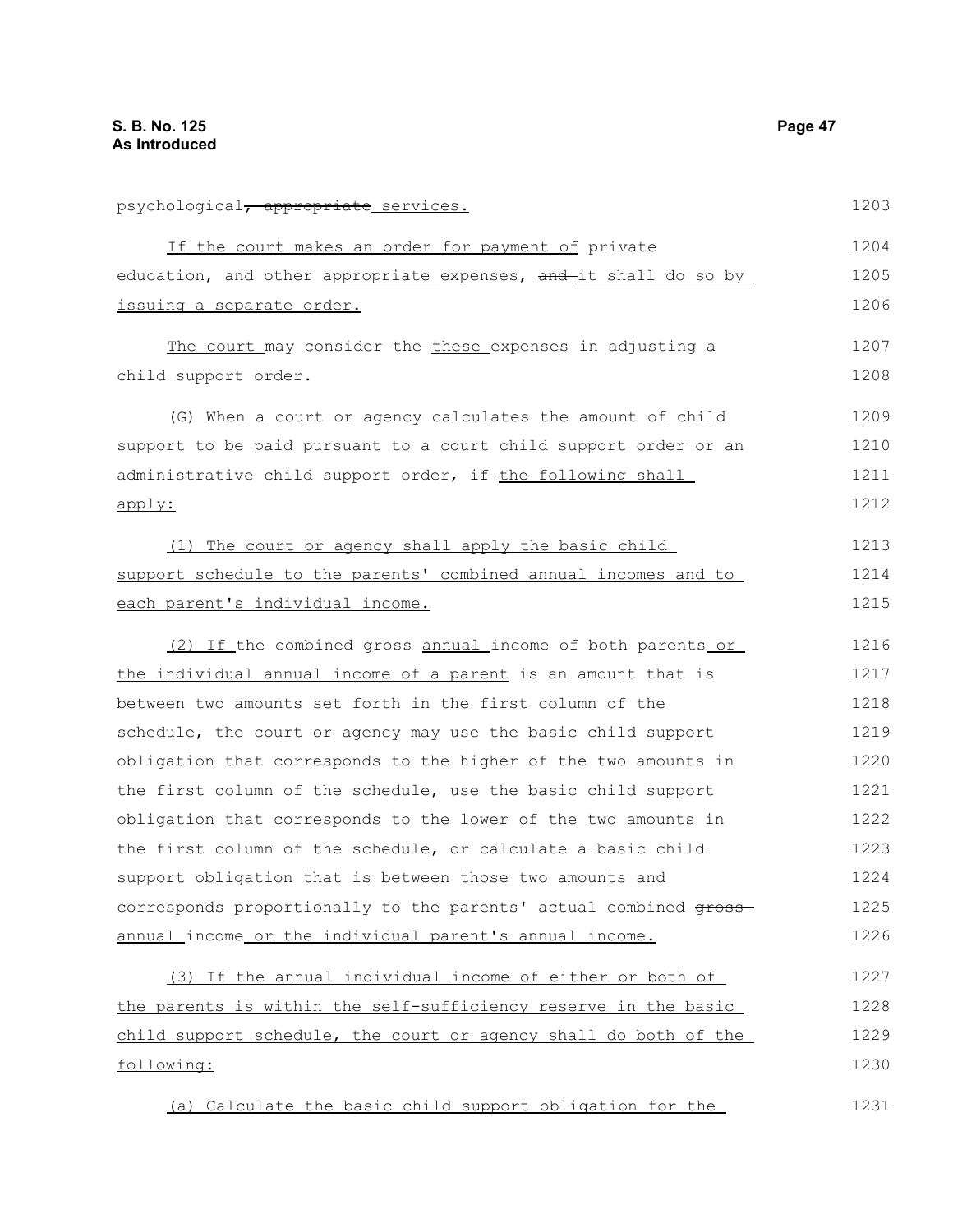parents using the schedule amount applicable to the combined annual income and the schedule amount applicable to the income in the self-sufficiency reserve; (b) Determine the lesser of the following amounts to be the applicable basic child support obligation: (i) The amount that results from using the combined annual income of the parents not in the self-sufficiency reserve of the schedule; or (ii) The amount that results from using the individual parent's annual income within the self-sufficiency reserve of the schedule. (H) When the court or agency calculates  $q$ ross-annual income, the court or agency, when appropriate, may average income over a reasonable period of years. (I) Unless it would be unjust or inappropriate and therefore not in the best interests of the child, a court or agency shall not determine a parent to be voluntarily unemployed or underemployed and shall not impute income to that parent if either any of the following conditions exist: (1) The parent is receiving recurring monetary income from means-tested public assistance benefits, including cash assistance payments under the Ohio works first program established under Chapter 5107. of the Revised Code, financial assistance under the disability financial assistance program established under Chapter 5115. of the Revised Code, general assistance under former Chapter 5113. of the Revised Code, supplemental security income, or means-tested veterans' benefits; (2) The parent is approved for social security disability 1232 1233 1234 1235 1236 1237 1238 1239 1240 1241 1242 1243 1244 1245 1246 1247 1248 1249 1250 1251 1252 1253 1254 1255 1256 1257 1258 1259 1260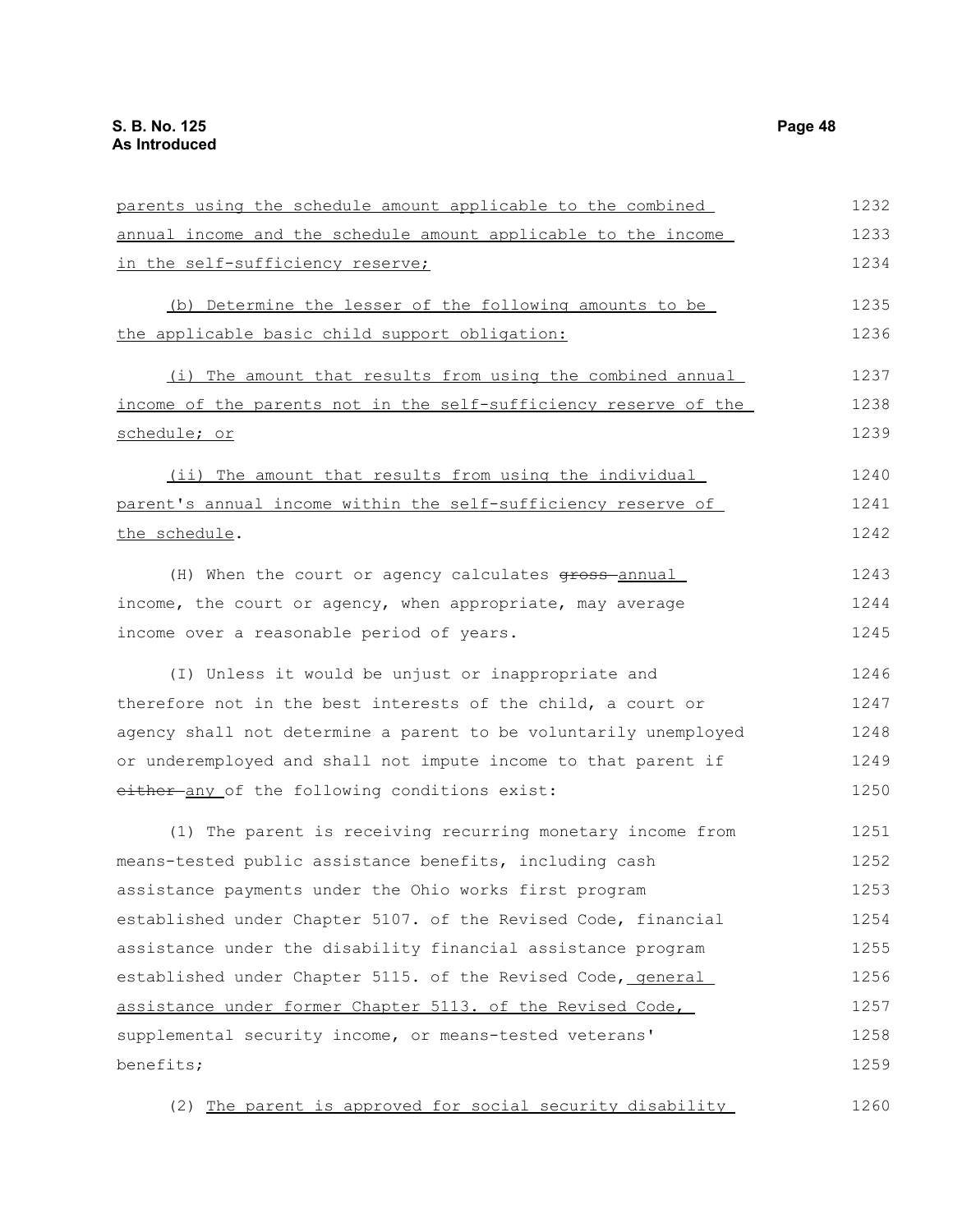| insurance benefits because of a mental or physical disability,   | 1261 |
|------------------------------------------------------------------|------|
| or the court or agency determines that the parent is unable to   | 1262 |
| work based on medical documentation that includes a physician's  | 1263 |
| diagnosis and a physician's opinion regarding the parent's       | 1264 |
| <u>mental or physical disability and inability to work.</u>      | 1265 |
| (3) The parent has proven that the parent has made               | 1266 |
| continuous and diligent efforts without success to find and      | 1267 |
| accept employment, including temporary employment, part-time     | 1268 |
| employment, or employment at less than the parent's previous     | 1269 |
| salary or wage.                                                  | 1270 |
| (4) The parent is complying with court-ordered family            | 1271 |
| reunification efforts in a child abuse, neglect, or dependency   | 1272 |
| proceeding, to the extent that compliance with those efforts     | 1273 |
| limits the parent's ability to earn income.                      | 1274 |
| (5) The parent is incarcerated or institutionalized for a        | 1275 |
| period of twelve months or more with no other available assets,  | 1276 |
| unless the parent is incarcerated for an offense relating to the | 1277 |
| abuse or neglect of a child who is the subject of the support    | 1278 |
| order or an offense under Title XXIX of the Revised Code when-   | 1279 |
| against the obligee or a child who is the subject of the support | 1280 |
| order <del>-is a victim of the offense</del> .                   | 1281 |
| (J) When a court or agency requires a parent to pay an           | 1282 |
| amount for that parent's failure to support a child for a period | 1283 |
| of time prior to the date the court modifies or issues a court   | 1284 |
| child support order or an agency modifies or issues an           | 1285 |
| administrative child support order for the current support of    | 1286 |
| the child, the court or agency shall calculate that amount using | 1287 |
| the basic child support schedule, worksheets, and child support  | 1288 |
| laws in effect, and the incomes of the parents as they existed,  | 1289 |
| for that prior period of time.                                   | 1290 |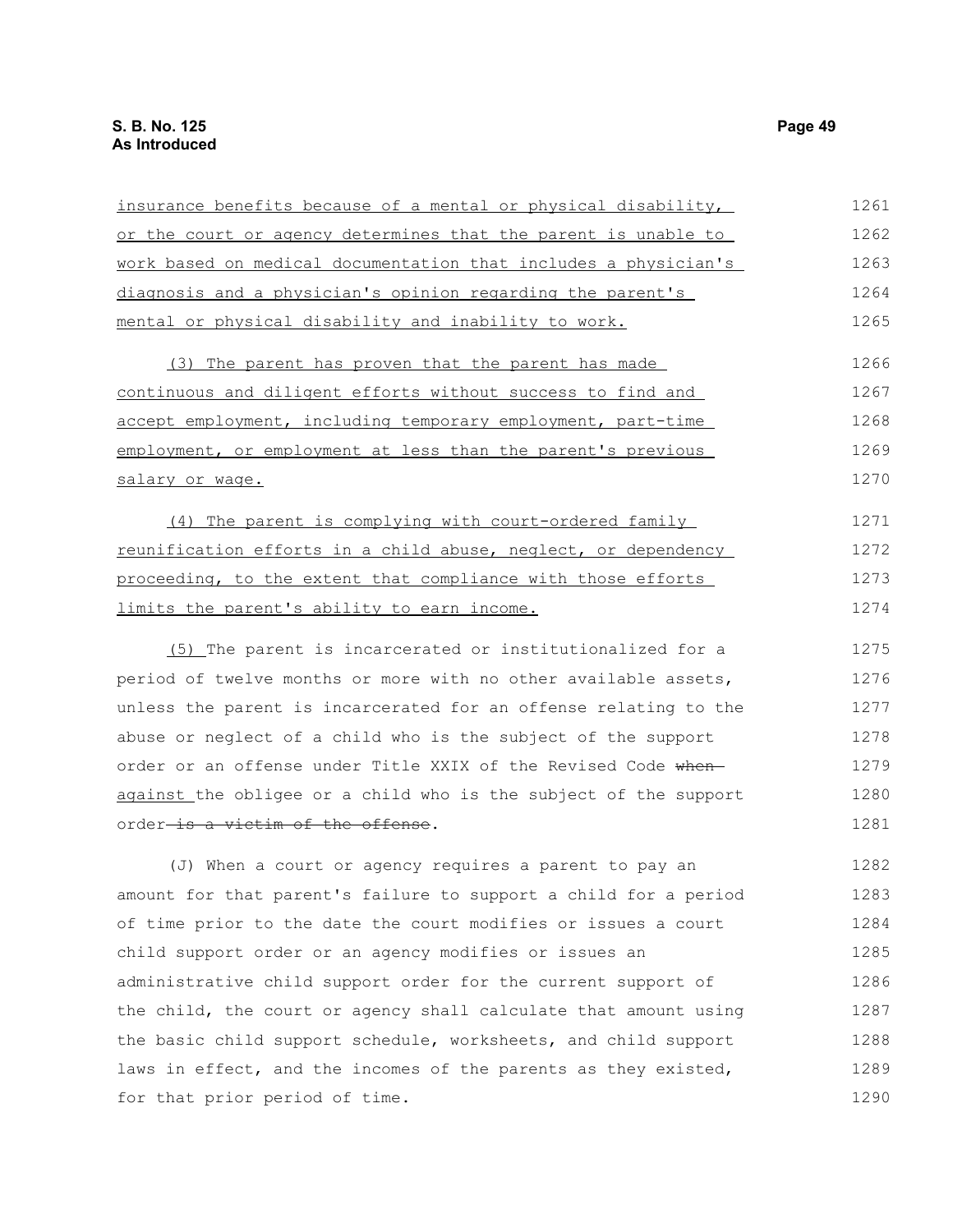# **S. B. No. 125 Page 50 As Introduced**

(K) A court or agency may disregard a parent's additional income from overtime or additional employment when the court or agency finds that the additional income was generated primarily to support a new or additional family member or members, or under other appropriate circumstances. 1291 1292 1293 1294 1295

(L) If both parents involved in the immediate child support determination have a prior order for support relative to a minor child or children born to both parents, the court or agency shall collect information about the existing order or orders and consider those together with the current calculation for support to ensure that the total of all orders for all children of the parties does not exceed the amount that would have been ordered if all children were addressed in a single judicial or administrative proceeding. 1296 1297 1298 1299 1300 1301 1302 1303 1304

 (M) A support obligation of a parent with annual income subject to the self-sufficiency reserve of the basic child support schedule shall not exceed the support obligation that would result from application of the schedule without the reserve. 1305 1306 1307 1308 1309

(N) Any non-means tested benefit received by the child or children subject to the order resulting from the claims of either parent shall be deducted from that parent's annual child support obligation after all other adjustments have been made. If that non-means tested benefit exceeds the child support obligation of the parent from whose claim the benefit is realized, the child support obligation for that parent shall be zero. 1310 1311 1312 1313 1314 1315 1316 1317

(O) As part of the child support calculation, the parents shall be ordered to share the costs of child care. Subject to the limitations in this division, a child support obligor shall 1318 1319 1320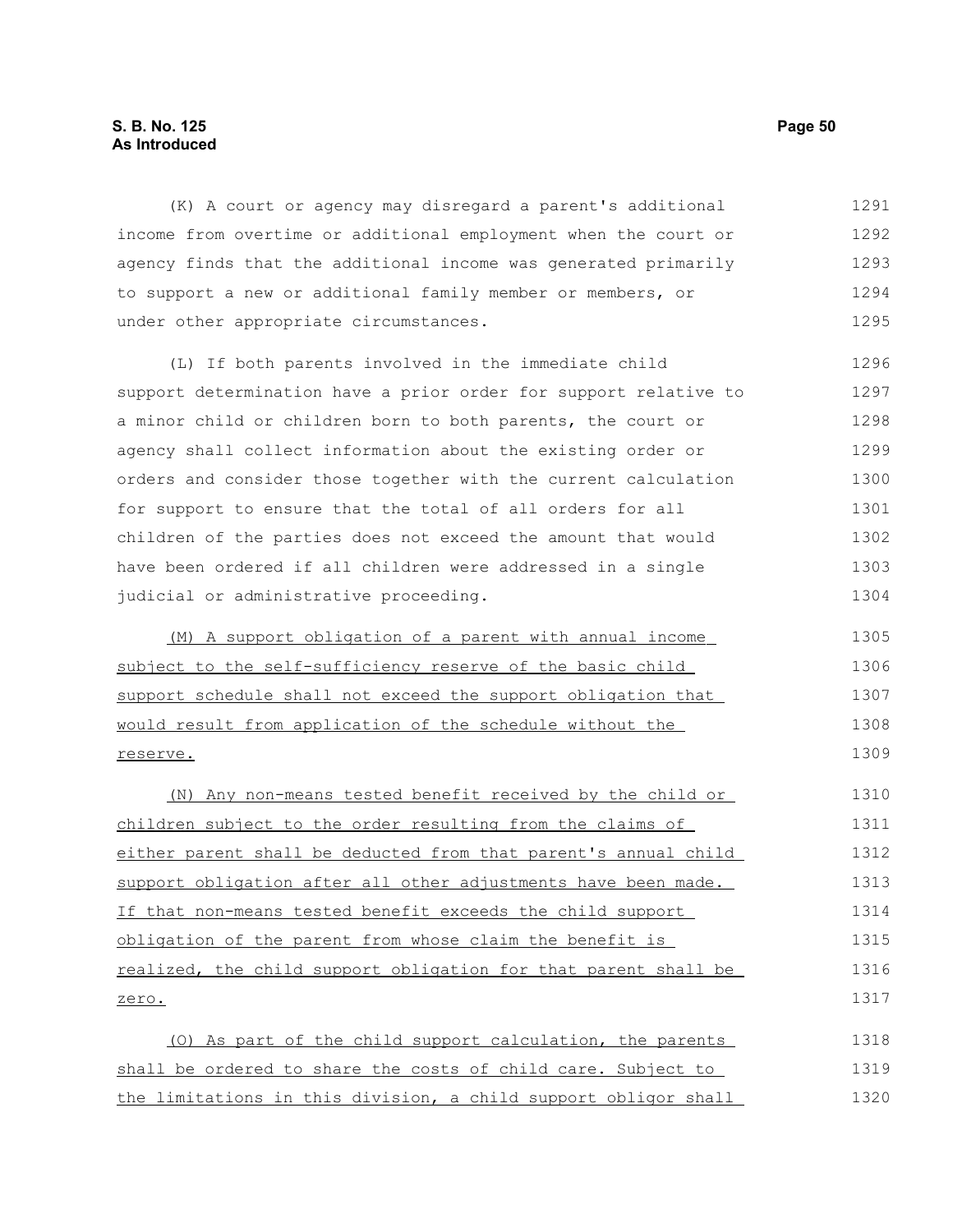| pay an amount equal to the obligor's income share of the child   | 1321 |
|------------------------------------------------------------------|------|
| care cost incurred for the child or children subject to the      | 1322 |
| <u>order.</u>                                                    | 1323 |
| (1) The child care cost used in the calculation:                 | 1324 |
| (a) Shall be for child care determined to be necessary to        | 1325 |
| allow a parent to work, or for activities related to employment  | 1326 |
| <u>training;</u>                                                 | 1327 |
| (b) Shall be verifiable by credible evidence as determined       | 1328 |
| by a court or child support enforcement agency;                  | 1329 |
| (c) Shall exclude any reimbursed or subsidized child care        | 1330 |
| cost, including any state or federal tax credit for child care   | 1331 |
| available to the parent or caretaker, whether or not claimed;    | 1332 |
| (d) Shall not exceed the maximum state-wide average cost         | 1333 |
| estimate issued by the department of job and family services,    | 1334 |
| using the data collected and reported as required in section     | 1335 |
| 5104.04 of the Revised Code.                                     | 1336 |
| (2) When the annual income of the obligor is subject to          | 1337 |
| the self-sufficiency reserve of the basic support schedule, the  | 1338 |
| share of the child care cost paid by the obligor shall be equal  | 1339 |
| to the lower of the obligor's income share of the child care     | 1340 |
| cost, or fifty per cent of the child care cost.                  | 1341 |
| Sec. 3119.051. (A) Except as otherwise provided in this          | 1342 |
| section, a court or child support enforcement agency calculating | 1343 |
| the amount to be paid under a child support order shall reduce   | 1344 |
| by ten per cent the amount of the annual individual support      | 1345 |
| obligation for the parent or parents when a court has issued or  | 1346 |
| is issuing a court-ordered parenting time order that equals or   | 1347 |
| exceeds ninety overnights per year. This reduction may be in     | 1348 |
| addition to the other deviations and reductions.                 | 1349 |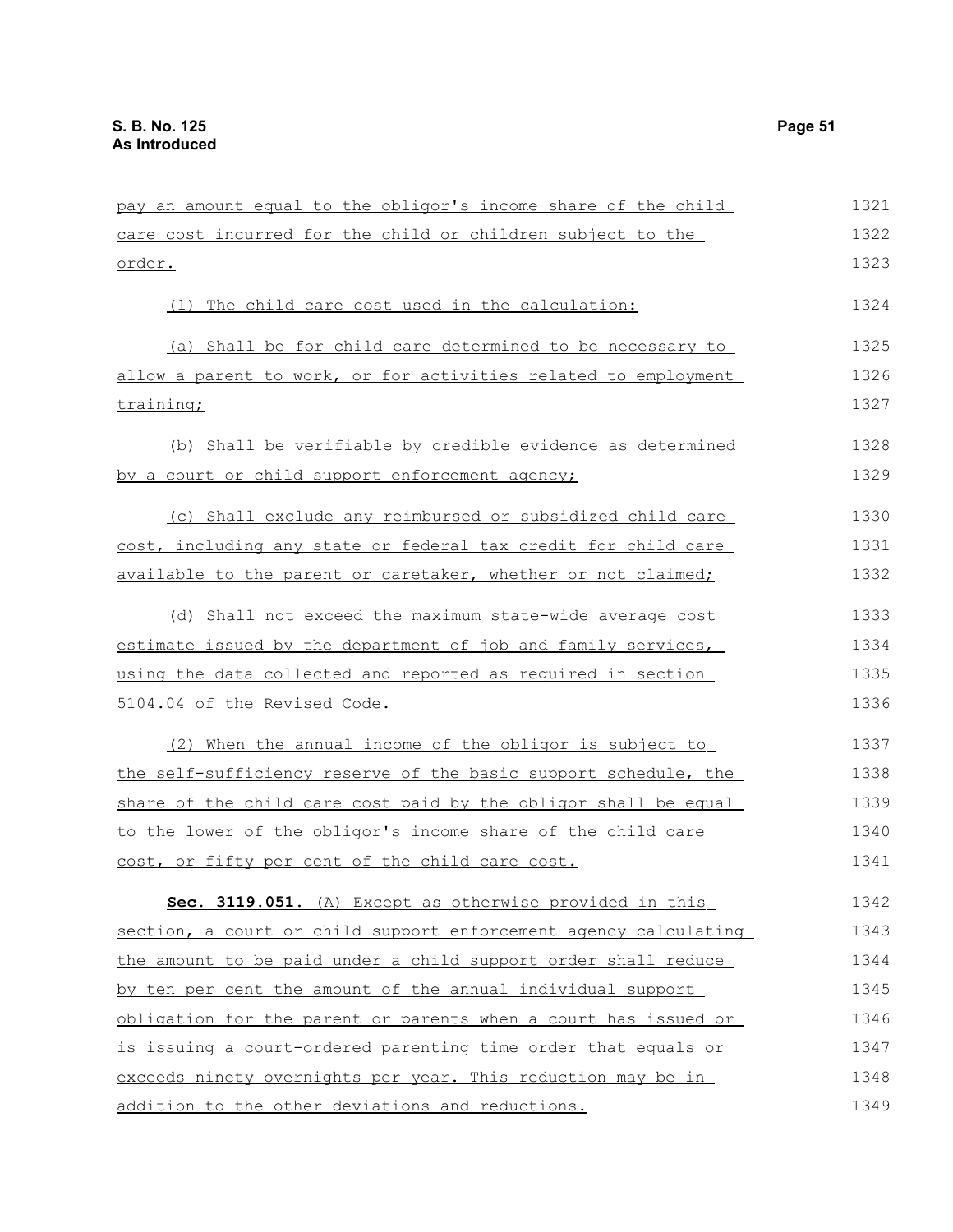| (B) At the request of the obligee, a court may eliminate a                                              | 1350    |
|---------------------------------------------------------------------------------------------------------|---------|
| previously granted adjustment established under division (A) of                                         | 1351    |
| this section if the obligor, without just cause, has failed to                                          | 1352    |
| exercise court-ordered parenting time.                                                                  | 1353    |
| Sec. 3119.06. Except as otherwise provided in this                                                      | 1354    |
| section, in any action in which a court or a child support                                              | 1355    |
| enforcement agency issues or modifies a child support order or                                          | 1356    |
| in any other proceeding in which a court or agency determines                                           | 1357    |
| the amount of child support to be paid pursuant to a child                                              | 1358    |
| support order, the court or agency shall issue a minimum child                                          | 1359    |
| support order requiring the obligor to pay a minimum of fifty                                           | 1360    |
| eighty_dollars a month for all the children subject to that                                             | 1361    |
| order. The court or agency, in its discretion and in appropriate                                        | 1362    |
| circumstances, may issue a minimum child support order requiring                                        | 1363    |
| the obligor to pay of less than fifty eighty dollars a month or                                         | 1364    |
| issue an order not requiring the obligor to pay an any child                                            | 1365    |
| support amount for support. The circumstances under which a                                             | 1366    |
| court or agency may issue such an order include the                                                     | 1367    |
| nonresidential parent's medically verified or documented                                                | 1368    |
| physical or mental disability or institutionalization in a                                              | 1369    |
| facility for persons with a mental illness or any other                                                 | 1370    |
| circumstances considered appropriate by the court or agency.                                            | 1371    |
| If a court or agency issues a minimum child support order                                               | 1372    |
| obligation pursuant to this section and the obligor under the                                           | 1373    |
| سال 1 والمنظ المستقل وسابق المستقل المستقل المستول والمستقل والمستقل المناقص والمستقل والمستقل والمستقل | $1 271$ |

support order is the recipient of need-based-means-tested public assistance, as described in division (C)(13)(a) of section 3119.01 of the Revised Code, any unpaid amounts of support due under the support order shall accrue as arrearages from month to month, and the obligor's current obligation to pay the support due under the support order is suspended during any period of time that the obligor is receiving need-based-means-tested 1374 1375 1376 1377 1378 1379 1380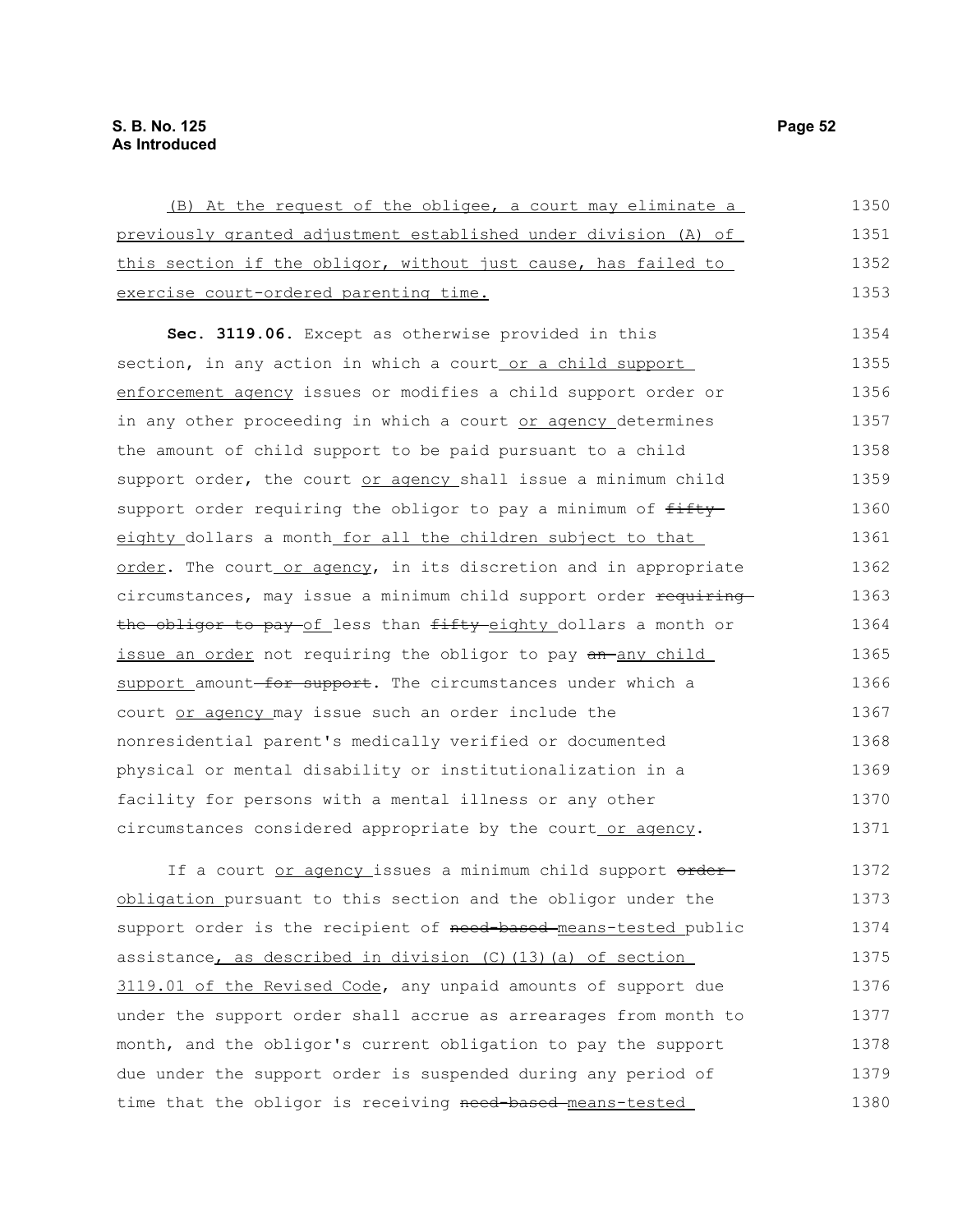# **S. B. No. 125 Page 53 As Introduced**

public assistance and is complying with any seek work orders issued pursuant to section 3121.03 of the Revised Code. The court, obligee, and child support enforcement agency shall not enforce the obligation of the obligor to pay the amount of support due under the support order while the obligor is receiving need-based-means-tested public assistance and is complying with any seek work orders issued pursuant to section 3121.03 of the Revised Code. 1381 1382 1383 1384 1385 1386 1387 1388

**Sec. 3119.22.** The court may order an amount of child support that deviates from the amount of child support that would otherwise result from the use of the basic child support schedule and the applicable worksheet, through the lineestablishing the actual annual obligation, if, after considering the factors and criteria set forth in section 3119.23 of the Revised Code, the court determines that the amount calculated pursuant to the basic child support schedule and the applicable worksheet, through the line establishing the actual annualobligation, would be unjust or inappropriate and would therefore not be in the best interest of the child. 1389 1390 1391 1392 1393 1394 1395 1396 1397 1398 1399

If it deviates, the court must enter in the journal the amount of child support calculated pursuant to the basic child support schedule and the applicable worksheet, through the lineestablishing the actual annual obligation, its determination that that the amount would be unjust or inappropriate and would therefore not be-in the best interest of the child, and findings of fact supporting that determination. 1400 1401 1402 1403 1404 1405 1406

**Sec. 3119.23.** The court may consider any of the following factors in determining whether to grant a deviation pursuant to section 3119.22 of the Revised Code: 1407 1408 1409

(A) Special and unusual needs of the child or children, 1410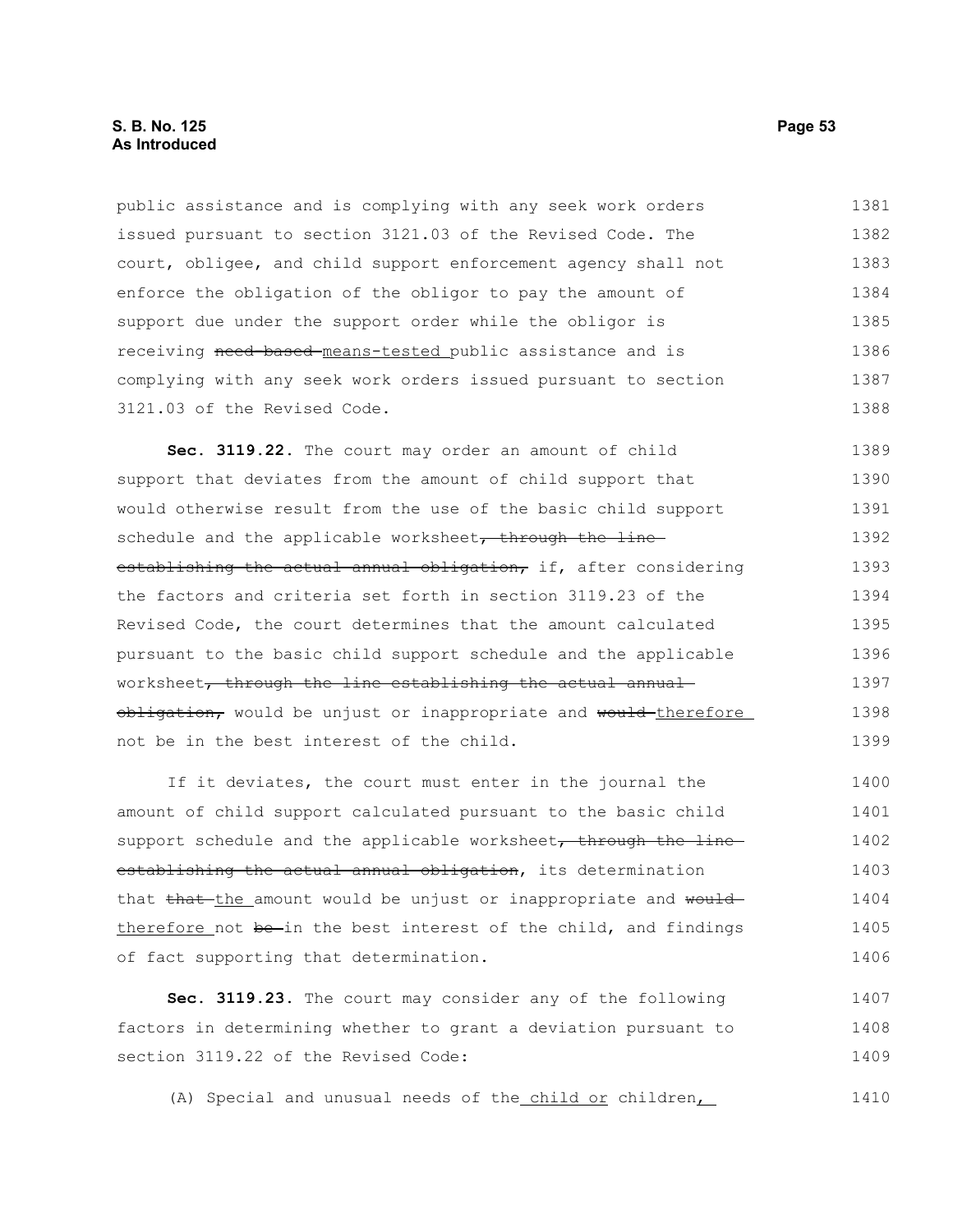| including needs arising from the physical or psychological        | 1411 |
|-------------------------------------------------------------------|------|
| condition of the child or children;                               | 1412 |
| (B) Extraordinary obligations for minor children or-              | 1413 |
| obligations for handicapped children who are not stepchildren-    | 1414 |
| and who are not offspring from the marriage or relationship that  | 1415 |
| is the basis of the immediate child support determination;        | 1416 |
| (C) -Other court-ordered payments;                                | 1417 |
| (B) -(C) Extended parenting time or extraordinary costs           | 1418 |
| associated with parenting time, provided that this division does- | 1419 |
| not authorize and shall not be construed as authorizing any       | 1420 |
| deviation from the schedule and the applicable worksheet,         | 1421 |
| through the line establishing the actual annual obligation, or-   | 1422 |
| any escrowing, impoundment, or withholding of child support-      | 1423 |
| because of a denial of or interference with a right of parenting  | 1424 |
| time granted by court order including extraordinary travel        | 1425 |
| expenses when exchanging the child or children for parenting      | 1426 |
| time;                                                             | 1427 |
| (E) The obligor obtaining additional employment after a           | 1428 |
| child support order is issued in order to support a second-       | 1429 |
| family;                                                           | 1430 |
| $(F)$ (D) The financial resources and the earning ability of      | 1431 |
| the child_or_children;                                            | 1432 |
| (G) Disparity (E) The relative financial resources,               | 1433 |
| including the disparity in income between parties or households   | 1434 |
| other assets, and the needs of each parent;                       | 1435 |
| (H) (F) The obligee's income, if the obligee's annual             | 1436 |
| income is equal to or less than one hundred per cent of the       | 1437 |
| federal poverty level;                                            | 1438 |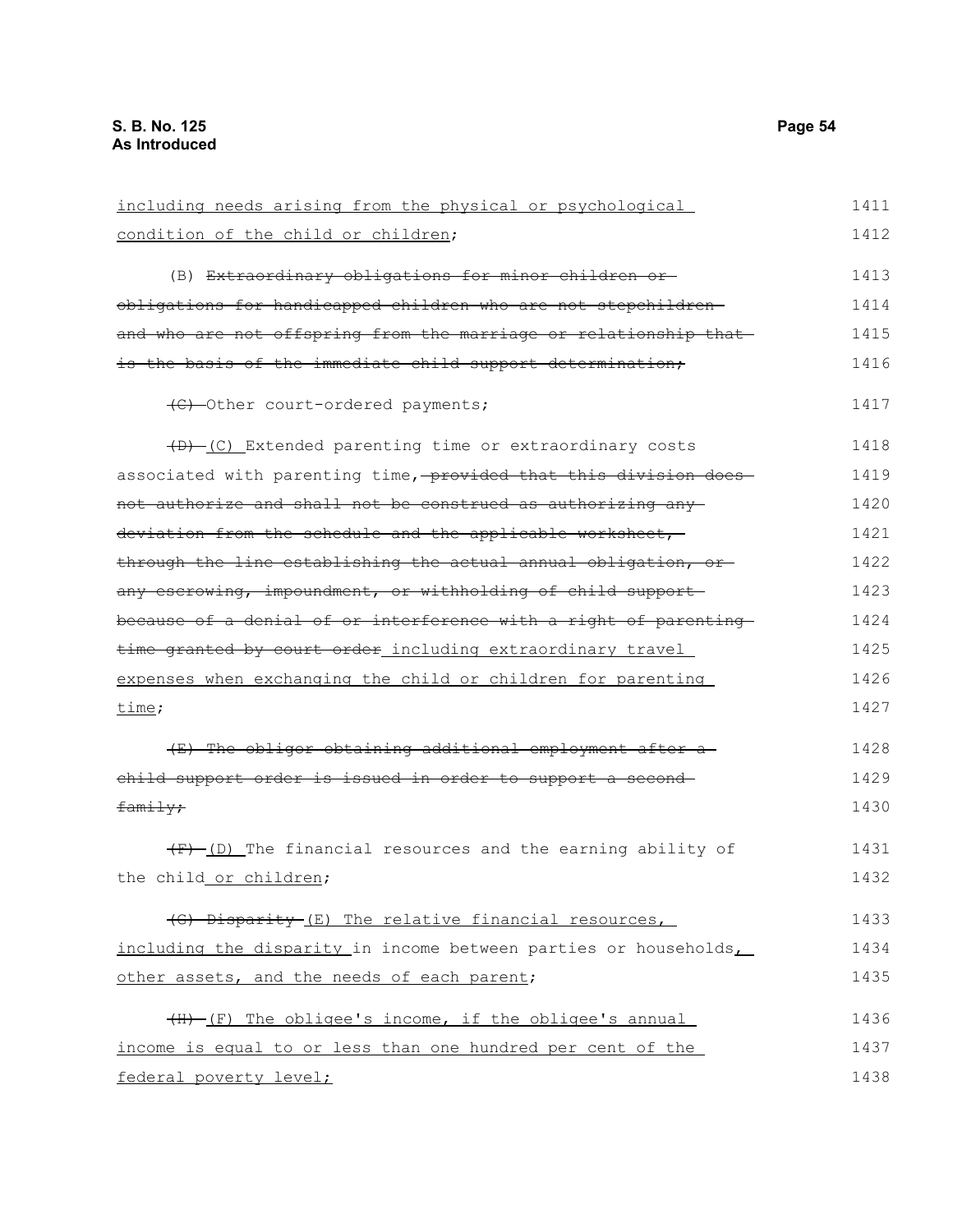(G) Benefits that either parent receives from remarriage or sharing living expenses with another person;  $(H)$  The amount of federal, state, and local taxes actually paid or estimated to be paid by a parent or both of the parents;  $\overline{(J) - (I)}$  Significant in-kind contributions from a parent, including, but not limited to, direct payment for lessons, sports equipment, schooling, or clothing; (K) The relative financial resources, other assets and resources, and needs of each parent;  $(\text{L})$  (J) Extraordinary work-related expenses incurred by either parent; (K) The standard of living and circumstances of each parent and the standard of living the child would have enjoyed had the marriage continued or had the parents been married; (M) The physical and emotional condition and needs of the child;  $(W)$  (L) The need and capacity of the child for aneducation and the educational opportunities that would have been available to the child had the circumstances requiring a court child support order for support not arisen; (O) (M) The responsibility of each parent for the support of others, including support of a child or children with disabilities who are not subject to the support order; (N) Post-secondary educational expenses paid for by a parent for the parent's own child or children, regardless of whether the child or children are emancipated; 1439 1440 1441 1442 1443 1444 1445 1446 1447 1448 1449 1450 1451 1452 1453 1454 1455 1456 1457 1458 1459 1460 1461 1462 1463 1464 1465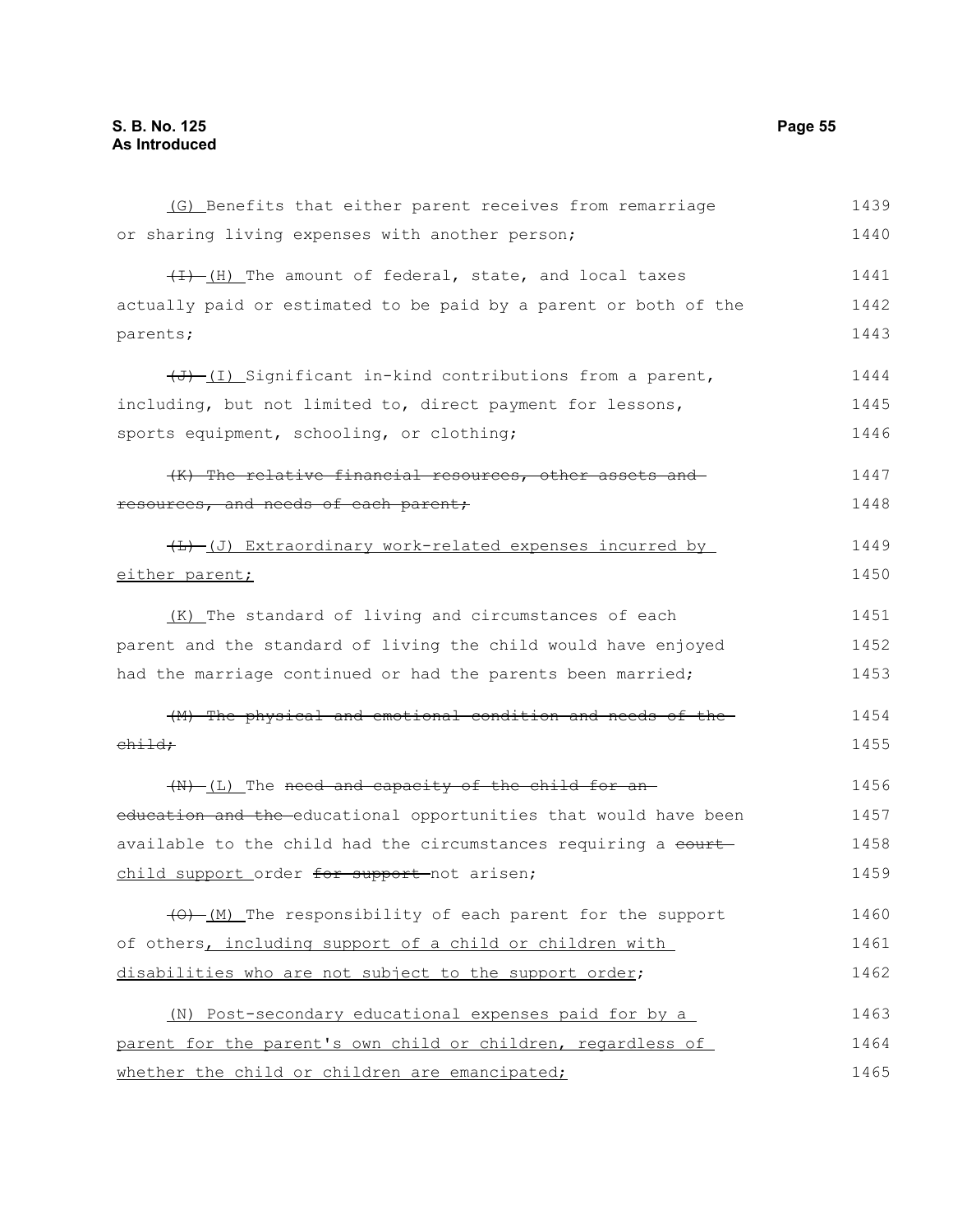| (0) Costs incurred or reasonably anticipated to be              | 1466 |
|-----------------------------------------------------------------|------|
| incurred by the parents in compliance with court-ordered        | 1467 |
| reunification efforts in child abuse, neglect, or dependency    | 1468 |
| cases;                                                          | 1469 |
| (P) Extraordinary child care costs required for the child       | 1470 |
| or children that exceed the maximum state-wide average cost     | 1471 |
| estimate provided in division (0)(1)(d) of section 3119.05 of   | 1472 |
| the Revised Code including extraordinary costs associated with  | 1473 |
| caring for a child or children with specialized physical,       | 1474 |
| psychological, or educational needs;                            | 1475 |
| (Q) Any other relevant factor.                                  | 1476 |
| The court may accept an agreement of the parents that           | 1477 |
| assigns a monetary value to any of the factors and criteria     | 1478 |
| listed in this section that are applicable to their situation.  | 1479 |
| If the court grants a deviation based on division $(P)$ (Q)     | 1480 |
| of this section, it shall specifically state in the order the   | 1481 |
| facts that are the basis for the deviation.                     | 1482 |
| Sec. 3119.231. In determining whether to grant a deviation      | 1483 |
| pursuant to section 3119.22 of the Revised Code for the reason  | 1484 |
| set forth in division (C) of section 3119.23 of the Revised     | 1485 |
| Code, the court shall recognize that expenses for the children  | 1486 |
| are incurred in both households and shall apply the following   | 1487 |
| deviation:                                                      | 1488 |
| If court-ordered parenting time is equal to or exceeds one      | 1489 |
| hundred forty-seven overnights per year, the court shall        | 1490 |
| consider a substantial deviation. If the court does not grant a | 1491 |
| substantial deviation from that amount, it shall specify in the | 1492 |
| order the facts that are the basis for the court's decision.    | 1493 |

**Sec. 3119.24.** (A)(1) A court that issues a shared 1494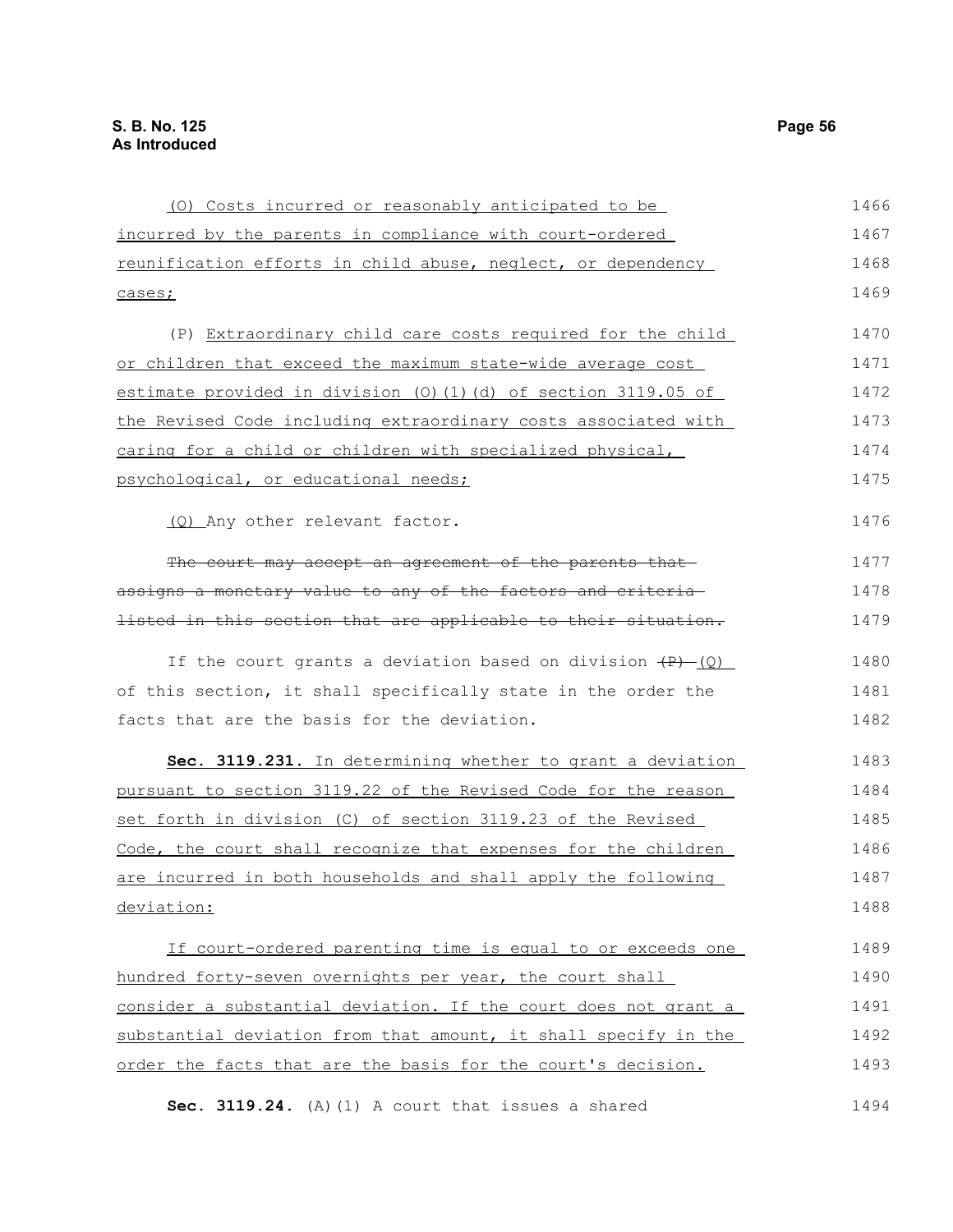# **S. B. No. 125 Page 57 As Introduced**

parenting order in accordance with section 3109.04 of the Revised Code shall order an amount of child support to be paid under the child support order that is calculated in accordance with the schedule and with the worksheet-set forth in section-3119.022 of the Revised Code, through the line establishing the actual annual obligation, except that, if that amount would be unjust or inappropriate to the children or either parent and would therefore not be in the best interest of the child because of the extraordinary circumstances of the parents or because of any other factors or criteria set forth in section 3119.23 of the Revised Code, the court may deviate from that amount. (2) The court shall consider extraordinary circumstances and other factors or criteria if it deviates from the amount 1495 1496 1497 1498 1499 1500 1501 1502 1503 1504 1505 1506 1507

described in division (A)(1) of this section and shall enter in the journal the amount described in division (A)(1) of this section its determination that the amount would be unjust or inappropriate and would-therefore not be in the best interest of the child, and findings of fact supporting its determination. 1508 1509 1510 1511 1512

(B) For the purposes of this section, "extraordinary circumstances of the parents" includes all of the following: 1513 1514

### (1) The amount of time the children spend with each parent; 1515 1516

 $(2)$ -The ability of each parent to maintain adequate housing for the children; 1517 1518

 $(3)$  (2) Each parent's expenses, including child care expenses, school tuition, medical expenses, dental expenses, and any other expenses the court considers relevant; 1519 1520 1521

(4) (3) Any other circumstances the court considers relevant. 1522 1523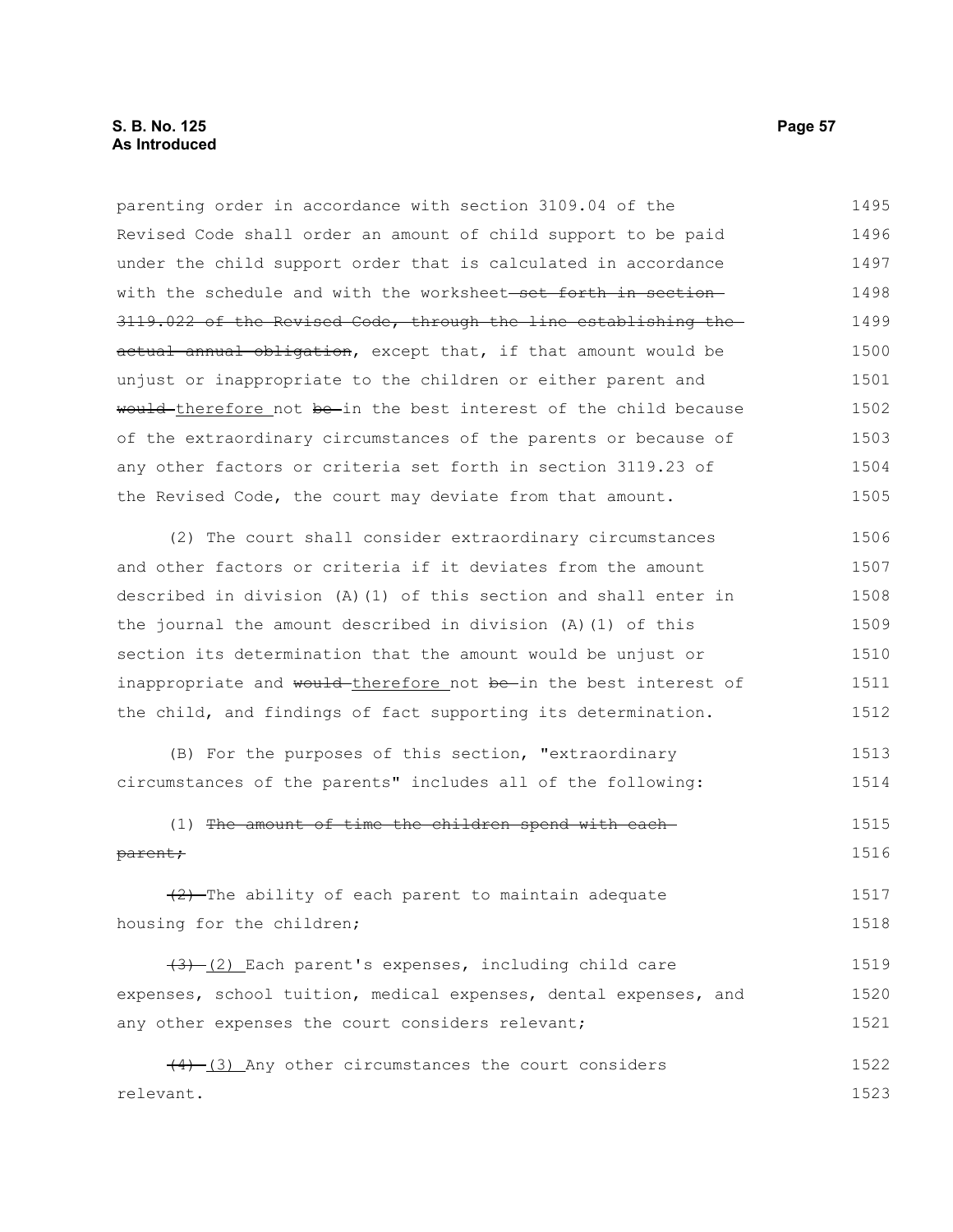**Sec. 3119.29.**  $\{A\}$  As used in this section and sections 3119.30 to 3119.56 of the Revised Code: (1) "Cash medical support" means an amount ordered to be paid in a child support order toward the cost of health insurance provided by a public entity, another parent, or personwith whom the child resides, through employment or otherwise, or for other medical cost not covered by insurance. (2) "Federal poverty line" has the same meaning as defined in section 5104.01 of the Revised Code.  $(3)$  (A) "Family coverage" means the health insurance plan that provides coverage for the children who are the subject of a child support order. (B) "Health care" means such medical support that includes coverage under a health insurance plan, payment of costs of premiums, copayments, and deductibles, or payment for medical expenses incurred on behalf of the child. (4) (C) "Health insurance coverage" means accessible private health insurance that provides primary care services within thirty miles from the residence of the child subject to the child support order. (5) (D) "Health plan administrator" means any entity authorized under Title XXXIX of the Revised Code to engage in the business of insurance in this state, any health insuring corporation, any legal entity that is self-insured and provides benefits to its employees or members, and the administrator of any such entity or corporation. 1524 1525 1526 1527 1528 1529 1530 1531 1532 1533 1534 1535 1536 1537 1538 1539 1540 1541 1542 1543 1544 1545 1546 1547 1548 1549

 $(6)$  (E) "National medical support notice" means a form required by the "Child Support Performance and Incentive Act of 1998," P.L. 105-200, 112 Stat. 659, 42 U.S.C. 666(a)(19), as 1550 1551 1552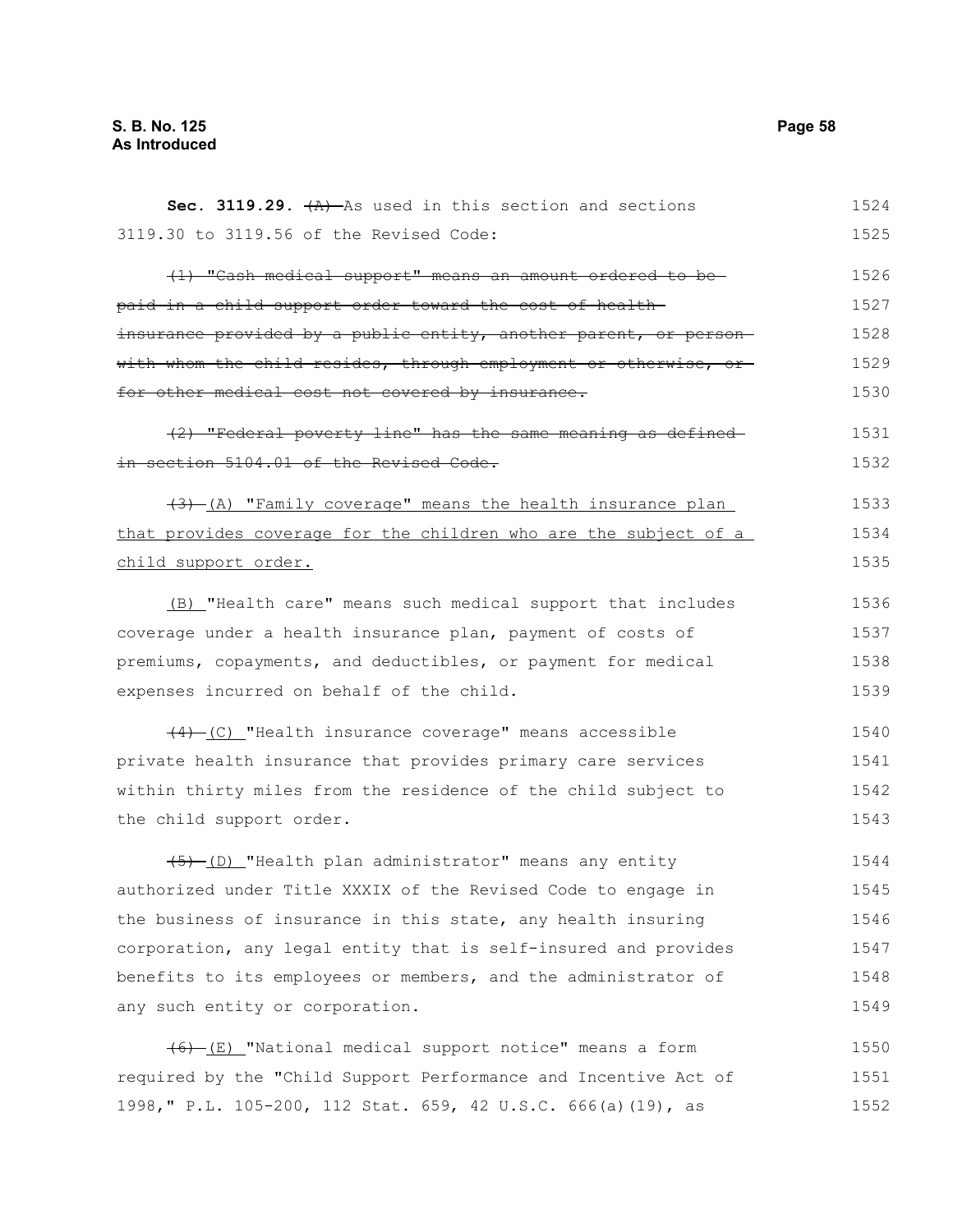amended, and jointly developed and promulgated by the secretary of health and human services and the secretary of labor in federal regulations adopted under that act as modified by the department of job and family services under section 3119.291 of the Revised Code. 1553 1554 1555 1556 1557

 $(7)$  (F) "Person required to provide health insurance coverage" means the obligor, obligee, or both, required by the court under a court child support order or by the child support enforcement agency under an administrative child support order to provide health insurance coverage pursuant to section 3119.30 of the Revised Code. 1558 1559 1560 1561 1562 1563

(8) Subject to division (B) of this section, "reasonable (G) "Reasonable cost" means that the contributing cost of private family health insurance to the person responsible forthe required to provide health eare of insurance coverage for the children who are the subject to of the child support order that does not exceed an amount equal to five per cent of the annual gross-income of that person. For purposes of this division, the cost of health insurance is an amount equal to the difference in cost between self-only and family coverage. 1564 1565 1566 1567 1568 1569 1570 1571 1572

(9) "Title XIX" has the same meaning as in section 5165.01 of the Revised Code. 1573 1574

(B) If However, if the United States secretary of health and human services issues a regulation defining that redefines "reasonable cost" or a similar term or phrase-relevant to theprovisions in child support orders , or clarifies the elements of cost used when determining reasonable cost relating to the provision of health care for children-subject to the orders in a child support order, and if that definition is those changes are substantively different from the meaning of "reasonable cost" as 1575 1576 1577 1578 1579 1580 1581 1582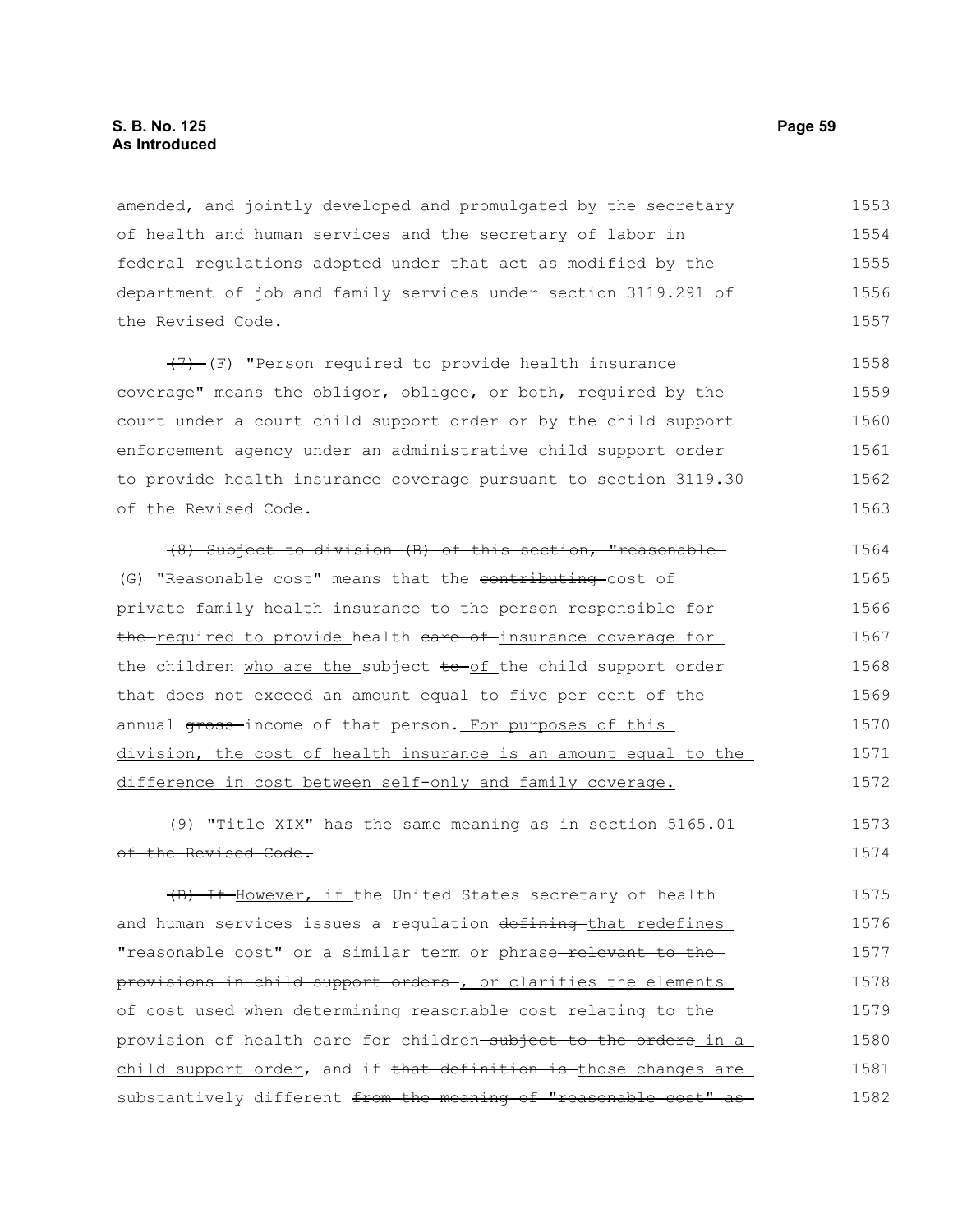defined in division (A) of this section, "reasonable cost" as used in this section-than the definitions and terms used in this section, those terms shall have the meaning as defined by the United States secretary of health and human services. **Sec. 3119.30.** (A) In any action or proceeding in which a child support order is issued or modified, the court, with respect to court child support orders, and the child support enforcement agency, with respect to administrative child support orders, shall determine the person or persons responsible for the health care of the children subject to the child support order and shall include provisions for the health care of the children in the child support order. The order shall specify that the obligor and obligee are both liable for the health care of expenses for the children who are not covered by private health insurance or cash medical support as calculated inaccordance with section 3119.022 or 3119.023 of the Revised Code, as applicableaccording to a formula established by each court, with respect to a court child support order, or each child support enforcement agency, with respect to an administrative child support order. (B) Based on information provided to the court or to the child support enforcement agency under section 3119.31 of the Revised Code, the order shall include one of the following:The 1583 1584 1585 1586 1587 1588 1589 1590 1591 1592 1593 1594 1595 1596 1597 1598 1599 1600 1601 1602 1603 1604 1605

child support obligee is rebuttably presumed to be the appropriate parent to provide health insurance coverage for the children subject to the child support order. The order shall specify that the obligee must provide the health insurance coverage unless rebutted pursuant to division (B)(1) of this section. 1606 1607 1608 1609 1610 1611

(1) A requirement that both the obligor and the obligee 1612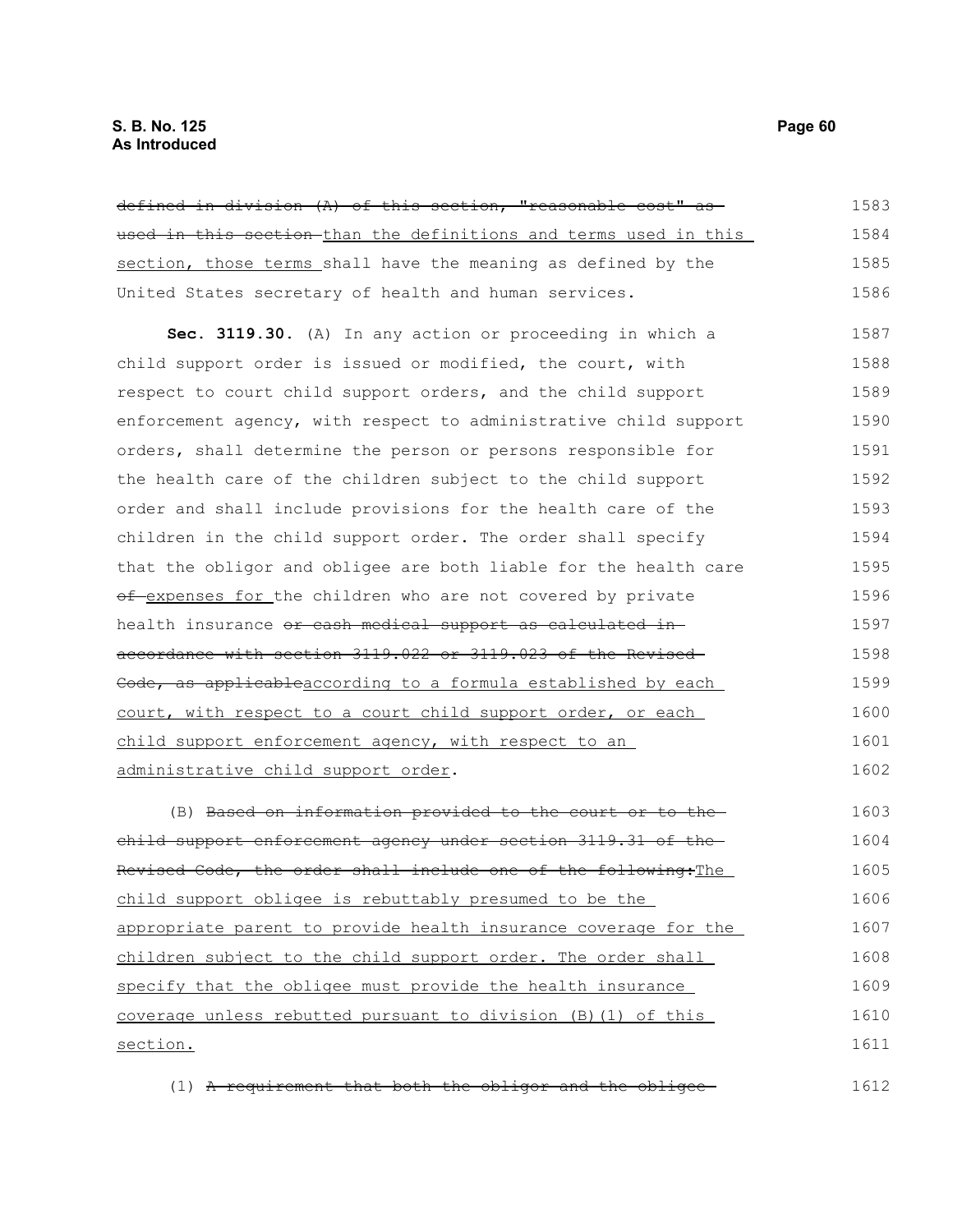| obtain private The court or child support enforcement agency may  | 1613 |
|-------------------------------------------------------------------|------|
| consider the following factors to rebut the presumption when      | 1614 |
| determining if the child support obligor is the appropriate       | 1615 |
| parent to provide health insurance coverage for the children if   | 1616 |
| coverage is available for the children at a reasonable cost to    | 1617 |
| both the obligor and the obligee and dual coverage would provide  | 1618 |
| for coordination of medical benefits without unnecessary          | 1619 |
| duplication of coverage.:                                         | 1620 |
| (a) The obligor already has health insurance coverage for         | 1621 |
| the child that is reasonable in cost;                             | 1622 |
| (b) The obligor already has health insurance coverage in          | 1623 |
| place for the child that is not reasonable in cost, but the       | 1624 |
| obligor wishes to be named the health insurance obligor and       | 1625 |
| provide coverage under division (A) (2) (a) of section 3119.302of | 1626 |
| the Revised Code;                                                 | 1627 |
| (c) The obligor can obtain coverage for the child that is         | 1628 |
| reasonable in cost through an employer or other source. For       | 1629 |
| employer-based coverage, the court or child support enforcement   | 1630 |
| agency shall consider the length of time the obligor has worked   | 1631 |
| with the employer and the stability of the insurance.             | 1632 |
| (d) The obligee is a non-parent individual or agency that         | 1633 |
| has no duty to provide medical support.                           | 1634 |
| (2) A requirement that the obligee obtain-If private              | 1635 |
| health insurance coverage for the children if coverage is         | 1636 |
| available through any group policy, contract, or plan available   | 1637 |
| to the obligee and is available at a more reasonable cost than    | 1638 |
| coverage is available to the obligor;                             | 1639 |
| (3) A requirement that the obligor is not available at a          | 1640 |
| reasonable cost to the obligor or the obligee at the time the     | 1641 |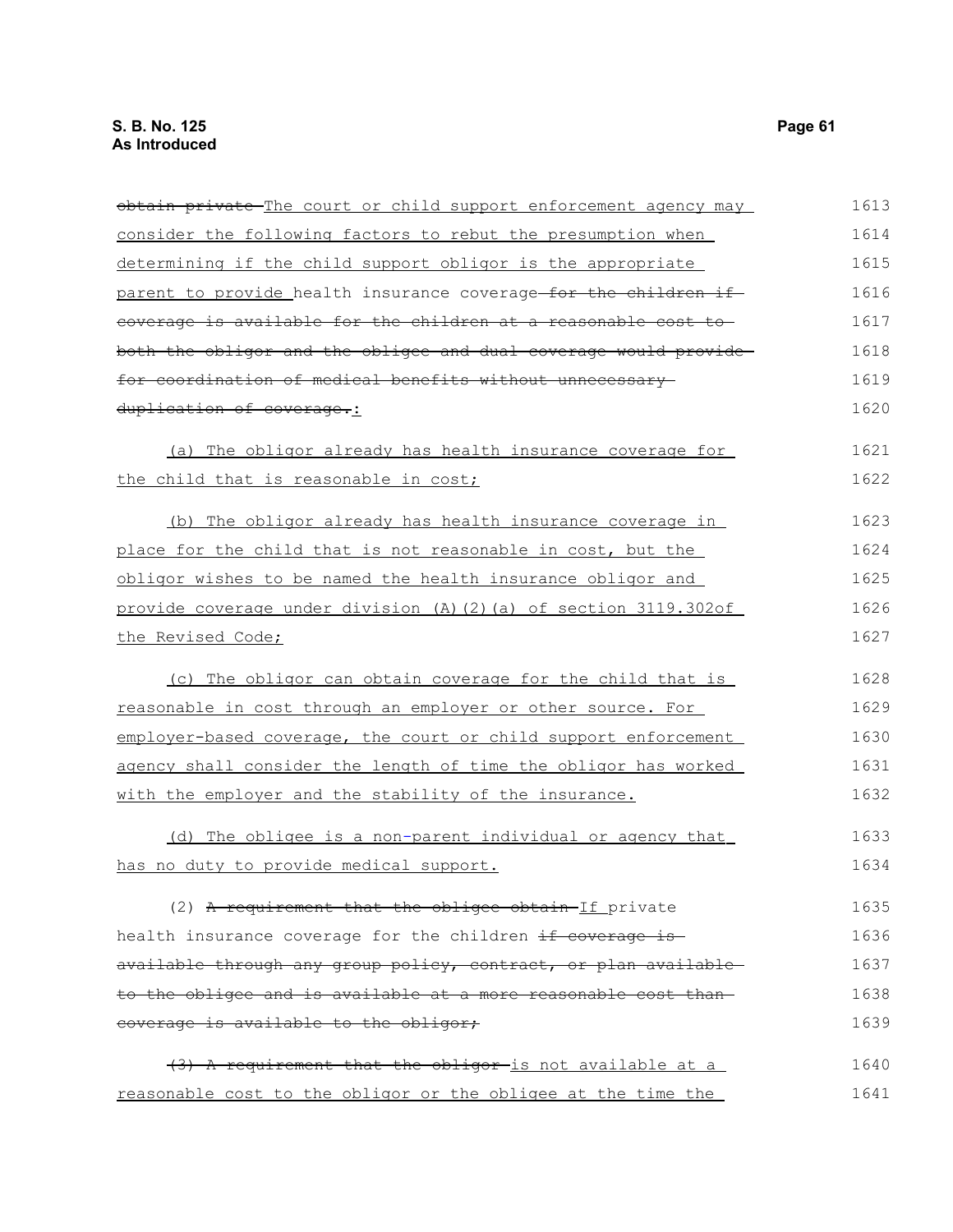| court or agency issues the order, the order shall include a       | 1642 |
|-------------------------------------------------------------------|------|
| requirement that the obligee obtain private health insurance      | 1643 |
| coverage for the children if coverage is available through any    | 1644 |
| group policy, contract, or plan available to the obligor at a     | 1645 |
| more reasonable cost than coverage is available to the obligee;   | 1646 |
| (4) If health insurance coverage for the children is not          | 1647 |
| available at a reasonable cost to the obligor or the obligee at   | 1648 |
| the time the court or child enforcement agency issues the order,  | 1649 |
| a requirement that the obligor or the obligee immediately not     | 1650 |
| later than thirty days after it becomes available to the obligee  | 1651 |
| at a reasonable cost, and to inform the child support             | 1652 |
| enforcement agency that when private health insurance coverage    | 1653 |
| for the children has-become available to either the obligor or-   | 1654 |
| obligee. The child support enforcement agency shall determine if  | 1655 |
| the private health insurance coverage is available at a           | 1656 |
| reasonable cost and if coverage is reasonable, division (B) (2) - | 1657 |
| or (3) shall apply, as applicable been obtained.                  | 1658 |
| (3) If private health insurance becomes available to the          | 1659 |
| obligor at a reasonable cost, the obligor shall inform the child  | 1660 |
| support enforcement agency and may seek a modification of health  | 1661 |
| insurance coverage from the court with respect to a court child   | 1662 |
| support order, or from the agency with respect to an              | 1663 |
| administrative support order.                                     | 1664 |
| (C) When a child support order is issued or modified, and         | 1665 |
| the obligor's gross income is one hundred fifty per cent or more  | 1666 |
| of the federal poverty level for an individual, the order shall   | 1667 |
| include the amount of a cash medical support to be paid by the    | 1668 |
| obligor that is either five per cent of the obligor's adjusted-   | 1669 |
| gross income or the obligor's share of the United States-         | 1670 |
| department of agriculture estimated annual health care-           | 1671 |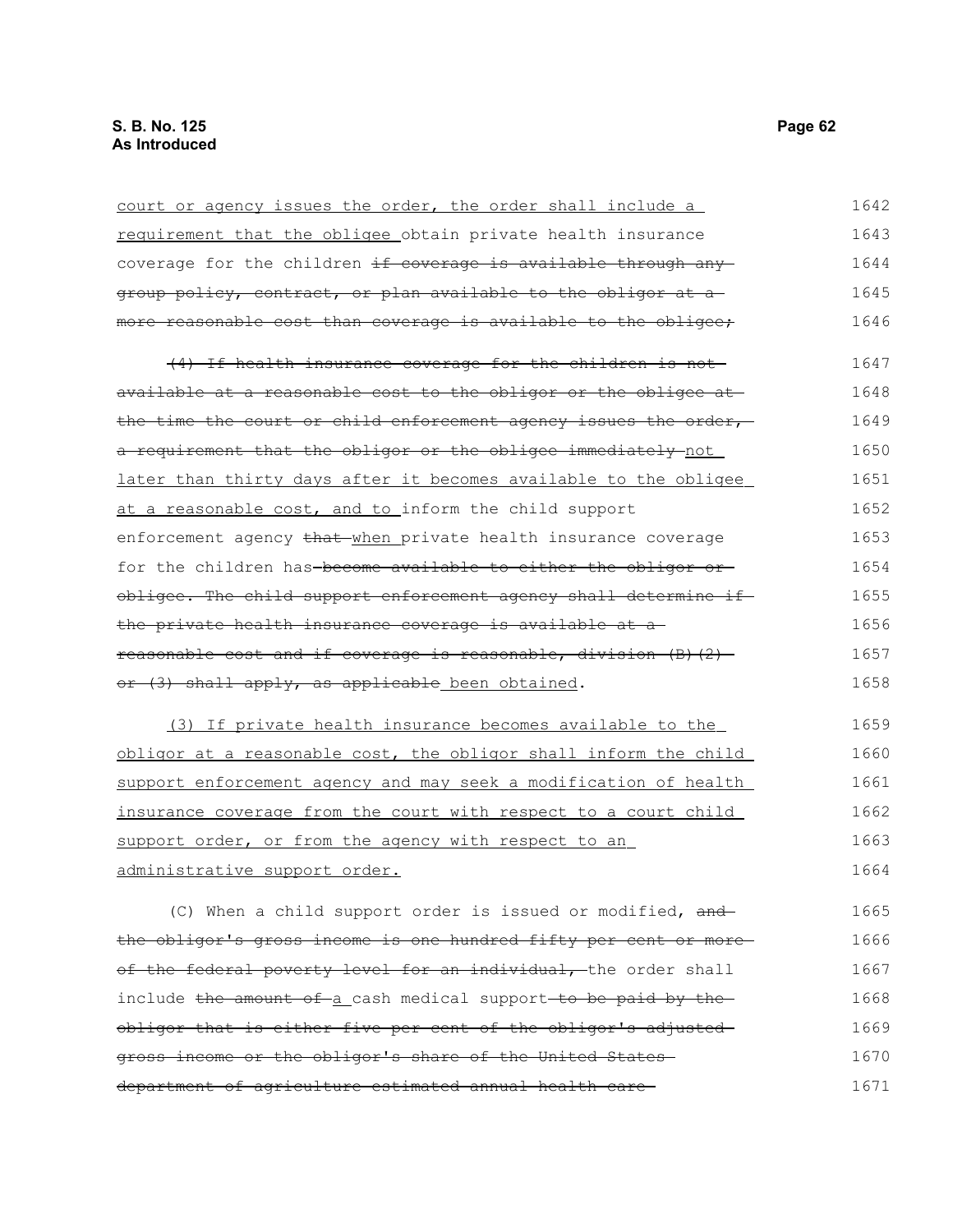expenditure per child as determined in accordance with federal law and regulation, whichever is the lower amount. The amount ofcash medical support paid by the obligor shall be paid during any period after the court or child support enforcement agencyissues or modifies the order in which the children are not covered by private health insurance amount consistent with division (B) of section 3119.302 of the Revised Code for each child subject to the order. The cash medical support amount shall be ordered based on the number of children subject to the order and split between the parties using the parents' income share. (D) Any cash medical support paid pursuant to division (C) of this section shall be paid through the department of job and family services by the obligor to either the obligee if the children are not Medicaid recipients, or to the officedepartment of child support to defray the cost of Medicaid expenditures if the children are when a Medicaid recipients. The assignment is in effect for any child under the support enforcement agency administering the court or administrative order-shall amend the amount of monthly child support obligationto reflect the amount paid when private health insurance is not provided, as calculated in the current order pursuant to section 3119.022 or 3119.023 of the Revised Code, as applicable. The child support enforcement agency shall give theobligor notice in accordance with Chapter 3121. of the Revised Code and provide the obligor an opportunity to be heard if theobligor believes there is a mistake of fact regarding the availability of private health insurance at a reasonable cost as determined under division (B) of this section. 1672 1673 1674 1675 1676 1677 1678 1679 1680 1681 1682 1683 1684 1685 1686 1687 1688 1689 1690 1691 1692 1693 1694 1695 1696 1697 1698 1699 1700

(E) The obligor shall begin payment of any cash medical 1701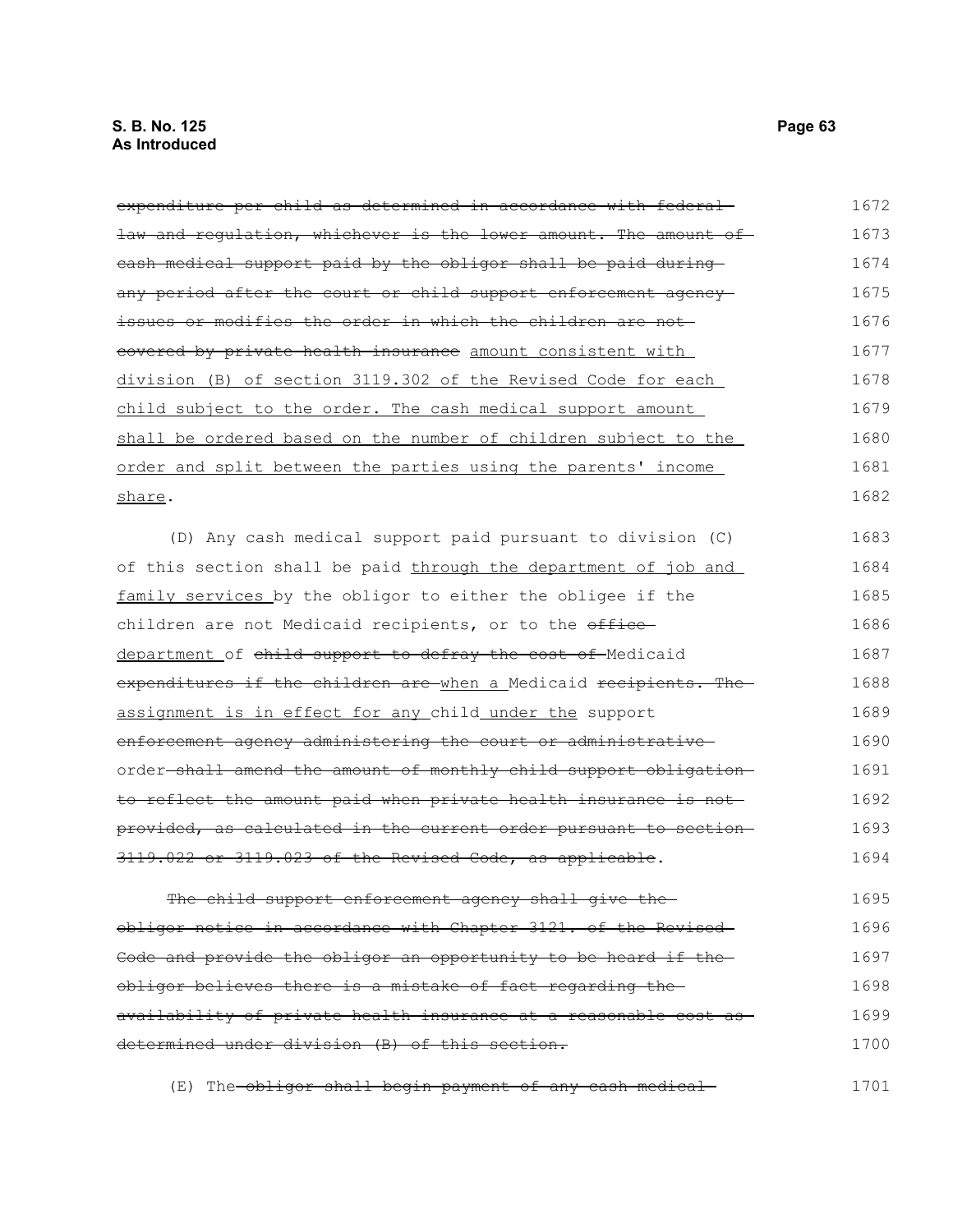| support on the first day of the month immediately following the      | 1702 |
|----------------------------------------------------------------------|------|
| month in which private health insurance coverage is unavailable-     | 1703 |
| or terminates and shall cease payment on the last day of the         | 1704 |
| month immediately preceding the month in which private health-       | 1705 |
| insurance coverage begins or resumes. During the period when-        | 1706 |
| eash medical support is required to be paid, the obligor or          | 1707 |
| obligee must immediately inform the child support enforcement        | 1708 |
| agency that health insurance coverage for the children has           | 1709 |
| become available cost of providing health insurance for a child      | 1710 |
| subject to an order shall be defrayed by a credit against that       | 1711 |
| parent's annual income when calculating support as required          | 1712 |
| under section 3119.02 of the Revised Code using the basic child      | 1713 |
| support schedule and applicable worksheet. The credit shall be       | 1714 |
| equal to the total actual out-of-pocket cost for health              | 1715 |
| <u>insurance premiums for the coverage. Any credit given will be</u> | 1716 |
| less any subsidy, including a premium tax credit or cost-sharing     | 1717 |
| reduction received by the parent providing coverage.                 | 1718 |

**Sec. 3119.302.** (A) When the court, with respect to a court child support order, or the child support enforcement agency, with respect to an administrative child support order, determines the person or persons responsible for the health care of the children subject to the order pursuant to section 3119.30 of the Revised Code, all of the following apply: 1719 1720 1721 1722 1723 1724

(1) The court or agency shall consider any private health insurance in which the obligor, obligee, or children, are enrolled at the time the court or agency issues the order. 1725 1726 1727

(2) If the contributing cost of private family health insurance to either parent exceeds-five per cent of thatparent's annual gross income a reasonable cost, that parent shall not be ordered to provide private health insurance for the 1728 1729 1730 1731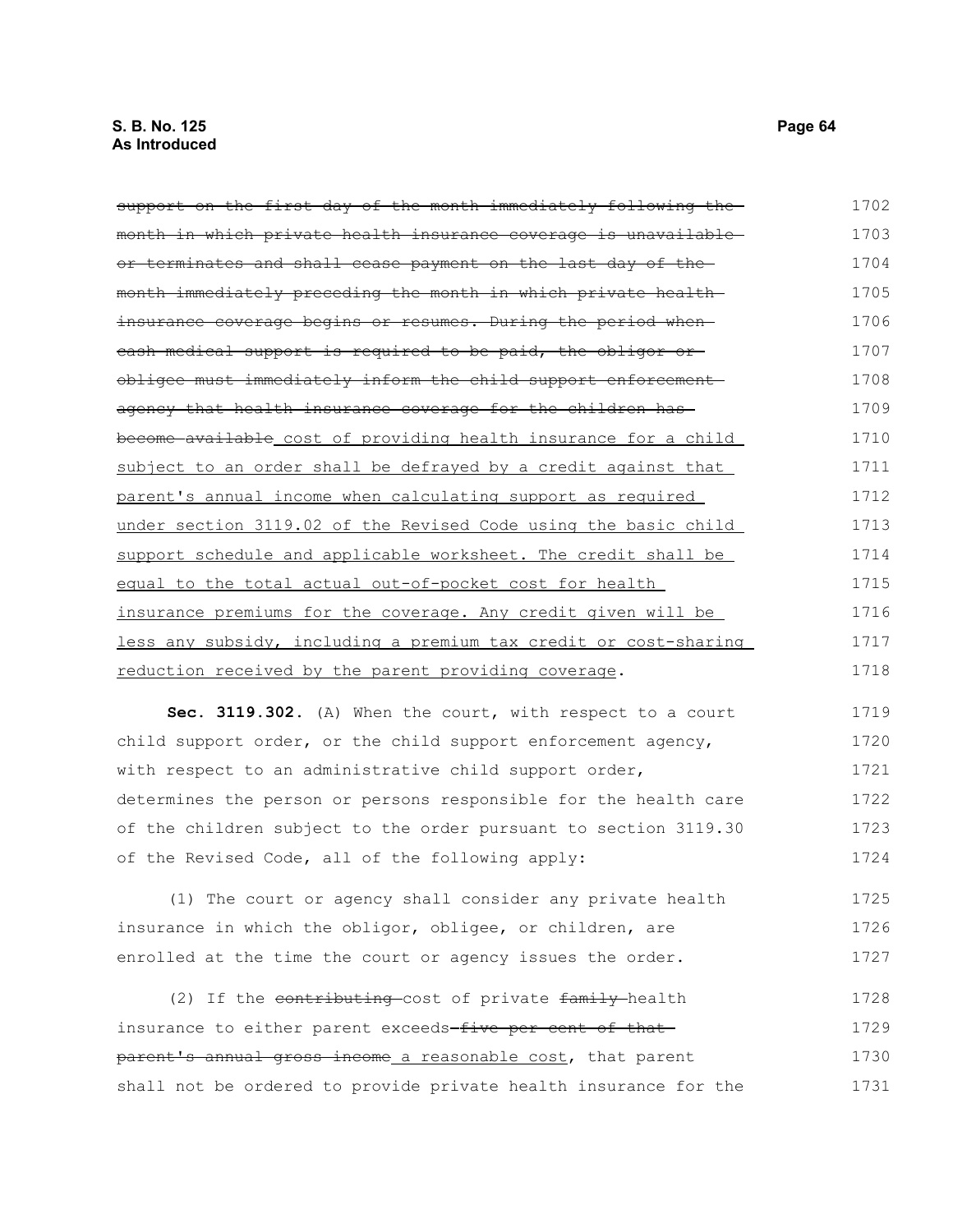| child except as follows:                                                | 1732 |
|-------------------------------------------------------------------------|------|
| (a) When both parents agree that one, or both, of the                   | 1733 |
| parents obtain or maintain the private health insurance that            | 1734 |
| exceeds five per cent of the annual gross income of the parent-         | 1735 |
| <del>obtaining or maintaining the private health insurance;</del>       | 1736 |
| (b) When either the parent requests to obtain or maintain               | 1737 |
| the private health insurance that exceeds-five per cent of that-        | 1738 |
| <del>parent's annual gross income</del> a reasonable cost;              | 1739 |
| $(e)$ (b) When the court determines that it is in the best              | 1740 |
| interest of the children for a parent to obtain and maintain            | 1741 |
| private health insurance that exceeds <del>five per cent of that-</del> | 1742 |
| parent's annual gross income a reasonable cost and the cost will        | 1743 |
| not impose an undue financial burden on either parent. If the           | 1744 |
| court makes such a determination, the court must include the            | 1745 |
| facts and circumstances of the determination in the child               | 1746 |
| support order.                                                          | 1747 |
| (3) If private health insurance is available at a                       | 1748 |
| reasonable cost to either parent through a group policy,                | 1749 |
| contract, or plan, and the court determines that it is not in           | 1750 |
| the best interest of the children to utilize the available              | 1751 |
| private health insurance, the court shall state the facts and           | 1752 |
| circumstances of the determination in the child support order.          | 1753 |
| <u>The court determination under this division shall not limit any-</u> | 1754 |
| obligation to provide cash medical support pursuant to section-         | 1755 |
| 3119.30 of the Revised Code.                                            | 1756 |
| (4) Notwithstanding division $(A)$ $(4)$ $(C)$ of section 3119.29       | 1757 |
| of the Revised Code, the court or agency may allow private              | 1758 |
| health insurance do either of the following:                            | 1759 |
| (a) Permit primary care services to be farther than thirty              | 1760 |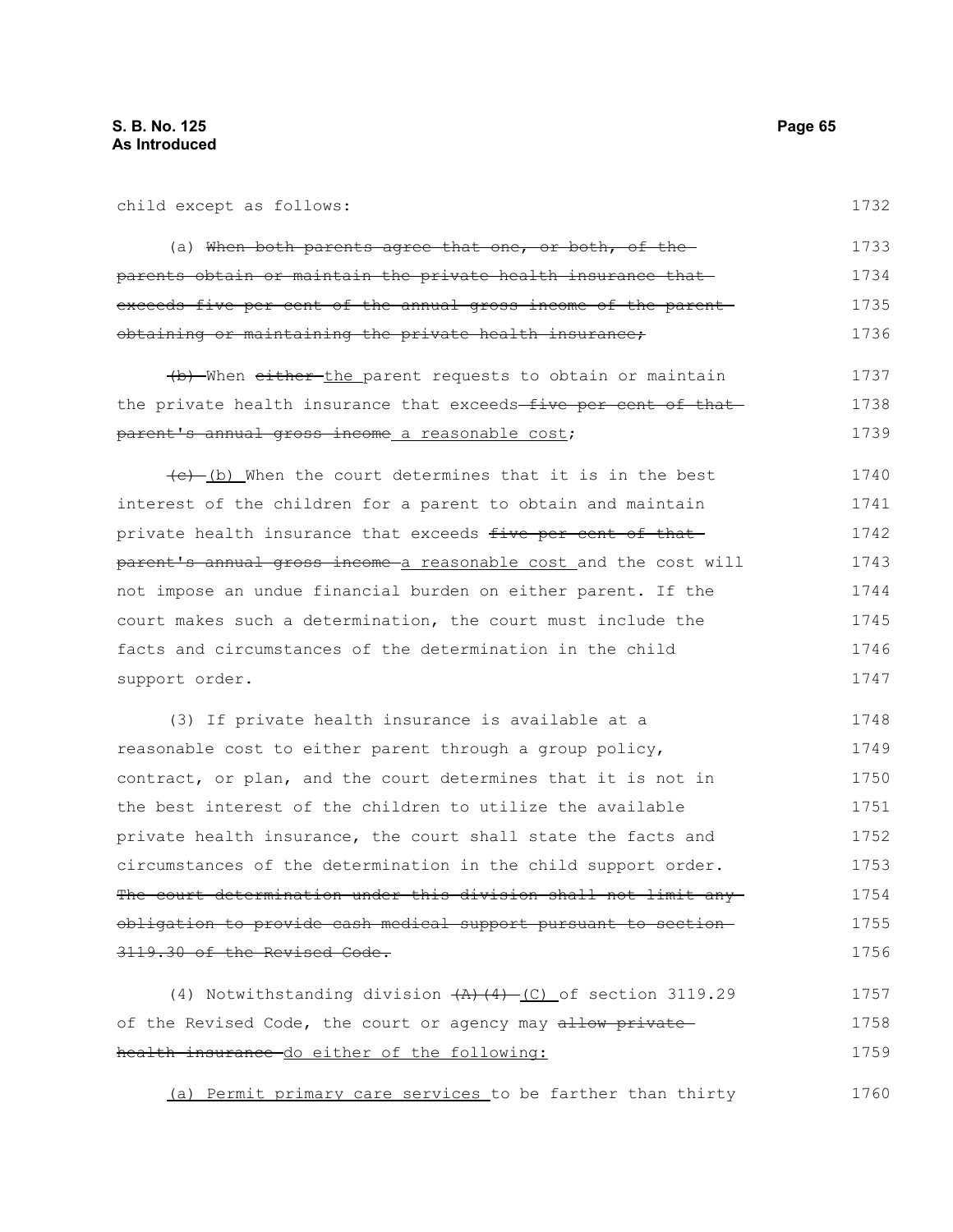miles if residents in part or all of the immediate geographic area customarily travel farther distances  $or$  if ; (b) Require primary care services are be accessible only by public transportation if public transportation is the obligee's only source of transportation. The If the court or agency makes either accessibility determination, it shall include this accessibility determination in the child support order. (B) The director of job and family services shall ereate and annually periodically update a table to be used to determine the amount of the cash medical support obligation to be paid pursuant to division (C) of section 3119.30 of the Revised Code. The table updates shall incorporate potential combined gross incomes of the parties, in a manner determined by the director, and the be made in consideration of the medical expenditure panel survey, conducted by the United States department of agriculture estimated annual health care expenditure per child as determined in accordance with federal law and regulation health and human services for health care research and quality. The amount shall be based on the most recent survey year data available and shall be calculated by multiplying the total amount expended for health services for children by the percentage that is out-of-pocket divided by the number of individuals less than eighteen years of age that have any private insurance. **Sec. 3119.303.** A cash medical support order shall be administered, reviewed, modified, and enforced in the same manner as the underlying child support order. 1761 1762 1763 1764 1765 1766 1767 1768 1769 1770 1771 1772 1773 1774 1775 1776 1777 1778 1779 1780 1781 1782 1783 1784 1785 1786 1787 1788

**Sec. 3119.31.** In any action or proceeding in which a court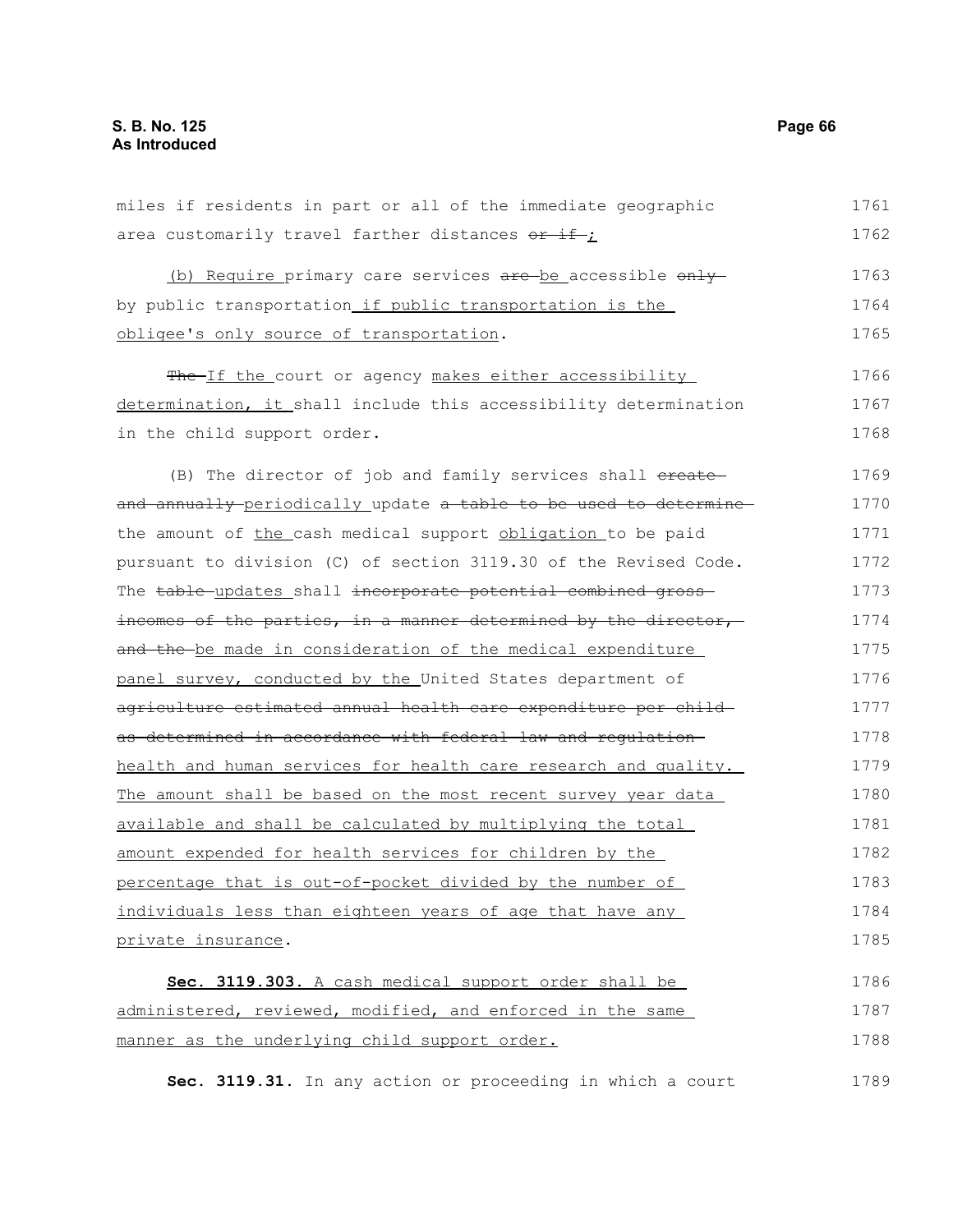# **S. B. No. 125 Page 67 As Introduced**

or child support enforcement agency is determining the person responsible for the health care of the children who are or will be the subject of a child support order, each party shall provide to the court or child support enforcement agency a list of any group health insurance policies, contracts, or plans available to the party\_and the cost for self-only and family coverage under the available policies, contracts, or plans. **Sec. 3119.32.** A child support order shall contain all of the following: (A) $(1)$  If the obligor, obligee, or both obligor and obligee, are required under section 3119.30 of the Revised Code to provide private health insurance coverage for the children, a requirement pursuant to section 3119.30 of the Revised Code that whoever is required to provide private health insurance coverage provide to the other, not later than thirty days after the issuance of the order, information regarding the benefits, limitations, and exclusions of the coverage, copies of any insurance forms necessary to receive reimbursement, payment, or other benefits under the coverage, and a copy of any necessary insurance cards; (2) If the obligor, obligee, or both obligor and obligee, are required under section 3119.30 of the Revised Code to provide private health insurance coverage for the children, a requirement that whoever is required to provide private health insurance coverage provide to the child support enforcement agency, not later than thirty days after the issuance of the order, documentation that verifies that coverage is being provided as ordered. 1790 1791 1792 1793 1794 1795 1796 1797 1798 1799 1800 1801 1802 1803 1804 1805 1806 1807 1808 1809 1810 1811 1812 1813 1814 1815 1816 1817

(B) A statement setting forth the name $\tau$  and address, and telephone number of the individual who is to be reimbursed for 1818 1819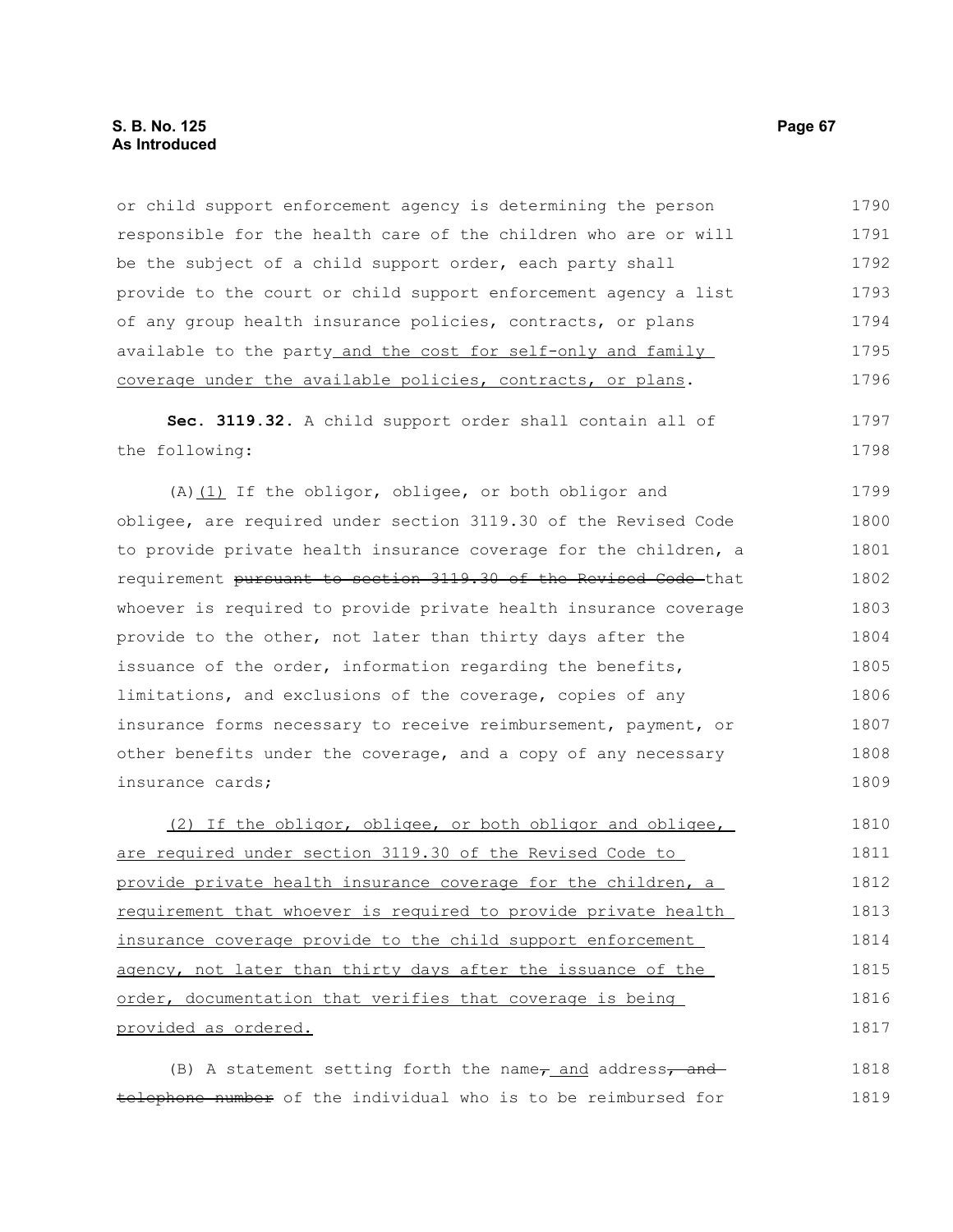out of pocket medical expenses, optical, hospital, dental, or prescription expenses paid for each child and a statement that the health plan administrator that provides the private health insurance coverage for the children may continue making payment for medical, optical, hospital, dental, or prescription services directly to any health care provider in accordance with the applicable private health insurance policy, contract, or plan; (C) A requirement that a person required to provide private health insurance coverage for the children designate the children as covered dependents under any private health insurance policy, contract, or plan for which the person contracts**+**. (D) A requirement that the obligor, the obligee, or both of them under a formula established by the court, with respect to a court child support order, or the child support enforcement 1820 1821 1822 1823 1824 1825 1826 1827 1828 1829 1830 1831 1832 1833 1834

agency, with respect to an administrative child support order, pay <del>co-payment or deductible costs required under the private</del> health insurance policy, contract, or plan that covers extraordinary medical expenses for the children+. 1835 1836 1837 1838

(E) A notice that the employer of the person required to obtain private health insurance coverage through that employer is required to release to the other parent, any person subject to an order issued under section 3109.19 of the Revised Code, or the child support enforcement agency on written request any necessary information on the private health insurance coverage, including the name and address of the health plan administrator and any policy, contract, or plan number, and to otherwise comply with this section and any order or notice issued under this section<del>;</del>. 1839 1840 1841 1842 1843 1844 1845 1846 1847 1848

(F) A statement setting forth the full name and date of 1849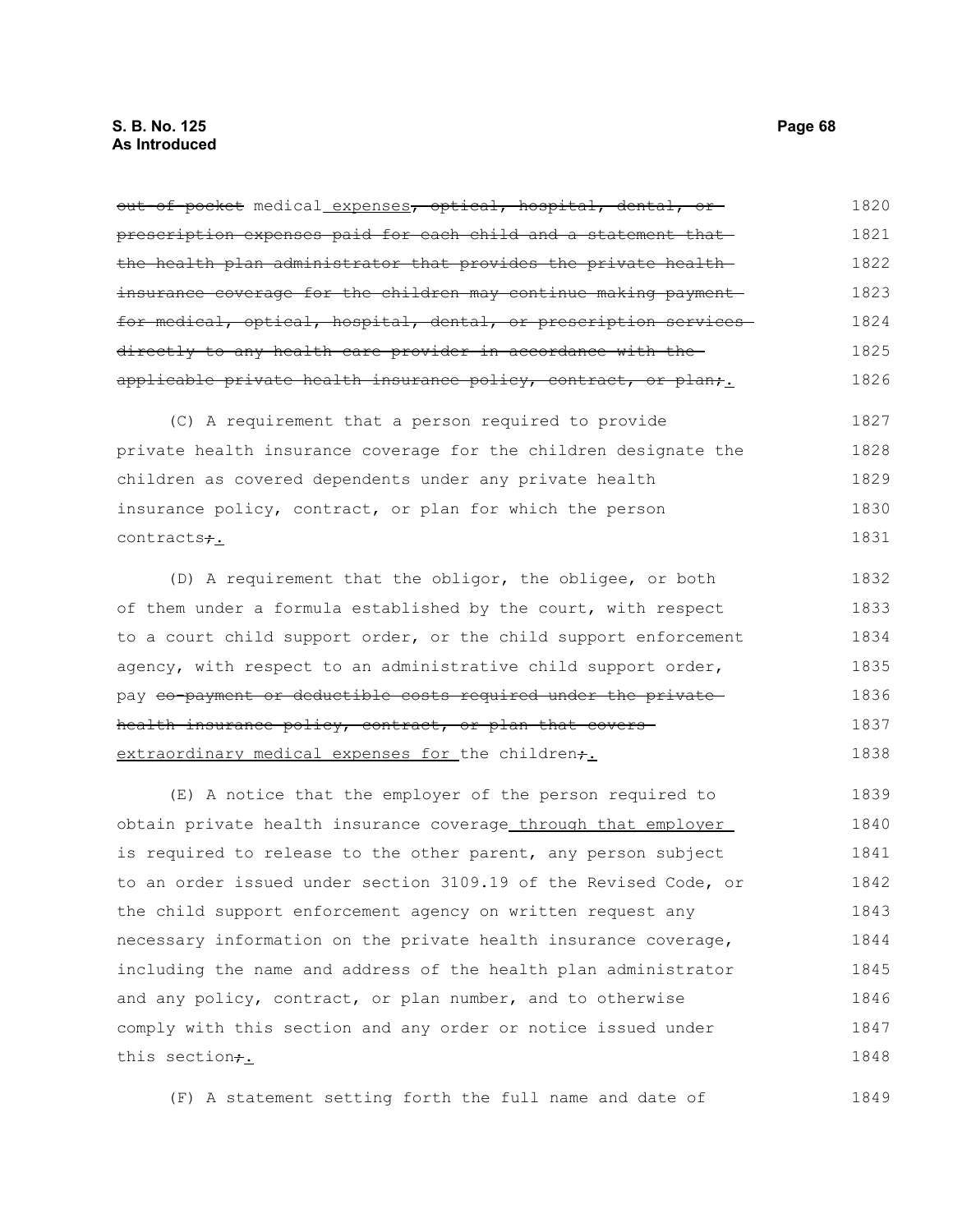birth of each child who is the subject of the child support order<del>;</del>. (G) A requirement that the obligor and the obligee comply with any requirement described in section 3119.30 of the Revised Code and divisions (A) and (C) of this section that is contained in an order issued in compliance with this section no later than thirty days after the issuance of the order; (H) A notice that states the following: "If the person required to obtain private health care insurance coverage for the children subject to this child support order obtains new employment, the agency shall comply with the requirements of section 3119.34 of the Revised Code, which may result in the issuance of a notice requiring the new employer to take whatever action is necessary to enroll the children in private health care insurance coverage provided by the new employer, when insurance is not being provided by any other source." (I) A statement that, upon receipt of notice by the child support enforcement agency that private health insurancecoverage is not available at a reasonable cost, cash medical support shall be paid in the amount as determined by the childsupport computation worksheets in section 3119.022 or 3119.023 of the Revised Code, as applicable. The child supportenforcement agency may change the financial obligations of the parties to pay child support in accordance with the terms of the court or administrative order and cash medical support without a hearing or additional notice to the parties. 1850 1851 1852 1853 1854 1855 1856 1857 1858 1859 1860 1861 1862 1863 1864 1865 1866 1867 1868 1869 1870 1871 1872 1873 1874 1875

**Sec. 3119.61.** The child support enforcement agency shall review an administrative child support order on the date established pursuant to section 3119.60 of the Revised Code for formally beginning the review of the order. If the agency 1876 1877 1878 1879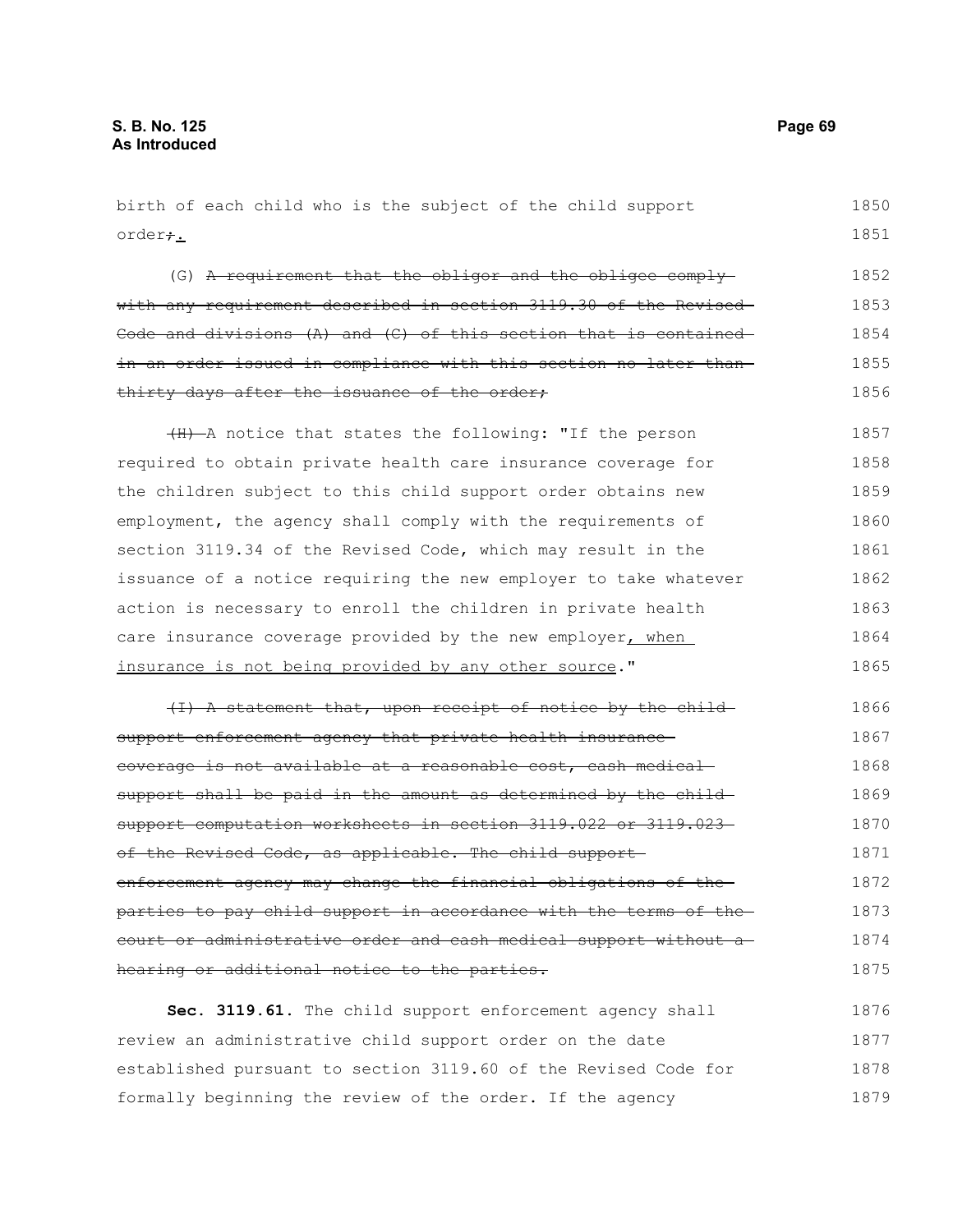determines that a modification is necessary and in the best interest of the child subject to the order, the agency shall calculate the amount the obligor shall pay in accordance with the basic child support schedule established pursuant to section 3119.021 of the Revised Code. The agency may not grant a deviation pursuant to section 3119.23 of the Revised Code from the quidelines set forth in established pursuant to section 3119.021 of the Revised Code. If the agency can set the child support amount the obligor is to pay without granting such a deviation from the guidelines, the agency shall do the following: 1880 1881 1882 1883 1884 1885 1886 1887 1888 1889 1890

(A) Give the obligor and obligee notice of the revised amount of child support to be paid under the administrative child support order, of their right to request an administrative hearing on the revised child support amount, of the procedures and time deadlines for requesting the hearing, and that the agency will modify the administrative child support order to include the revised child support amount unless the obligor or obligee requests an administrative hearing on the revised amount no later than thirty days after receipt of the notice under this division; 1891 1892 1893 1894 1895 1896 1897 1898 1899 1900

(B) If neither the obligor nor obligee timely requests an administrative hearing on the revised amount of child support, modify the administrative child support order to include the revised child support amount; 1901 1902 1903 1904

(C) If the obligor or obligee timely requests an administrative hearing on the revised amount of child support, do all of the following: 1905 1906 1907

(1) Schedule a hearing on the issue;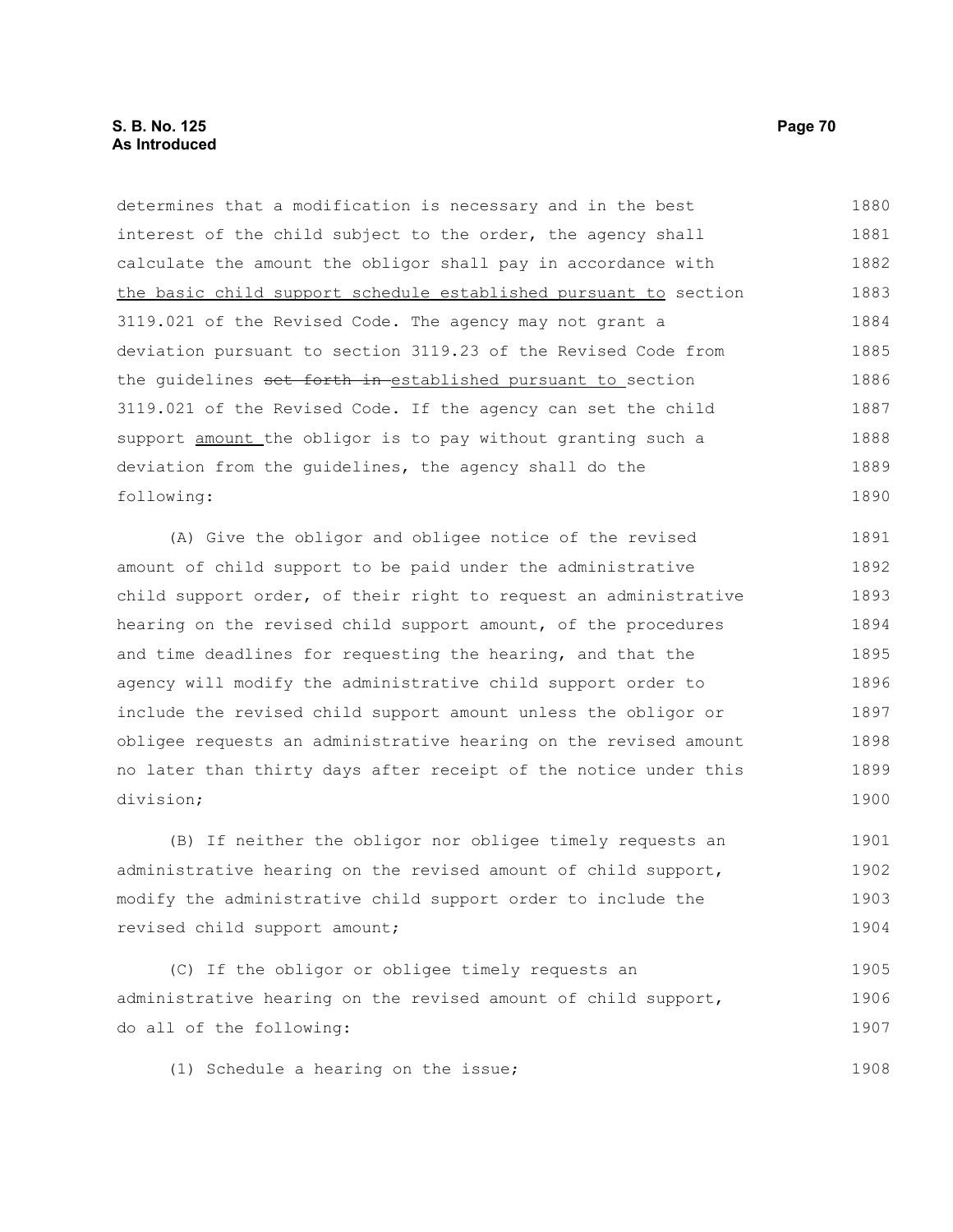and location of the hearing; (3) Conduct the hearing in accordance with the rules adopted under section 3119.76 of the Revised Code; (4) Redetermine at the hearing a revised amount of child support to be paid under the administrative child support order; (5) Modify the order to include the revised amount of child support; (6) Give notice to the obligor and obligee of the amount of child support to be paid under the order and that the obligor and obligee may object to the modified order by initiating an action under section 2151.231 of the Revised Code in the juvenile court or other court with jurisdiction under section 2101.022 or 2301.03 of the Revised Code of the county in which the mother, the father, the child, or the guardian or custodian of the child reside. 1910 1911 1912 1913 1914 1915 1916 1917 1918 1919 1920 1921 1922 1923 1924

Except as otherwise provided in section 3119.772 of the Revised Code, if the agency modifies an existing administrative child support order, the modification shall relate back to the first day of the month following the date certain on which the review began under section 3119.60 of the Revised Code. 1925 1926 1927 1928 1929

If the agency cannot set the amount of child support the obligor will pay under the administrative child support order without granting a deviation pursuant to section 3119.23 of the Revised Code, the agency shall bring an action under section 2151.231 of the Revised Code on behalf of the person who requested that the agency review the existing administrative order or, if no one requested the review, on behalf of the obligee, in the juvenile court or other court with jurisdiction 1930 1931 1932 1933 1934 1935 1936 1937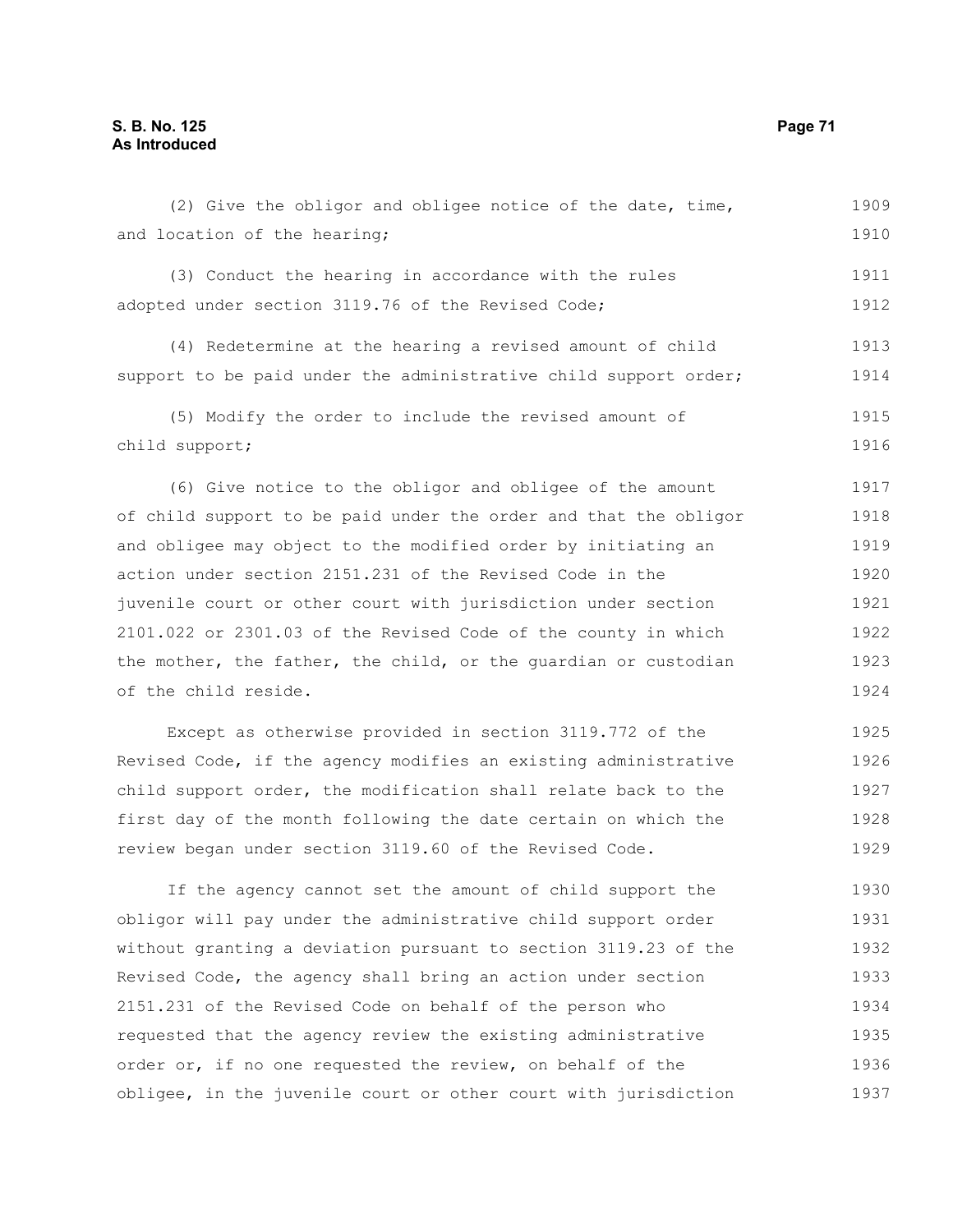under section 2101.022 or 2301.03 of the Revised Code of the county in which the agency is located requesting that the court issue a child support order. 1938 1939 1940

**Sec. 3119.63.** The child support enforcement agency shall review a court child support order on the date established pursuant to section 3119.60 of the Revised Code for formally beginning the review of the order and shall do all of the following: 1941 1942 1943 1944 1945

(A) Calculate a revised amount of child support to be paid under the court child support order; 1946 1947

(B) If the court child support order under review contains a deviation granted under sections  $3119.06$ ,  $3119.22$ ,  $3119.23$ , 3119.231, and 3119.24 of the Revised Code, apply the deviation from the existing order to the revised amount of child support, provided that the agency can determine the monetary or percentage value of the deviation with respect to the court child support order. If the agency cannot determine the monetary or percentage value of the deviation, the agency shall not apply the deviation to the revised amount of child support. 1948 1949 1950 1951 1952 1953 1954 1955 1956

(C) Give the obligor and obligee notice of the revised amount of child support, of their right to request an administrative hearing on the revised amount, of the procedures and time deadlines for requesting the hearing, and that the revised amount of child support will be submitted to the court for inclusion in a revised court child support order unless the obligor or obligee requests an administrative hearing on the proposed change within fourteen days after receipt of the notice under this division; 1957 1958 1959 1960 1961 1962 1963 1964 1965

 $\overline{(C) - (D)}$  Give the obligor and obligee notice that if the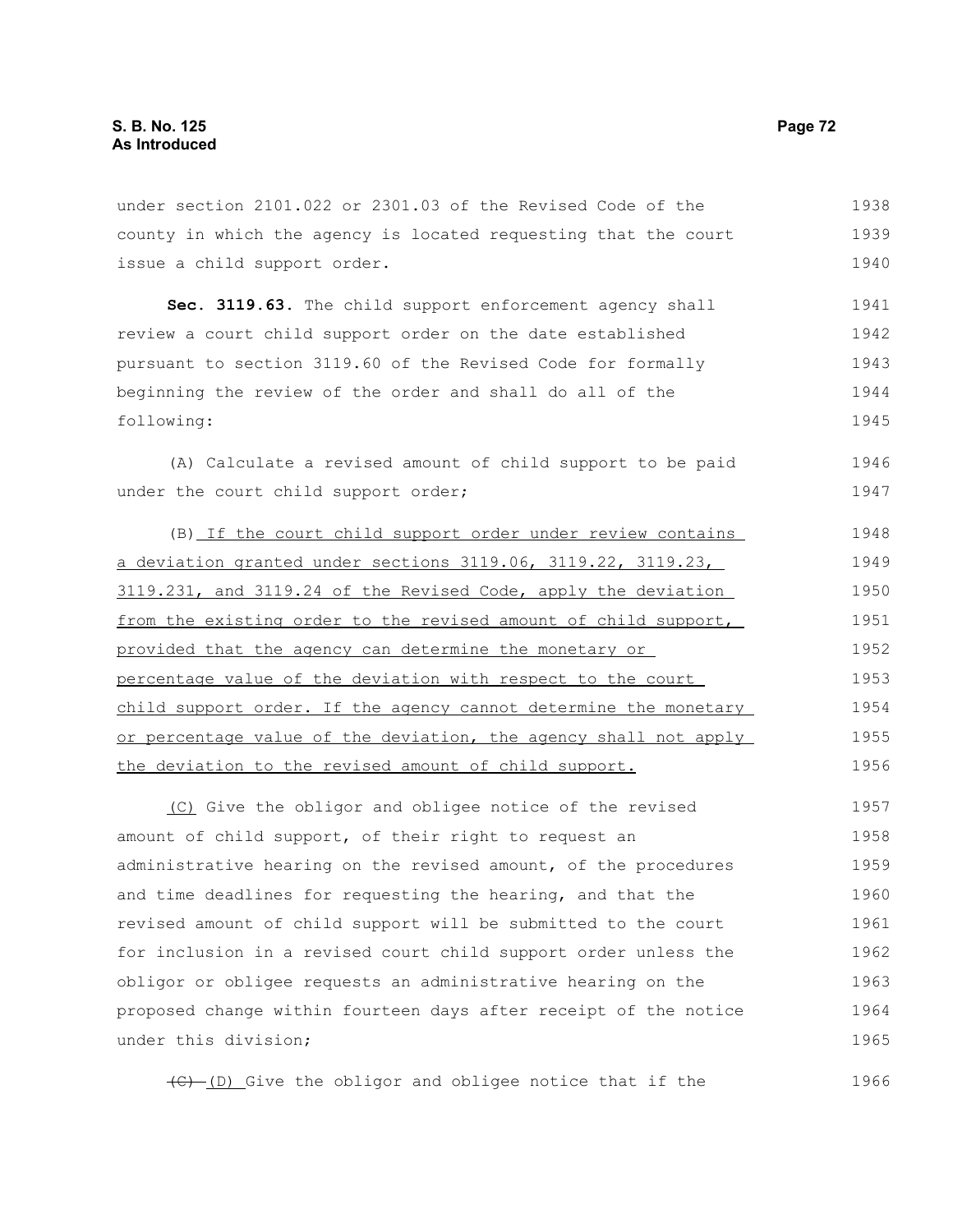court child support order contains a deviation granted under section 3119.06, 3119.22, 3119.23, or 3119.24 of the Revised Code, a parenting time adjustment granted under section 3119.051 of the Revised Code, or if the obligor or obligee intends to request a deviation from the child support amount to be paid under the court child support order, the obligor and obligee have a right to request a court hearing on the revised amount of child support without first requesting an administrative hearing and that the obligor or obligee, in order to exercise this right, must make the request for a court hearing no later than fourteen days after receipt of the notice; 1967 1968 1969 1970 1971 1972 1973 1974 1975 1976 1977

 $(D)$  (E) If neither the obligor nor the obligee timely requests, pursuant to division (C) or (D) of this section, an administrative or court hearing on the revised amount of child support, submit the revised amount of child support to the court for inclusion in a revised court child support order; 1978 1979 1980 1981 1982

 $(E)$  (F) If the obligor or the obligee timely requests an administrative hearing on the revised child support amount, schedule a hearing on the issue, give the obligor and obligee notice of the date, time, and location of the hearing, conduct the hearing in accordance with the rules adopted under section 3119.76 of the Revised Code, redetermine at the hearing a revised amount of child support to be paid under the court child support order, and give notice to the obligor and obligee of the revised amount of child support, that they may request a court hearing on the revised amount, and that the agency will submit the revised amount of child support to the court for inclusion in a revised court child support order, if neither the obligor nor the obligee requests a court hearing on the revised amount of child support; 1983 1984 1985 1986 1987 1988 1989 1990 1991 1992 1993 1994 1995 1996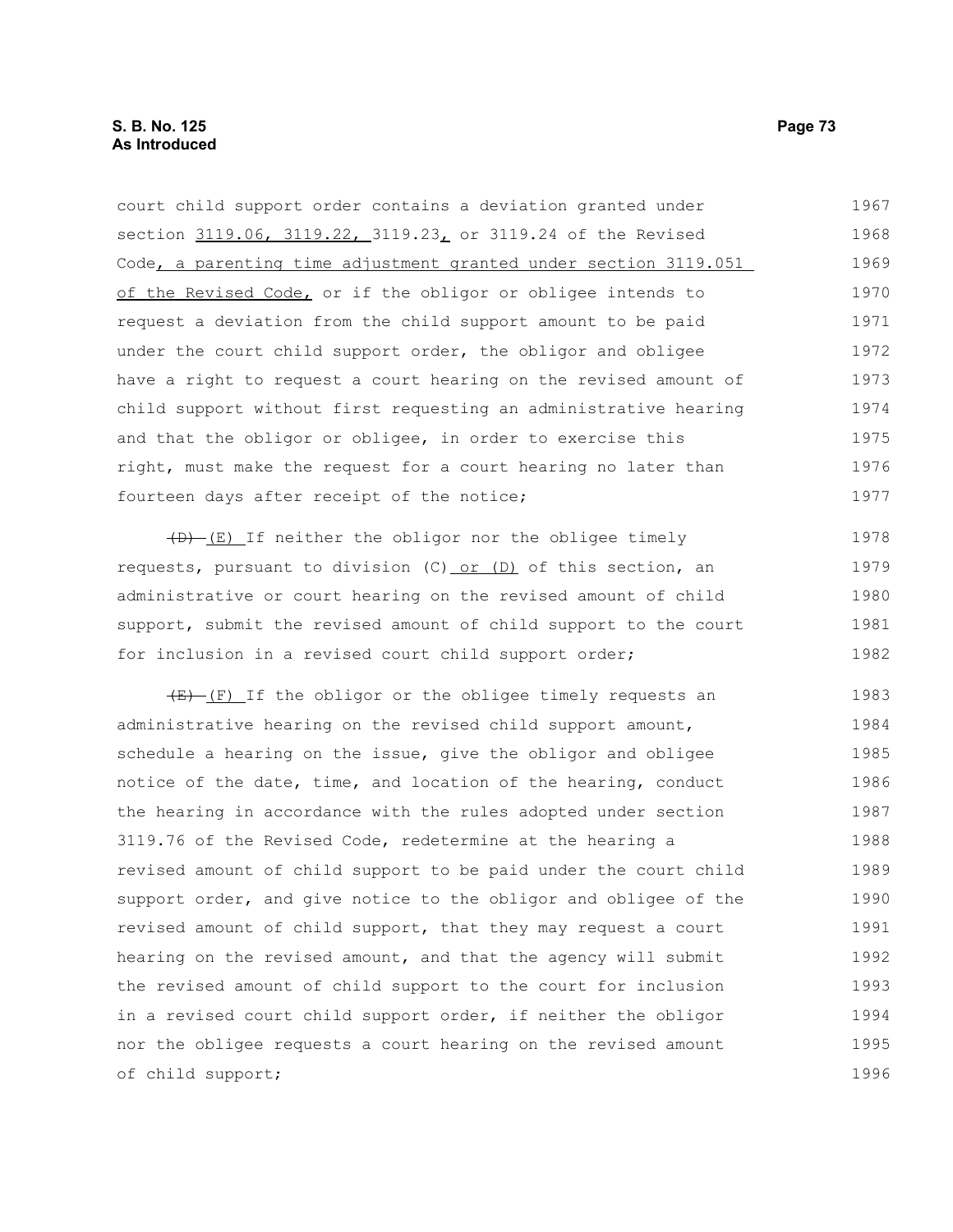$(F)$  (G) If neither the obligor nor the obligee requests, pursuant to division  $(E)$  (F) of this section, a court hearing on the revised amount of child support, submit the revised amount of child support to the court for inclusion in a revised court child support order. 1997 1998 1999 2000 2001

**Sec. 3119.76.** The director of job and family services shall adopt rules pursuant to Chapter 119. of the Revised Code establishing a procedure for determining when existing child support orders should be reviewed to determine whether it is necessary and in the best interest of the children who are the subject of the child support order to change the child support order. The rules shall include, but are not limited to, all of the following: 2002 2003 2004 2005 2006 2007 2008 2009

(A) Any procedures necessary to comply with section 666(a) (10) of Title 42 of the U.S. Code, "Family Support Act of 1988," 102 Stat. 2346, 42 U.S.C. 666(a)(10), as amended, and any regulations adopted pursuant to, or to enforce, that section; 2010 2011 2012 2013

(B) Procedures for determining what child support orders are to be subject to review upon the request of either the obligor or the obligee or periodically by the child support enforcement agency administering the child support order; 2014 2015 2016 2017

(C) Procedures for the child support enforcement agency to periodically review and to review, upon the request of the obligor or the obligee, any child support order that is subject to review to determine whether the amount of child support paid under the child support order should be adjusted in accordance with the basic child support schedule set forth in established pursuant to section 3119.021 of the Revised Code or whether the provisions for the child's health care needs under the child support order should be modified in accordance with sections 2018 2019 2020 2021 2022 2023 2024 2025 2026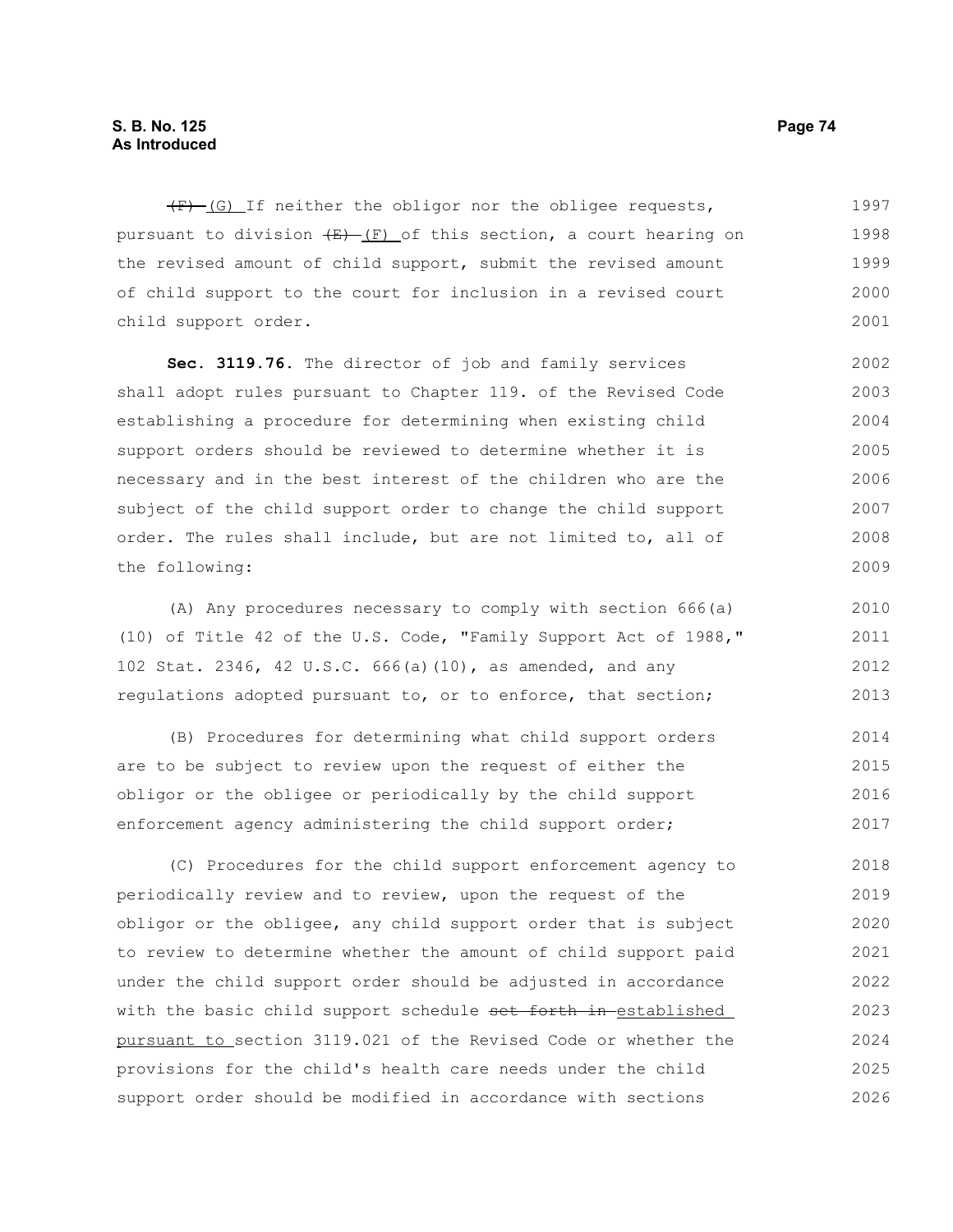3119.29 to 3119.56 of the Revised Code;

(D) Procedures for giving obligors and obligees notice of their right to request a review of a child support order that is determined to be subject to review, notice of any proposed revision of the amount of child support to be paid under the child support order, notice of the procedures for requesting a hearing on any proposed revision of the amount of child support to be paid under a child support order, notice of any administrative hearing to be held on a proposed revision of the amount of child support to be paid under a child support order, at least forty-five days' prior notice of any review of their child support order, and notice that a failure to comply with any request for documents or information to be used in the review of a child support order is contempt of court; 2028 2029 2030 2031 2032 2033 2034 2035 2036 2037 2038 2039 2040

(E) Procedures for obtaining the necessary documents and information necessary to review child support orders and for holding administrative hearings on a proposed revision of the amount of child support to be paid under a child support order; 2041 2042 2043 2044

(F) Procedures for adjusting child support orders in accordance with the basic child support schedule set forth increated pursuant to section 3119.021 of the Revised Code and the applicable worksheet in created under rules adopted under section 3119.022 or 3119.023 of the Revised Code, through the line establishing the actual annual obligation; 2045 2046 2047 2048 2049 2050

(G) Procedures for adjusting the provisions of the child support order governing the health care needs of the child pursuant to sections 3119.29 to 3119.56 of the Revised Code. 2051 2052 2053

**Sec. 3119.79.** (A) If an obligor or obligee under a child support order requests that the court modify the amount of child 2054 2055

2027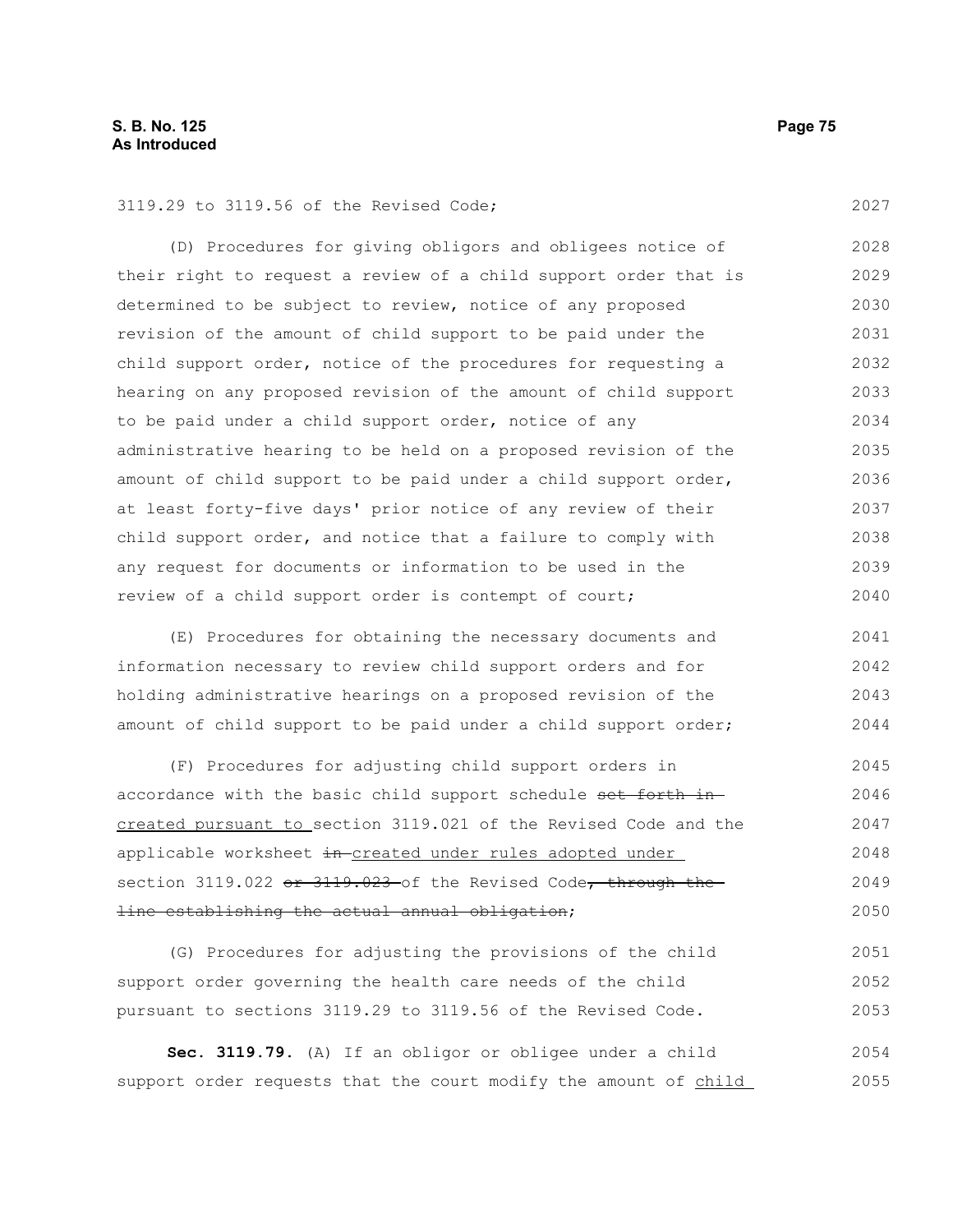## **S. B. No. 125 Page 76 As Introduced**

support required to be paid pursuant to the child support order, the court shall recalculate the amount of support that would be required to be paid under the child support order in accordance with the schedule and the applicable worksheet through the lineestablishing the actual annual obligation. If that amount as recalculated is more than ten per cent greater than or more than ten per cent less than the amount of child support required to be paid pursuant to the existing child support order, the deviation from the recalculated amount that would be required to be paid under the schedule and the applicable worksheet shall be considered by the court as a change of circumstance substantial enough to require a modification of the child support amount. 2056 2057 2058 2059 2060 2061 2062 2063 2064 2065 2066 2067

(B) In determining the recalculated support amount that would be required to be paid under the child support order for purposes of determining whether that recalculated amount is more than ten per cent greater than or more than ten per cent less than the amount of child support required to be paid pursuant to the existing child support order, the court shall consider, in addition to all other factors required by law to be considered, the cost of health insurance the obligor, the obligee, or boththe obligor and the obligee have been ordered to obtain for the children specified in the order. Additionally, if an obligor or obligee under a child support order requests that the court modify the support amount required to be paid pursuant to the child support order and if-If the court determines that the amount of support does not adequately meet the medical needs of the child are not being met because of inadequate health insurance coverage, the inadequate coverage shall be considered by the court as a change of circumstance that is substantial enough to require a modification of the amount of the-child support order. 2068 2069 2070 2071 2072 2073 2074 2075 2076 2077 2078 2079 2080 2081 2082 2083 2084 2085 2086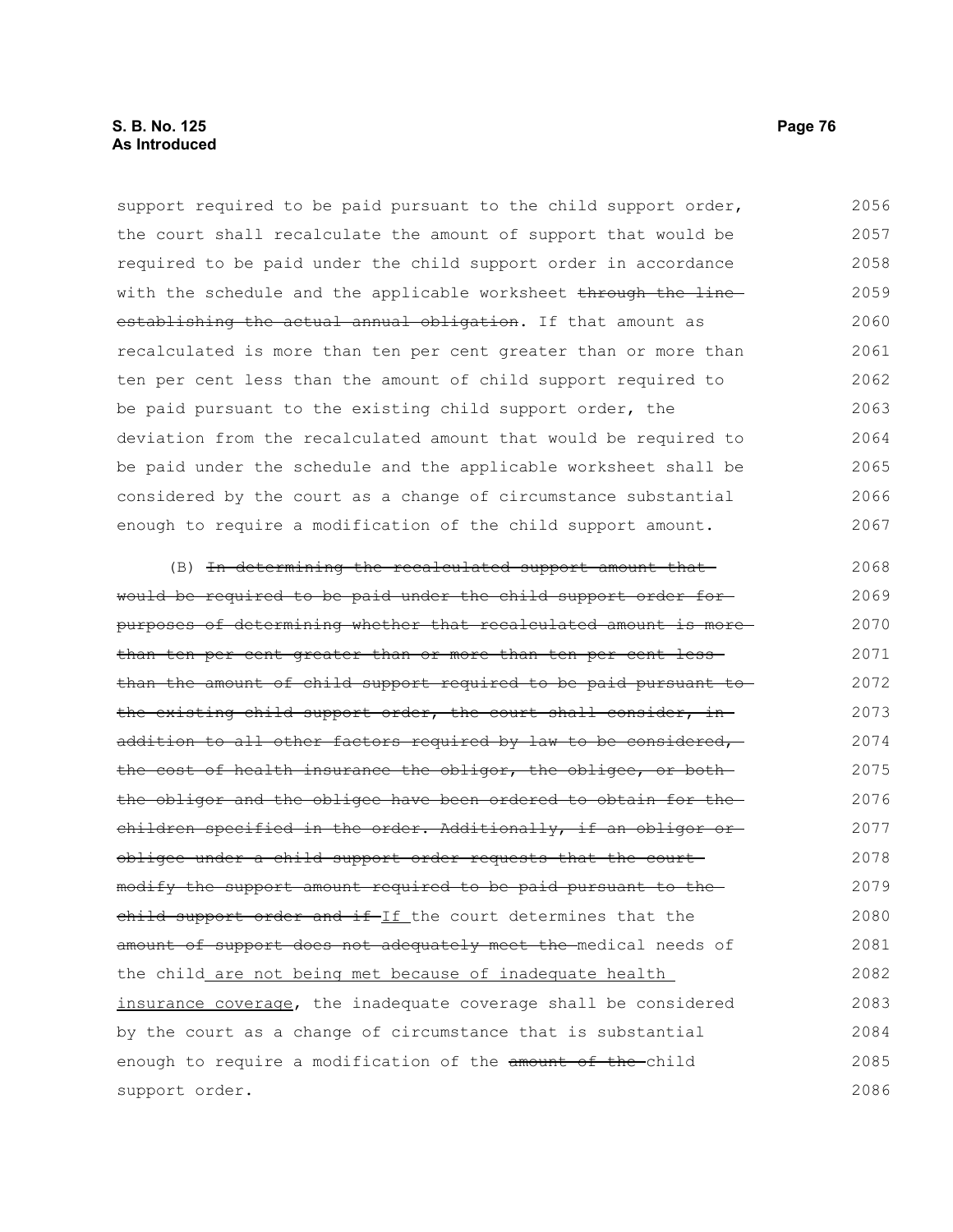## **S. B. No. 125 Page 77 As Introduced**

(C) If the court determines that the amount of child support required to be paid under the child support order should be changed due to a substantial change of circumstances that was not contemplated at the time of the issuance of the original child support order or the last modification of the child support order, the court shall modify the amount of child support required to be paid under the child support order to comply with the schedule and the applicable worksheet throughthe line establishing the actual annual obligation, unless the court determines that the amount those amounts calculated pursuant to the basic child support schedule and pursuant to the applicable worksheet would be unjust or inappropriate and would therefore not be-in the best interest of the child and enters in the journal the figure, determination, and findings specified in section 3119.22 of the Revised Code. 2087 2088 2089 2090 2091 2092 2093 2094 2095 2096 2097 2098 2099 2100 2101

**Sec. 3119.89.** (A) Upon receipt of a notice pursuant to section 3119.87 of the Revised Code, the child support enforcement agency administering a child support order, within twenty days after receipt of the notice, shall complete an investigation. The agency administering a child support order may conduct an investigation upon its own initiative if it otherwise has reason to believe that there may be a reason for which the order should terminate. The agency's investigation shall determine the following: 2102 2103 2104 2105 2106 2107 2108 2109 2110

(1) Whether any reason exists for which the order should terminate; 2111 2112

(2) Whether there are other children subject to the order; 2113

|        |  |  |  | (3) Whether the obligor owes any arrearages under the |  | 2114 |
|--------|--|--|--|-------------------------------------------------------|--|------|
| order; |  |  |  |                                                       |  | 2115 |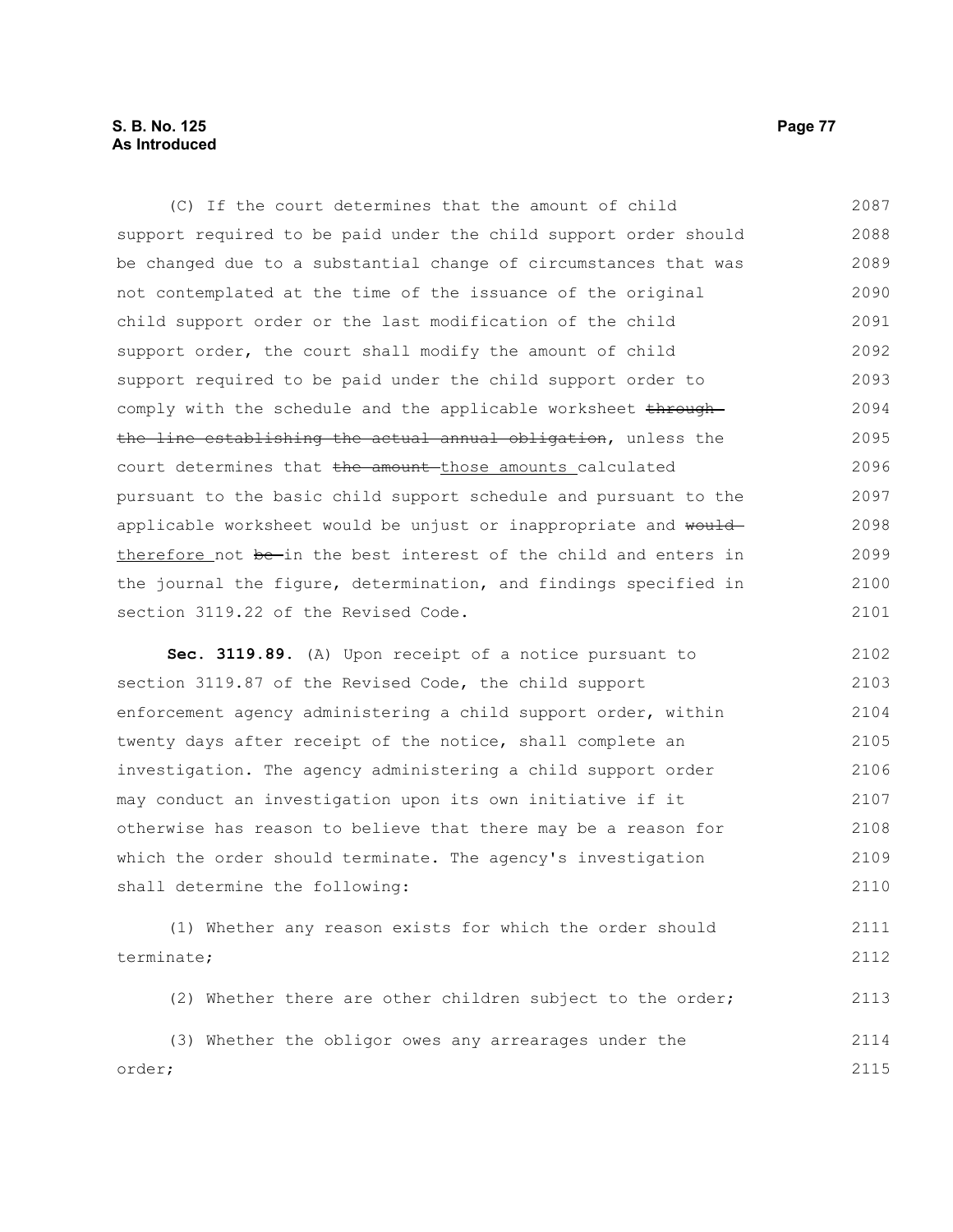## **S. B. No. 125 Page 78 As Introduced**

(4) Whether the agency believes it is necessary to continue withholding or deduction pursuant to a notice or order described in section 3121.03 of the Revised Code for the other children or arrearages; 2116 2117 2118 2119

(5) Whether child support amounts paid pursuant to the order being investigated should be impounded because continuation of receipt and disbursement would lead to an overpayment by the obligor. 2120 2121 2122 2123

(B) If the agency, pursuant to the investigation under division (A) of this section, determines that other children are subject to the child support order and that it is necessary to continue withholding or deduction for the other children, the agency shall divide the child support amount due annually and per month under the order by the number of children who are the subject of the order and subtract the amount due for the child for whom the order should be terminated from the total child support amount due annually and per month. The resulting annual and per month child support amount shall be included in the results of the agency's investigation as the recommended child support amount due annually and monthly under a revised child support order. If arrearage amounts are owed, those amounts may be included as part of the recommended child support amount. The investigation under division (A) of this section shall not include a review pursuant to sections 3119.60 to 3119.76 of the Revised Code of any other children subject to the child support order. 2124 2125 2126 2127 2128 2129 2130 2131 2132 2133 2134 2135 2136 2137 2138 2139 2140 2141

**Sec. 3121.36.** The termination of a court support order or administrative child support order does not abate the power of any court or child support enforcement agency to collect any overdue and unpaid support or arrearage owed under the 2142 2143 2144 2145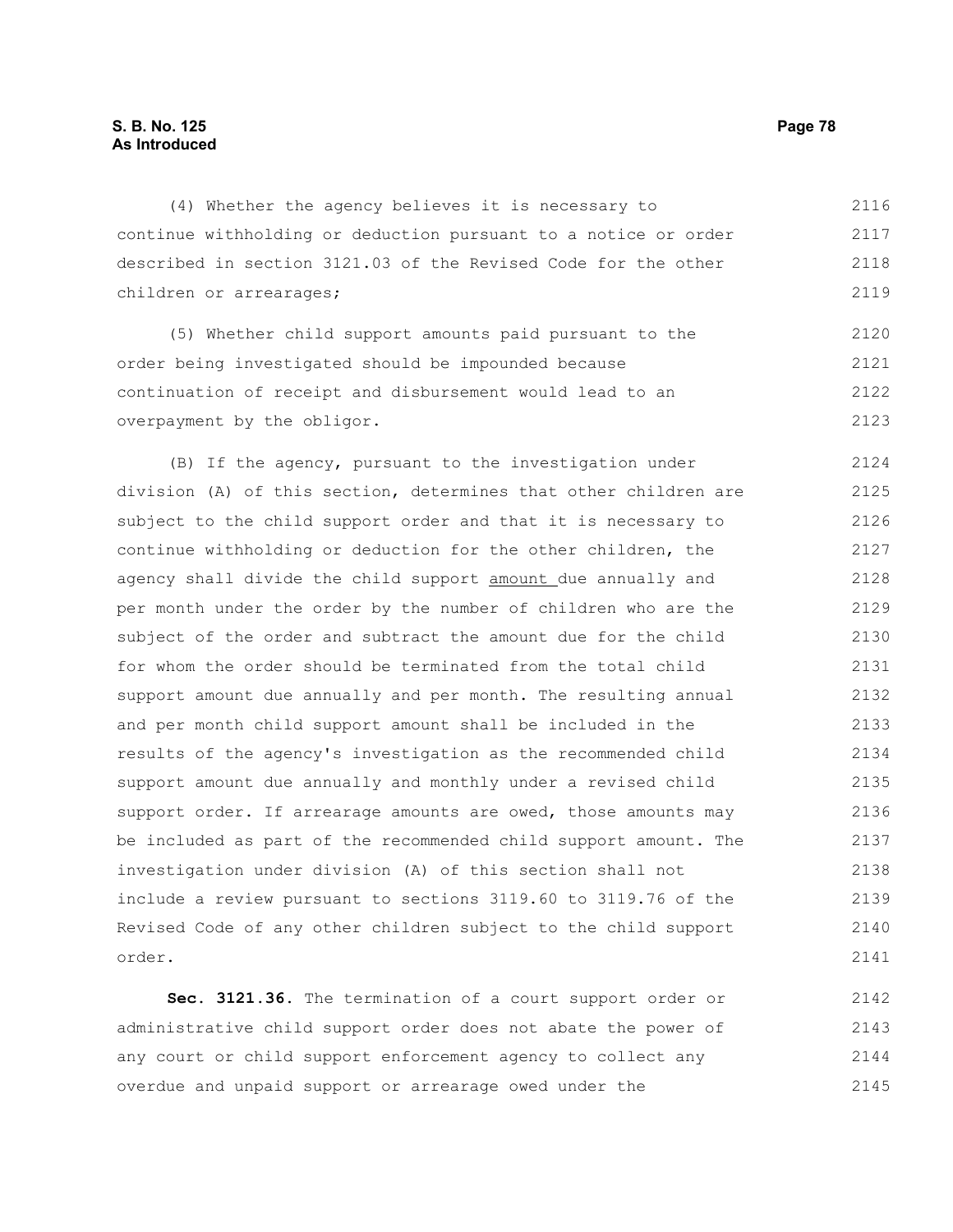## **S. B. No. 125 Page 79 As Introduced**

terminated support order or the power of the court to punish any person for a failure to comply with, or to pay any support as ordered in, the terminated support order. The termination does not abate the authority of the court or agency to issue any notice described in section 3121.03 of the Revised Code or to issue any applicable order as described in division (C) or (D) of section 3121.03 of the Revised Code to collect any overdue and unpaid support or arrearage owed under the terminated support order. If a notice is issued pursuant to section 3121.03 of the Revised Code to collect the overdue and unpaid support or arrearage, the amount withheld or deducted from the obligor's personal earnings, income, or accounts shall be rebuttably presumed to be at least equal to the amount that was withheld or deducted under the terminated child support order. A court or agency administering the child support order may consider evidence of household expenditures, income variables, extraordinary health care issues, and other reasons for deviation from the presumed amount. 2146 2147 2148 2149 2150 2151 2152 2153 2154 2155 2156 2157 2158 2159 2160 2161 2162 2163

**Sec. 3123.14.** If a child support order is terminated for any reason, the obligor under the child support order is or was at any time in default under the support order and, after the termination of the order, the obligor owes an arrearage under the order, the obligee may make application to the child support enforcement agency that administered the child support order prior to its termination or had authority to administer the child support order to maintain any action or proceeding on behalf of the obligee to obtain a judgment, execution of a judgment through any available procedure, an order, or other relief. If a withholding or deduction notice is issued pursuant to section 3121.03 of the Revised Code to collect an arrearage, the amount withheld or deducted from the obligor's personal 2164 2165 2166 2167 2168 2169 2170 2171 2172 2173 2174 2175 2176